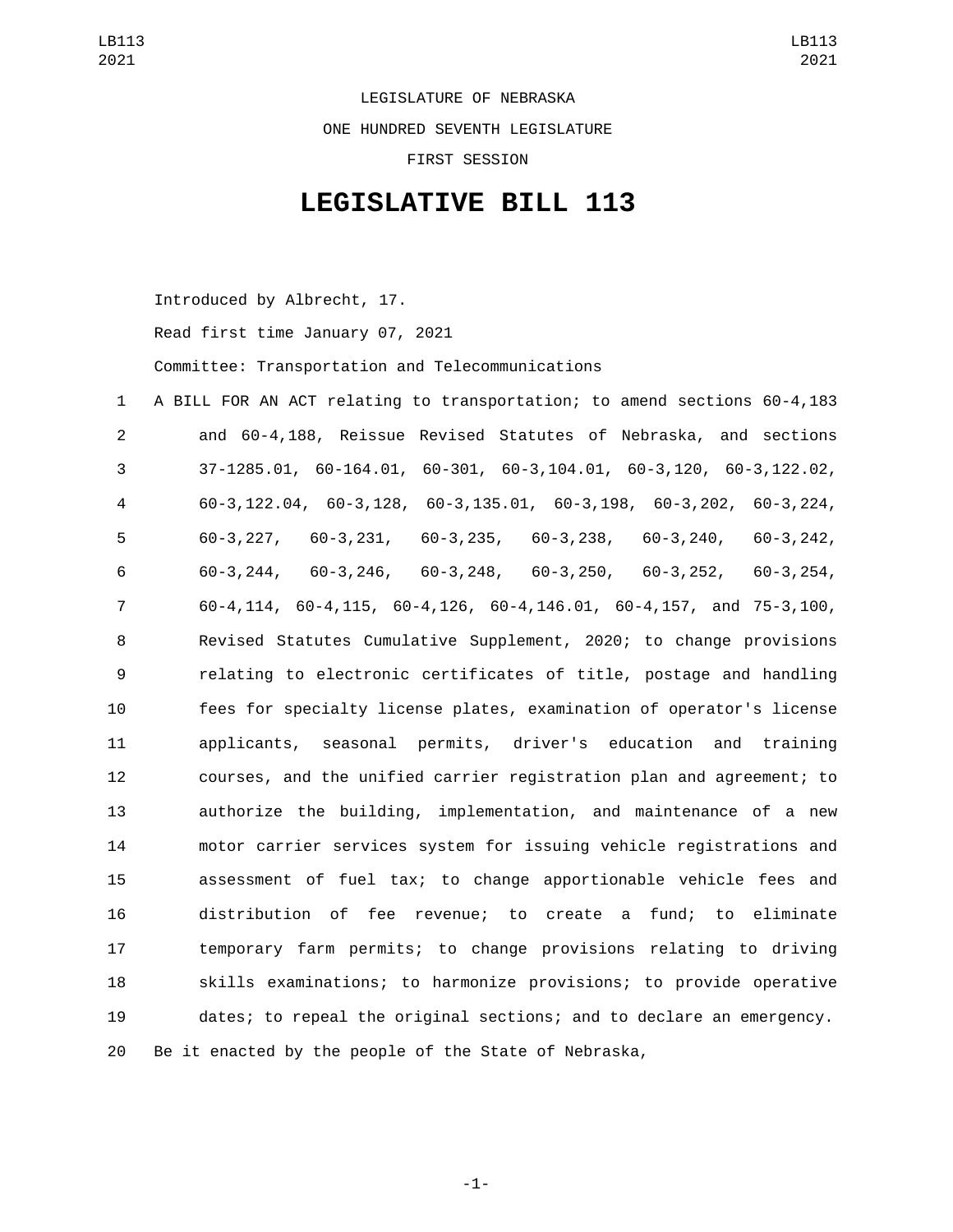Section 1. Section 37-1285.01, Revised Statutes Cumulative 2 Supplement, 2020, is amended to read: 37-1285.01 Beginning on the implementation date designated by the Director of Motor Vehicles pursuant to subsection (2) of section 60-1508, if a motorboat certificate of title is an electronic certificate of title record, upon application by an owner or a lienholder and payment of the fee prescribed in section 37-1287, the following changes may be made to a certificate of title electronically and without printing a certificate of 9 title: (1) Changing the name of an owner to reflect a legal change of name; (2) Removing the name of an owner with the consent of all owners and 12 lienholders; of (3) Adding an additional owner with the consent of all owners and 14 lienholders; or  $-$ (4) Beginning on an implementation date designated by the director

 on or before January 1, 2022, adding, changing, or removing a transfer-17 on-death beneficiary designation.

 Sec. 2. Section 60-164.01, Revised Statutes Cumulative Supplement,  $2020$ , is amended to read:

 60-164.01 If Beginning on the implementation date designated by the director pursuant to subsection (2) of section 60-1508, if a certificate of title is an electronic certificate of title record, upon application by an owner or a lienholder and payment of the fee prescribed in section 60-154, the following changes may be made to a certificate of title electronically and without printing a certificate of title:

 (1) Changing the name of an owner to reflect a legal change of name; (2) Removing the name of an owner with the consent of all owners and 28 lienholders; of

 (3) Adding an additional owner with the consent of all owners and 30 lienholders; or  $-$ 

(4) Beginning on an implementation date designated by the director

-2-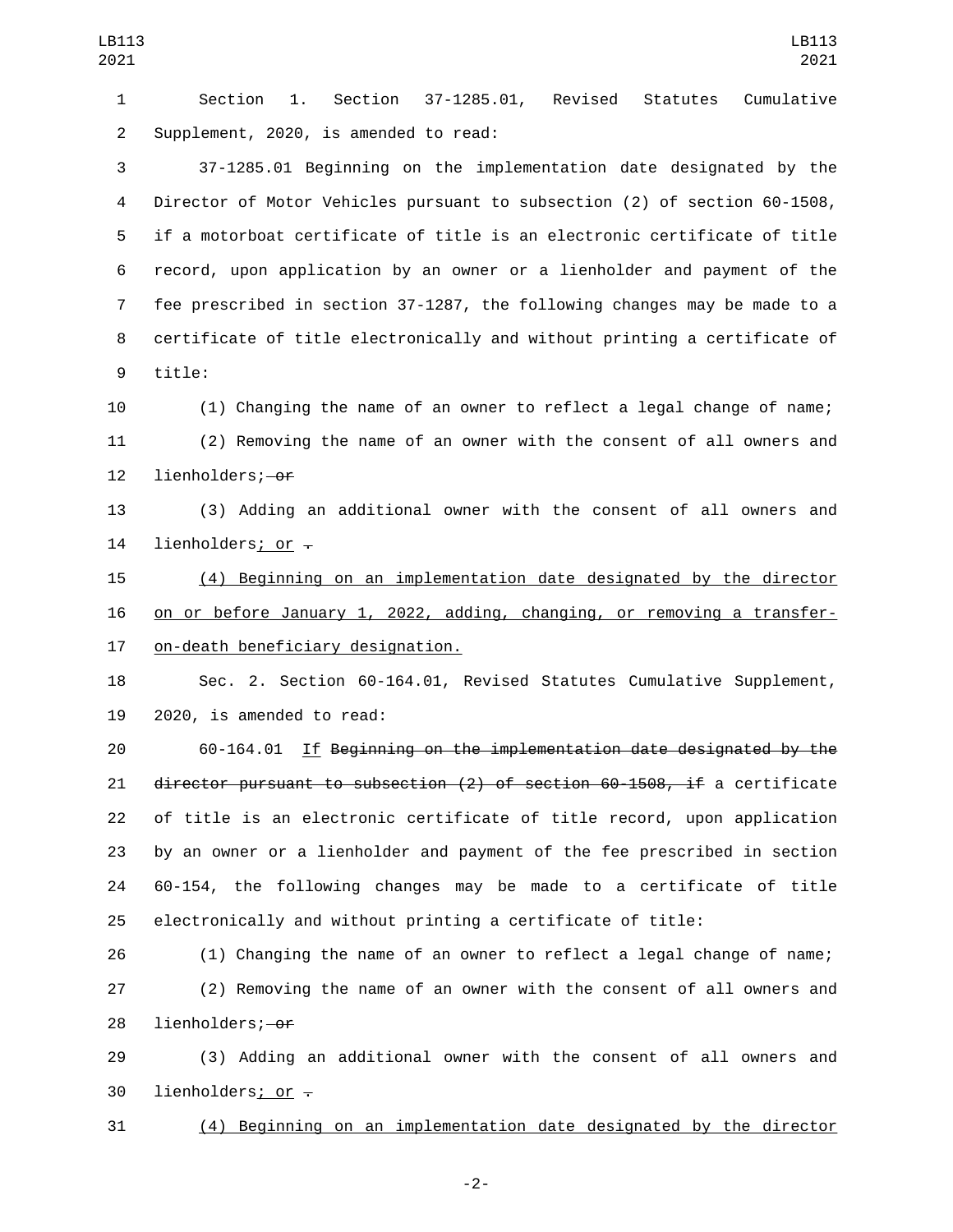on or before January 1, 2022, adding, changing, or removing a transferon-death beneficiary designation.2

 Sec. 3. Section 60-301, Revised Statutes Cumulative Supplement, 4 2020, is amended to read:

 60-301 Sections 60-301 to 60-3,254 and section 12 of this act shall be known and may be cited as the Motor Vehicle Registration Act.

 Sec. 4. Section 60-3,104.01, Revised Statutes Cumulative Supplement, 8 2020, is amended to read:

 60-3,104.01 (1) A person may apply for specialty license plates in lieu of regular license plates on an application prescribed and provided by the department pursuant to section 60-3,104.02 for any motor vehicle, trailer, or semitrailer, except for motor vehicles or trailers registered under section 60-3,198. An applicant receiving a specialty license plate for a farm truck with a gross weight of over sixteen tons or for a commercial motor vehicle registered for a gross weight of five tons or over shall affix the appropriate tonnage decal to the plate. The department shall make forms available for such applications. Each application for initial issuance or renewal of specialty license plates shall be accompanied by a fee of seventy dollars. Fees collected pursuant 20 to this subsection shall be remitted to the State Treasurer. The Until January 1, 2021, the State Treasurer shall credit fifteen percent of the fee for initial issuance and renewal of specialty license plates to the Department of Motor Vehicles Cash Fund and eighty-five percent of the fee 24 to the Highway Trust Fund. Beginning January 1, 2021, the State Treasurer shall credit sixty percent of the fee for initial issuance and renewal of specialty license plates to the Department of Motor Vehicles Cash Fund and forty percent of the fee to the Highway Trust Fund.

 (2)(a) When the department receives an application for specialty license plates, the department may deliver the plates and registration certificate to the applicant by United States mail or to the county treasurer of the county in which the motor vehicle, trailer, or

-3-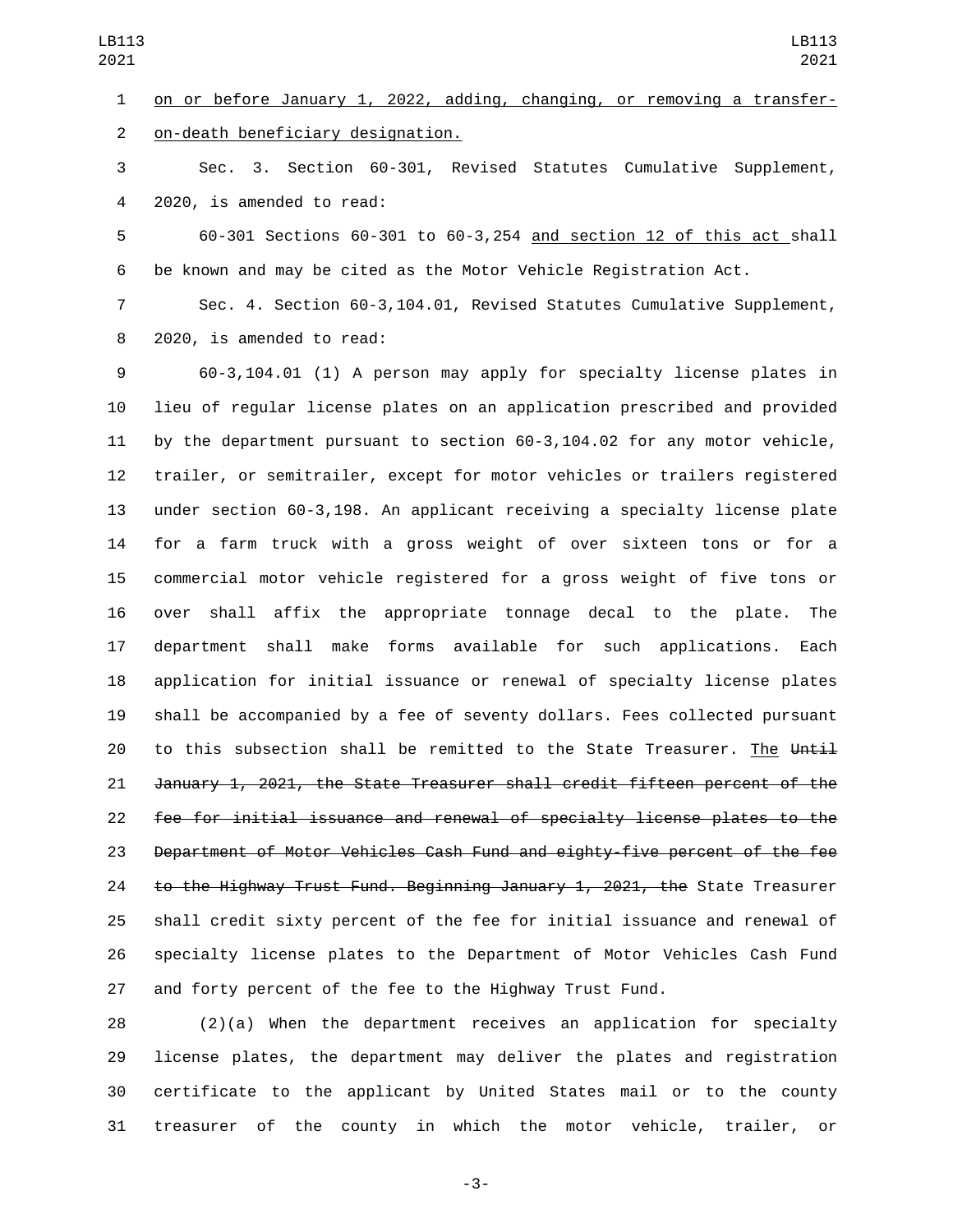semitrailer is registered and the delivery of the plates and registration certificate shall be made through a secure process and system. Beginning on an implementation date designated by the director on or before January 1, 2022, if delivery of the plates and registration certificate is made 5 by the department to the applicant, the department may charge a postage 6 and handling fee in an amount not more than necessary to recover the cost of postage and handling for the specific items mailed to the registrant. The county treasurer or the department shall issue specialty license plates in lieu of regular license plates when the applicant complies with the other provisions of law for registration of the motor vehicle, trailer, or semitrailer. If specialty license plates are lost, stolen, or mutilated, the licensee shall be issued replacement license plates 13 pursuant to section 60-3,157.

 (b) This subdivision applies beginning on an implementation date designated by the director. The director shall designate an implementation date which is on or before January 1, 2021. The county treasurer or the department may issue temporary license stickers to the applicant under this section for the applicant to lawfully operate the vehicle pending receipt of the license plates. No charge in addition to the registration fee shall be made for the issuance of a temporary license sticker under this subdivision. The department shall furnish temporary license stickers for issuance by the county treasurer at no cost to the counties. The department may adopt and promulgate rules and regulations regarding the design and issuance of temporary license 25 stickers.

 (3)(a) The owner of a motor vehicle, trailer, or semitrailer bearing specialty license plates may make application to the county treasurer to have such specialty license plates transferred to a motor vehicle, trailer, or semitrailer other than the motor vehicle, trailer, or semitrailer for which such plates were originally purchased if such motor vehicle, trailer, or semitrailer is owned by the owner of the specialty

-4-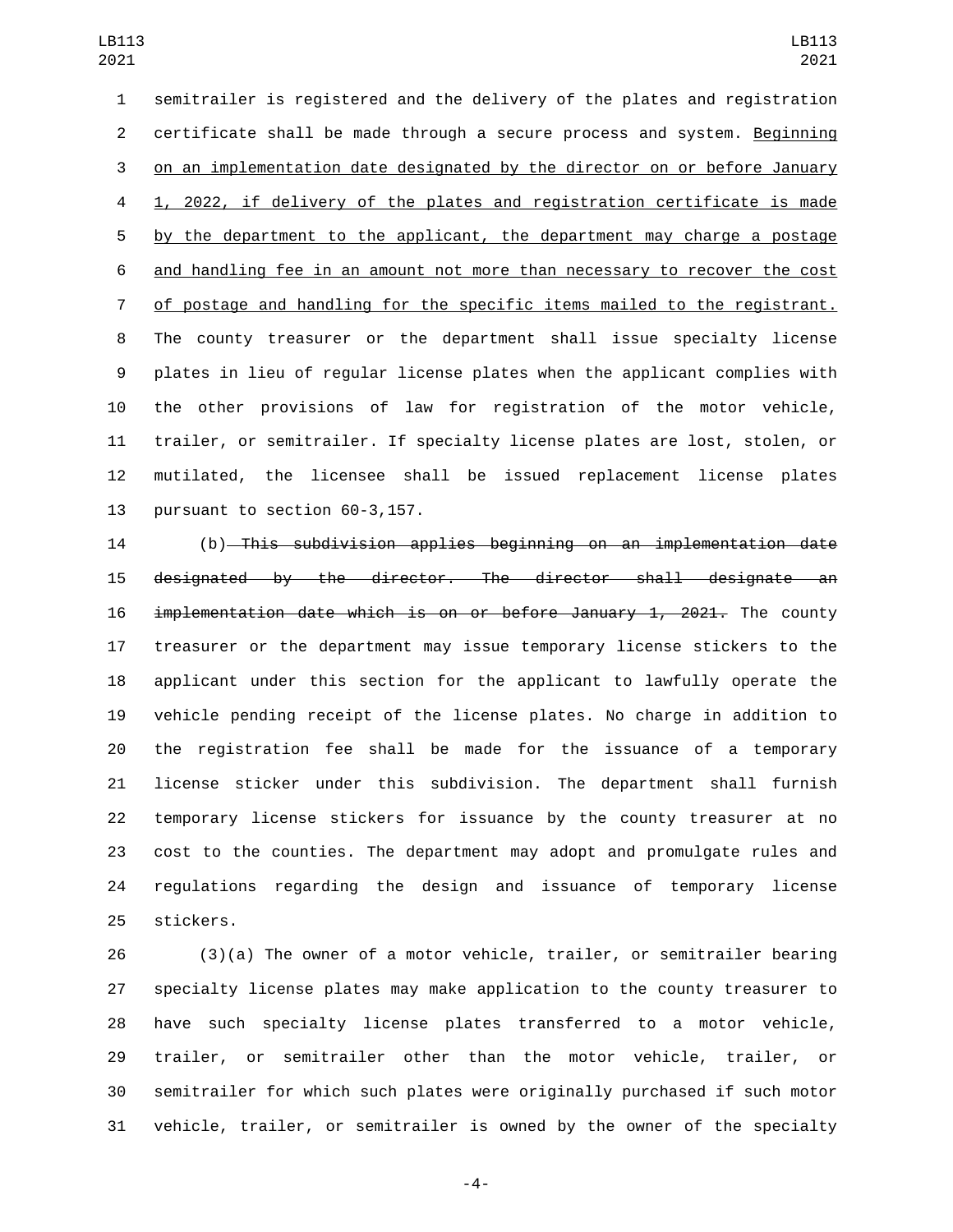1 license plates.

 (b) The owner may have the unused portion of the specialty license plate fee credited to the other motor vehicle, trailer, or semitrailer which will bear the specialty license plates at the rate of eight and one-third percent per month for each full month left in the registration 6 period.

 (c) Application for such transfer shall be accompanied by a fee of three dollars. Fees collected pursuant to this subsection shall be remitted to the State Treasurer for credit to the Department of Motor 10 Vehicles Cash Fund.

 Sec. 5. Section 60-3,120, Revised Statutes Cumulative Supplement, 2020, is amended to read:

 60-3,120 When Until January 1, 2019, when the department approves an application for personalized message license plates, it shall notify the applicant and deliver the license plates to the county treasurer of the county in which the motor vehicle or trailer is to be registered. 17 Beginning January 1, 2019, when the department approves an application for personalized message license plates, the department shall notify the applicant and deliver the license plates and registration certificate to the applicant by United States mail or to the county treasurer of the county in which the motor vehicle or trailer is to be registered and the delivery of the plates and registration certificate shall be made through 23 a secure process and system. Beginning on an implementation date designated by the director on or before January 1, 2022, if delivery of the plates and registration certificate is made by the department to the 26 applicant, the department may charge a postage and handling fee in an amount not more than necessary to recover the cost of postage and handling for the specific items mailed to the registrant. The county 29 treasurer or the department shall issue deliver such plates to the applicant, in lieu of regular license plates, when the applicant complies with the other provisions of law for registration of the motor vehicle or

LB113 

-5-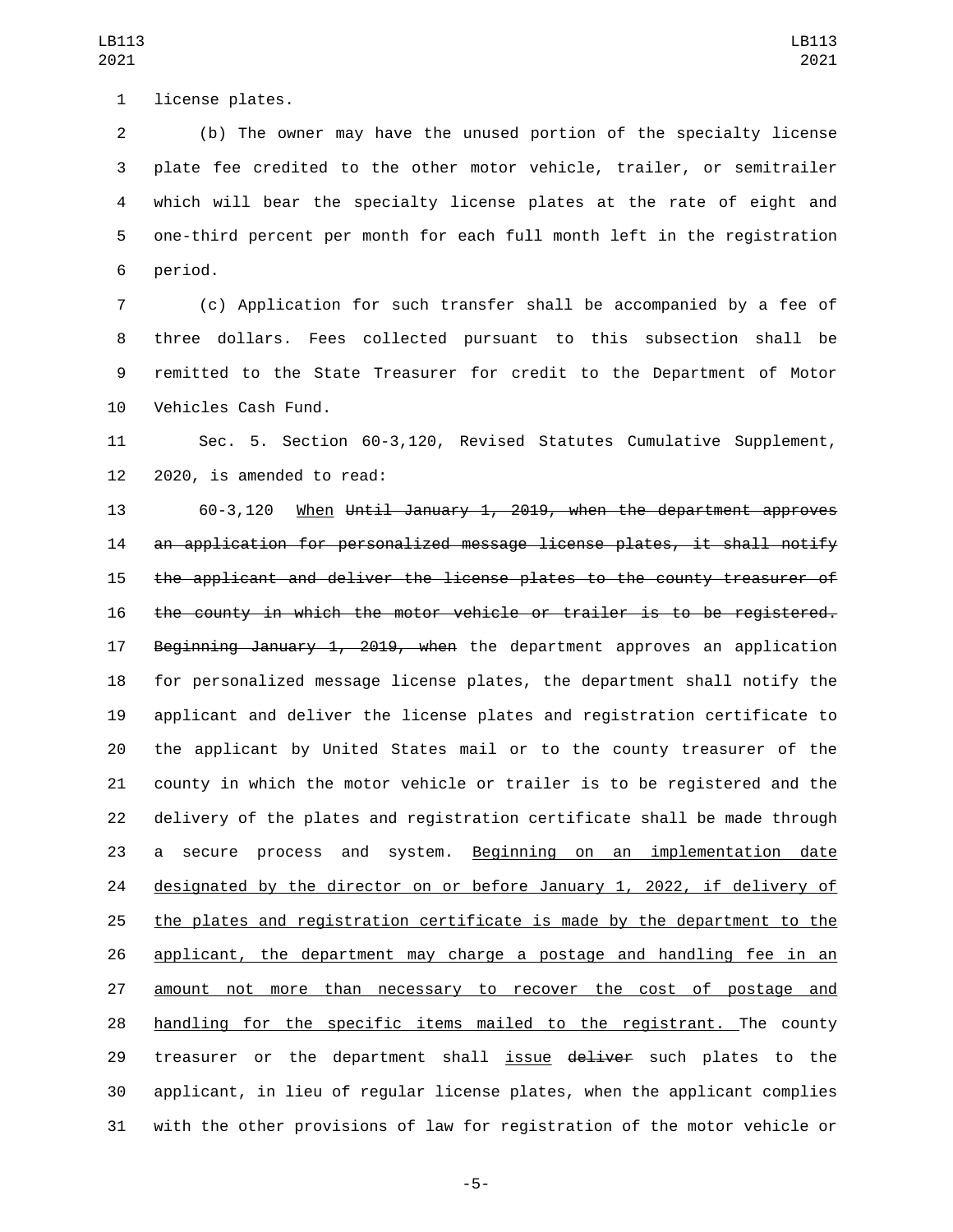1 trailer.

 Sec. 6. Section 60-3,122.02, Revised Statutes Cumulative Supplement, 3 2020, is amended to read:

 60-3,122.02 (1) A person may apply to the department for Gold Star Family plates in lieu of regular license plates on an application prescribed and provided by the department for any motor vehicle, trailer, or semitrailer, except for a motor vehicle or trailer registered under section 60-3,198. An applicant receiving a Gold Star Family plate for a farm truck with a gross weight of over sixteen tons shall affix the appropriate tonnage decal to the plate. The department shall make forms available for such applications through the county treasurers. Gold Star Family plates shall be issued upon payment of the license fee described in subsection (2) of this section and furnishing proof satisfactory to the department that the applicant is a surviving spouse, whether remarried or not, or an ancestor, including a stepparent, a descendant, including a stepchild, a foster parent or a person in loco parentis, or a sibling of a person who died while in good standing on active duty in the 18 military service of the United States.

 $(2)(a)(i)$  Until January 1, 2021, each application for initial issuance of consecutively numbered Gold Star Family plates shall be accompanied by a fee of five dollars. An application for renewal of such plates shall be accompanied by a fee of five dollars. County treasurers collecting fees for renewals pursuant to this subdivision shall remit them to the State Treasurer. The State Treasurer shall credit five dollars of the fee for initial issuance and renewal of such plates to the 26 Nebraska Veteran Cemetery System Operation Fund.

27 (2)(a) No  $\overline{4i}$  Beginning January 1, 2021, no additional fee shall be required for consecutively numbered Gold Star Family plates issued under this section and such plates shall not require the payment of any additional license plate fees and shall be permanently attached to the vehicle to which the plates are registered as long as the vehicle is

-6-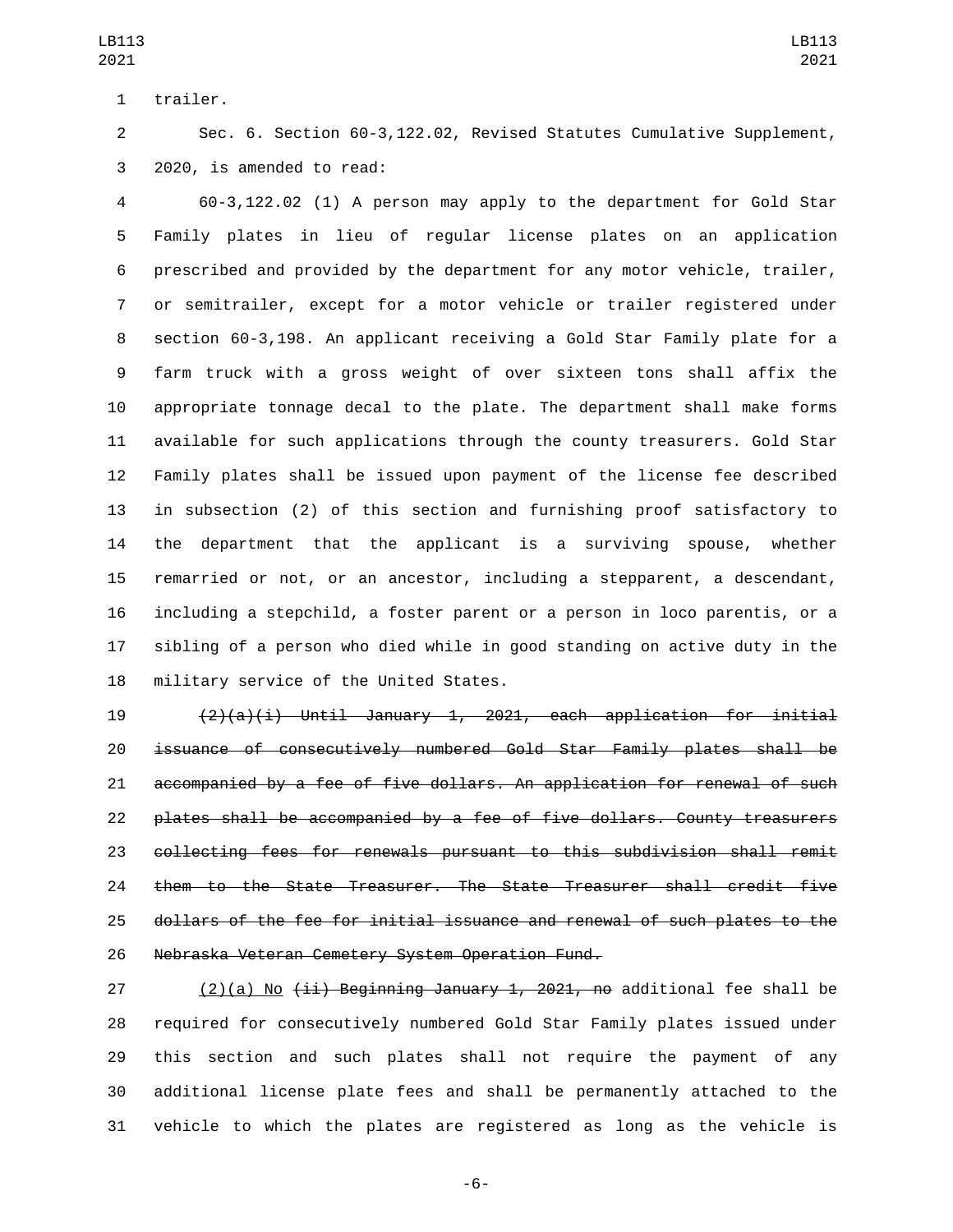1 properly registered by the applicant annually.

 (b)(i) Each application for initial issuance of personalized message Gold Star Family plates shall be accompanied by a fee of forty dollars. An application for renewal of such plates shall be accompanied by a fee of forty dollars. County treasurers collecting fees for renewals pursuant to this subdivision shall remit them to the State Treasurer. The State Treasurer shall credit twenty-five percent of the fee for initial issuance and renewal of such plates to the Department of Motor Vehicles Cash Fund and seventy-five percent of the fee to the Nebraska Veteran 10 Cemetery System Operation Fund.

## $(iii)$  Beginning January 1, 2021:

12 (ii)  $(A)$  No license plate fee under section 60-3,102 shall be required for personalized message Gold Star Family plates issued under this section, other than the renewal fee provided for in subdivision (2) 15 (b)(i) of this section.  $\frac{1}{2}$  and  $(B)$  Such plates shall be permanently attached to the vehicle to which the plates are registered as long as the vehicle is properly registered by the applicant annually and the renewal 18 fee provided for in subdivision  $(2)(b)(i)$  of this section is paid.

 (3)(a) When the department receives an application for Gold Star Family plates, the department may deliver the plates and registration certificate to the applicant by United States mail or to the county treasurer of the county in which the motor vehicle or trailer is registered and the delivery of the plates and registration certificate 24 shall be made through a secure process and system. Beginning on an implementation date designated by the director on or before January 1, 2022, if delivery of the plates and registration certificate is made by the department to the applicant, the department may charge a postage and handling fee in an amount not more than necessary to recover the cost of postage and handling for the specific items mailed to the registrant. The county treasurer or the department shall issue Gold Star Family plates in lieu of regular license plates when the applicant complies with the other

-7-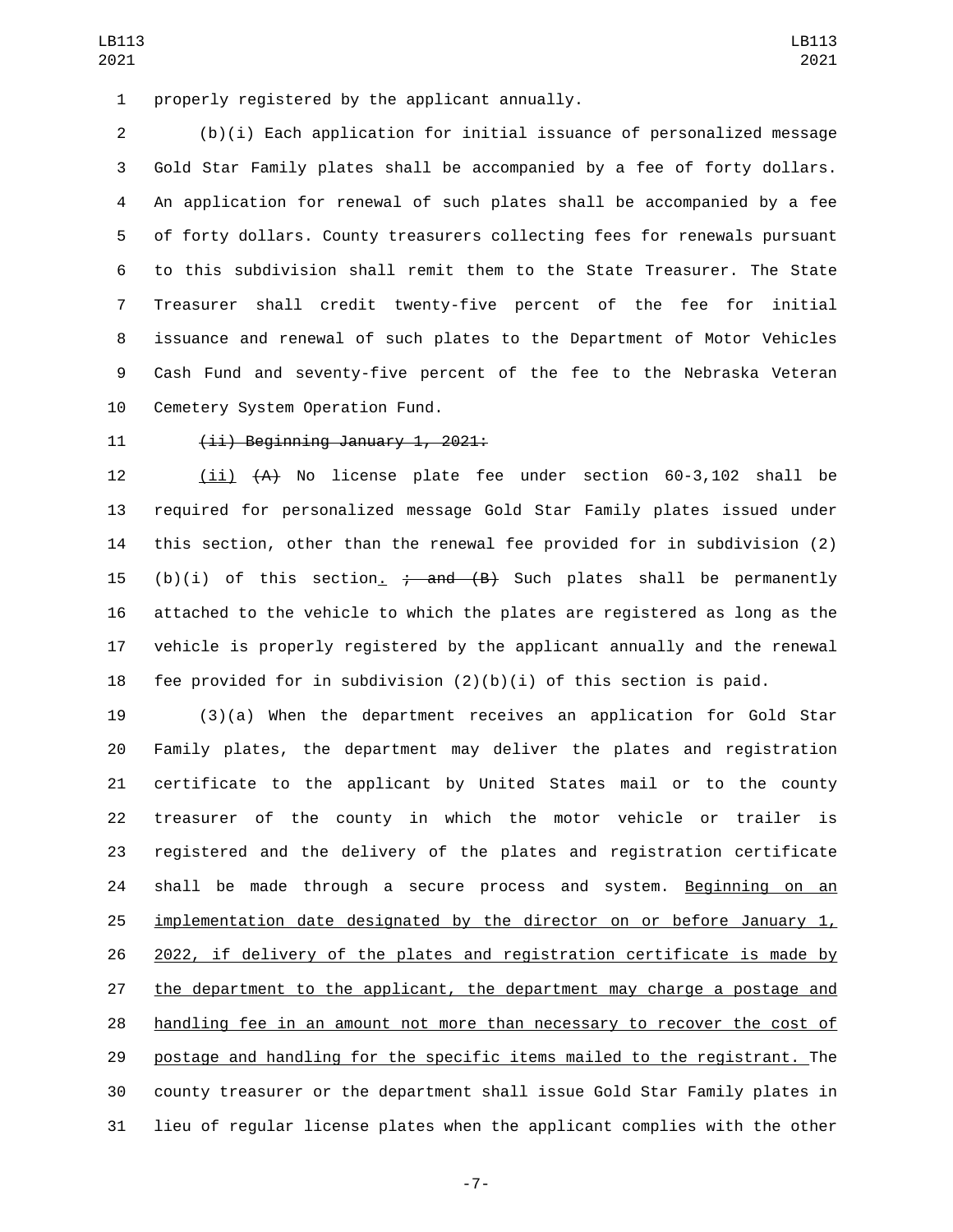provisions of the Motor Vehicle Registration Act for registration of the motor vehicle or trailer. If Gold Star Family plates are lost, stolen, or mutilated, the licensee shall be issued replacement license plates upon 4 request and without charge.

 (b) This subdivision applies beginning on an implementation date designated by the director. The director shall designate an 7 implementation date that is on or before January 1, 2021. The county treasurer or the department may issue temporary license stickers to the applicant under this section for the applicant to lawfully operate the vehicle pending receipt of the license plates. No charge in addition to the registration fee shall be made for the issuance of a temporary license sticker under this subdivision. The department shall furnish temporary license stickers for issuance by the county treasurer at no cost to the counties. The department may adopt and promulgate rules and regulations regarding the design and issuance of temporary license 16 stickers.

 (4) The owner of a motor vehicle or trailer bearing Gold Star Family plates may apply to the county treasurer to have such plates transferred at no cost to a motor vehicle other than the vehicle for which such plates were originally purchased if such vehicle is owned by the owner of the plates. The owner may have the unused portion of the fee for the plates, if any, credited to the other vehicle which will bear the plates at the rate of eight and one-third percent per month for each full month 24 left in the registration period. Until January 1, 2021, application for such transfer shall be accompanied by a fee of three dollars. Beginning January 1, 2021, no such fee shall be required. Fees collected pursuant to this subsection shall be remitted to the State Treasurer for credit to 28 the Department of Motor Vehicles Cash Fund.

 (5) If the cost of manufacturing Gold Star Family plates at any time exceeds the amount charged for license plates pursuant to section 60-3,102, any money to be credited to the Nebraska Veteran Cemetery

-8-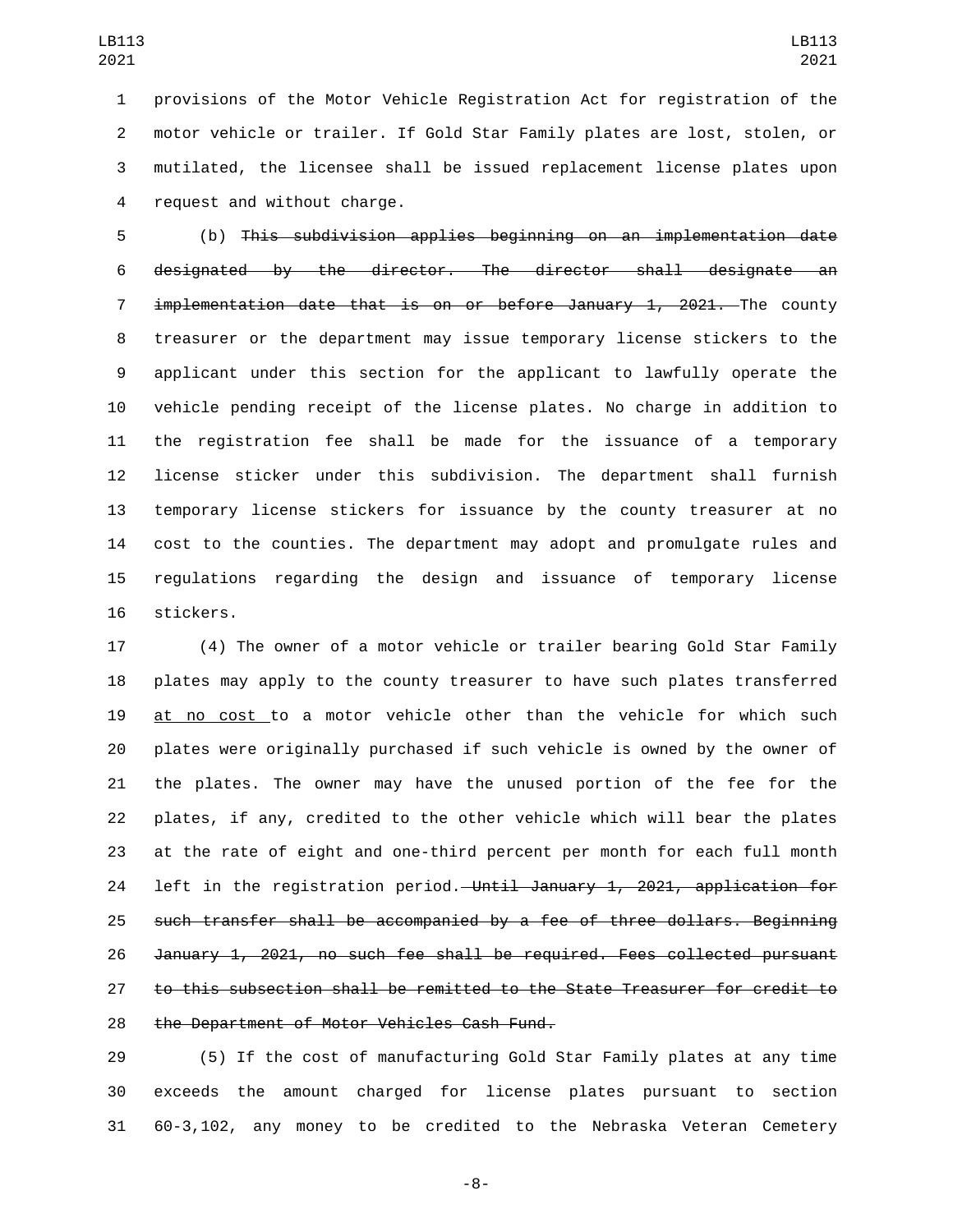System Operation Fund shall instead be credited first to the Highway Trust Fund in an amount equal to the difference between the manufacturing costs of Gold Star Family plates and the amount charged pursuant to section 60-3,102 with respect to such plates and the remainder shall be credited to the Nebraska Veteran Cemetery System Operation Fund.

 Sec. 7. Section 60-3,122.04, Revised Statutes Cumulative Supplement, 7 2020, is amended to read:

 60-3,122.04 (1) An eligible person may apply to the department for Military Honor Plates in lieu of regular license plates on an application prescribed and provided by the department for any motor vehicle, trailer, or semitrailer, except for a motor vehicle or trailer registered under section 60-3,198. An applicant receiving a Military Honor Plate for a farm truck with a gross weight of over sixteen tons shall affix the appropriate tonnage decal to the plate. The department shall make forms available for such applications through the county treasurers. The license plates shall be issued upon payment of the license fee described in subsection (2) of this section and verification by the department of an applicant's eligibility using the registry established by the Department of Veterans' Affairs pursuant to section 80-414. To be eligible an applicant shall be (a) active duty or reserve duty armed forces personnel serving in any of the armed forces listed in subsection (2) of section 60-3,122.03, (b) a veteran of any of such armed forces who was discharged or otherwise separated with a characterization of honorable or general (under honorable conditions), (c) a current or former commissioned officer of the United States Public Health Service or National Oceanic and Atmospheric Administration who has been detailed directly to any branch of such armed forces for service on active or reserve duty and who was discharged or otherwise separated with a characterization of honorable or general (under honorable conditions) as proven with valid orders from the United States Department of Defense, a statement of service provided by the United States Public Health Service,

-9-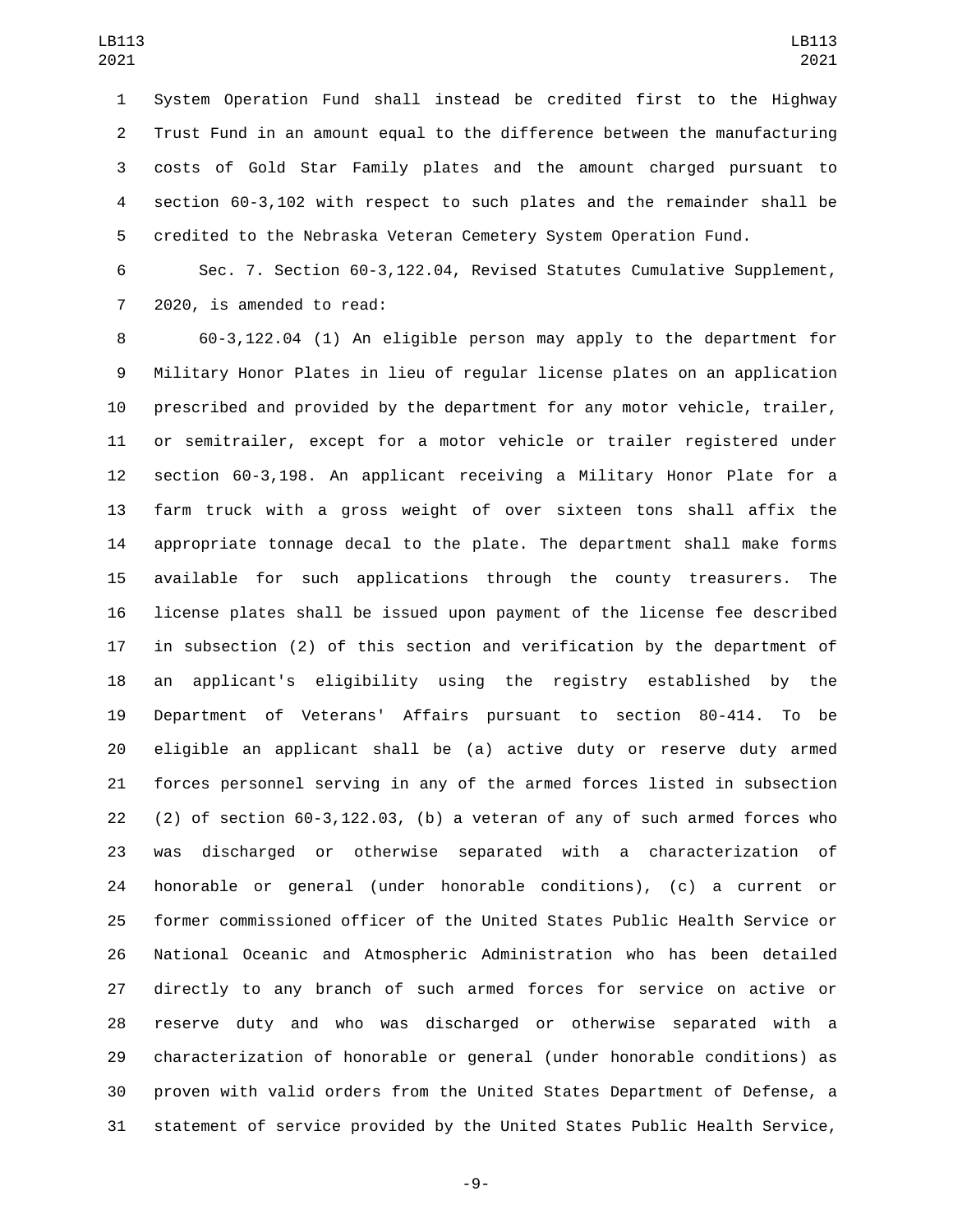or a report of transfer or discharge provided by the National Oceanic and Atmospheric Administration, or (d) a person who is serving or has served in the armed forces of the United States and who has been awarded the Afghanistan Campaign Medal, Iraq Campaign Medal, Global War on Terrorism Expeditionary Medal, Southwest Asia Service Medal, or Vietnam Service Medal. Any person using Military Honor Plates shall surrender the plates to the county treasurer if such person is no longer eligible for the plates. Regular plates shall be issued to any such person upon surrender of the Military Honor Plates for a three-dollar transfer fee and forfeiture of any of the remaining annual fee. The three-dollar transfer fee shall be remitted to the State Treasurer for credit to the Department 12 of Motor Vehicles Cash Fund.

 (2)(a) In addition to all other fees required for registration under the Motor Vehicle Registration Act, each application for initial issuance or renewal of alphanumeric Military Honor Plates shall be accompanied by a fee of five dollars. County treasurers collecting fees pursuant to this subdivision shall remit them to the State Treasurer. The State Treasurer shall credit five dollars of the fee to the Nebraska Veteran Cemetery 19 System Operation Fund.

 (b) In addition to all other fees required for registration under the Motor Vehicle Registration Act, each application for initial issuance or renewal of personalized message Military Honor Plates shall be accompanied by a fee of forty dollars. County treasurers collecting fees pursuant to this subdivision shall remit them to the State Treasurer. The State Treasurer shall credit twenty-five percent of the fee for initial issuance and renewal of such plates to the Department of Motor Vehicles Cash Fund and seventy-five percent of the fee to the Nebraska Veteran 28 Cemetery System Operation Fund.

 (3)(a) When the department receives an application for Military Honor Plates, the department may deliver the plates and registration certificate to the applicant by United States mail or to the county

-10-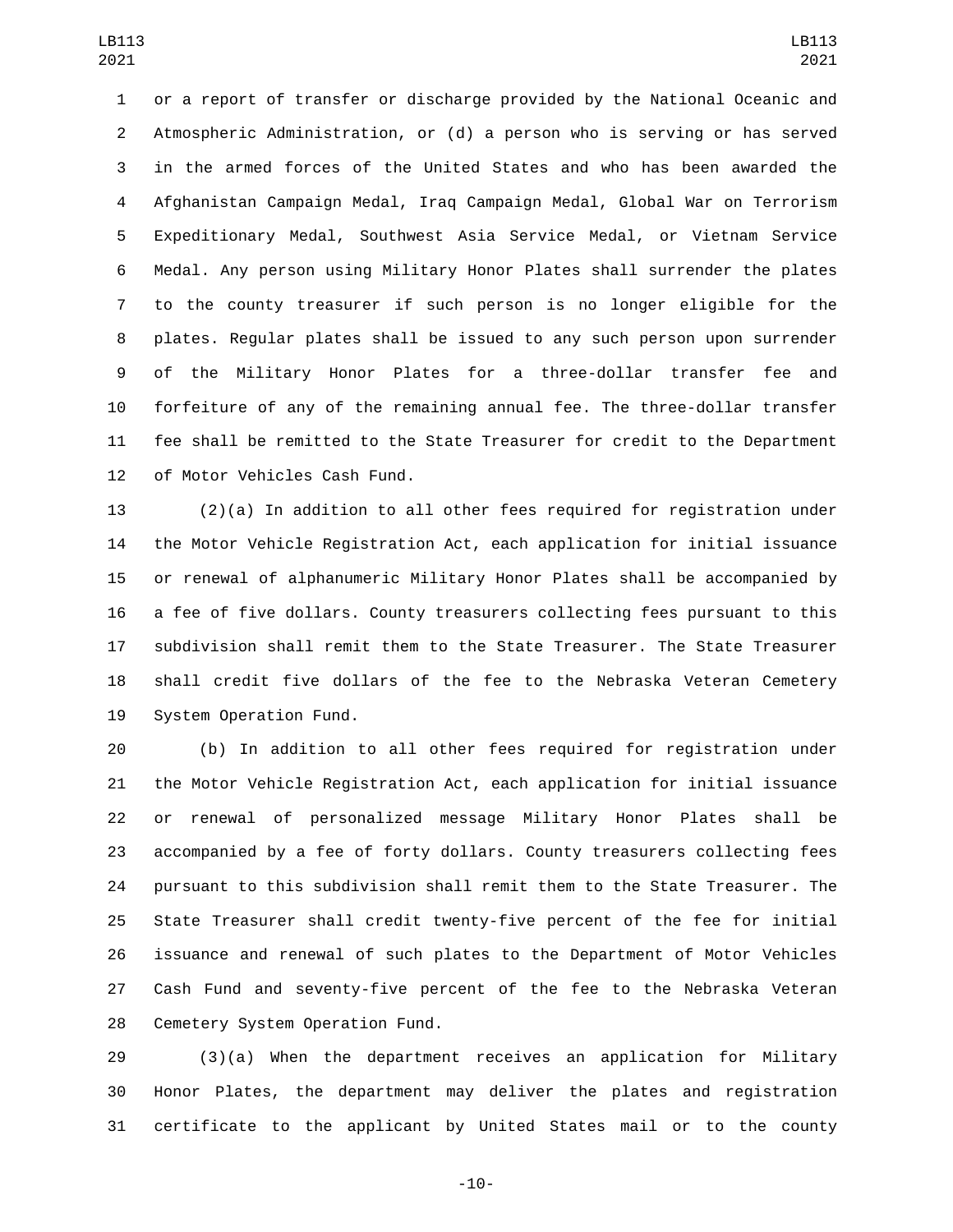treasurer of the county in which the motor vehicle or trailer is registered and the delivery of the plates and registration certificate shall be made through a secure process and system. Beginning on an 4 implementation date designated by the director on or before January 1, 2022, if delivery of the plates and registration certificate is made by the department to the applicant, the department may charge a postage and handling fee in an amount not more than necessary to recover the cost of postage and handling for the specific items mailed to the registrant. The county treasurer or the department shall issue Military Honor Plates in lieu of regular license plates when the applicant complies with the other provisions of the Motor Vehicle Registration Act for registration of the motor vehicle or trailer. If Military Honor Plates are lost, stolen, or mutilated, the licensee shall be issued replacement license plates upon 14 request pursuant to section 60-3,157.

 (b) This subdivision applies beginning on an implementation date designated by the director. The director shall designate an 17 implementation date that is on or before January 1, 2021. The county treasurer or the department may issue temporary license stickers to the applicant under this section for the applicant to lawfully operate the vehicle pending receipt of the license plates. No charge in addition to the registration fee shall be made for the issuance of a temporary license sticker under this subdivision. The department shall furnish temporary license stickers for issuance by the county treasurer at no cost to the counties. The department may adopt and promulgate rules and regulations regarding the design and issuance of temporary license 26 stickers.

 (4) The owner of a motor vehicle or trailer bearing Military Honor Plates may apply to the county treasurer to have such plates transferred to a motor vehicle or trailer other than the motor vehicle or trailer for which such plates were originally purchased if such motor vehicle or trailer is owned by the owner of the plates. The owner may have the

-11-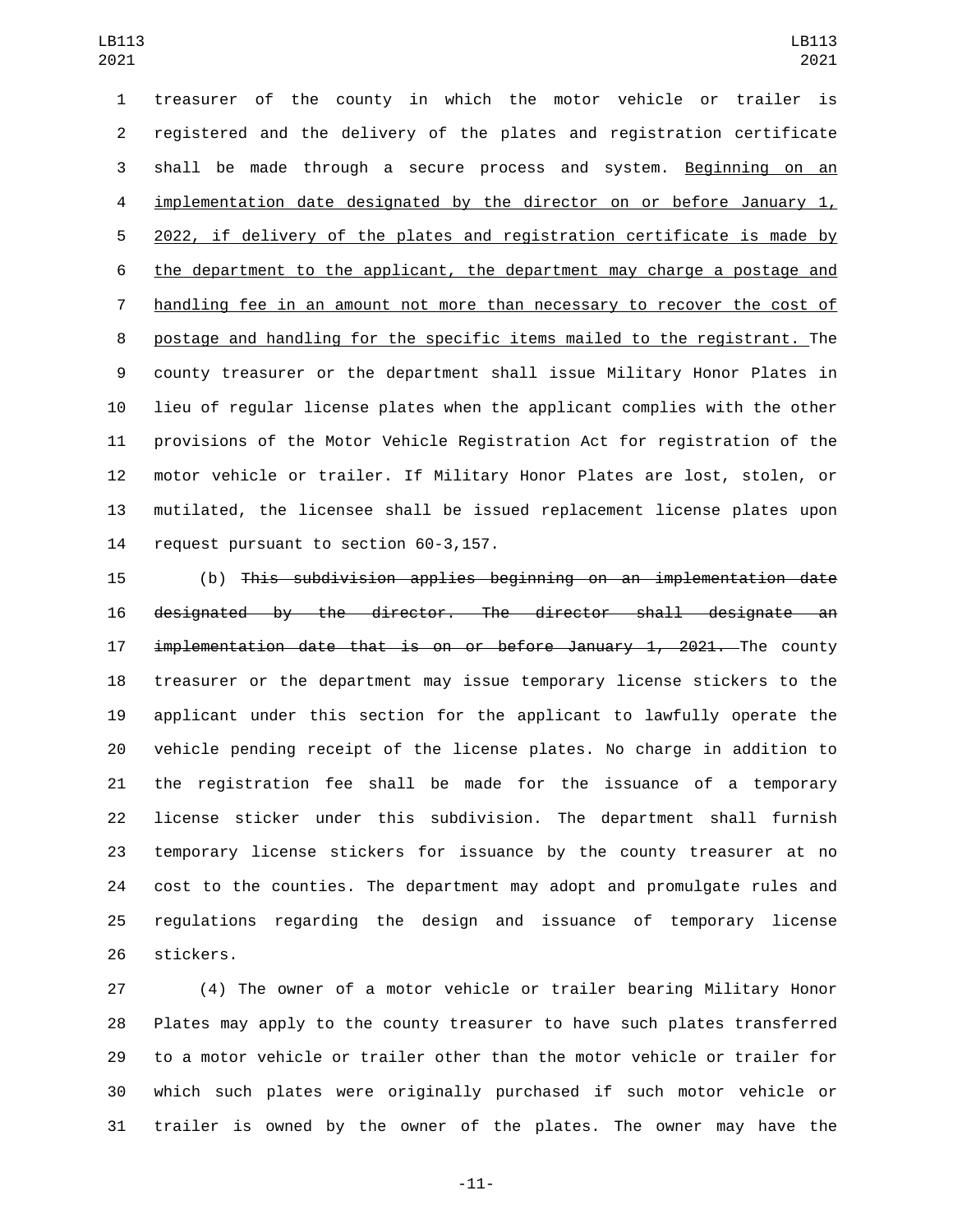unused portion of the fee for the plates credited to the other motor vehicle or trailer which will bear the plates at the rate of eight and one-third percent per month for each full month left in the registration period. Application for such transfer shall be accompanied by a fee of three dollars. Fees collected pursuant to this subsection shall be remitted to the State Treasurer for credit to the Department of Motor Vehicles Cash Fund.7

 (5) If the cost of manufacturing Military Honor Plates at any time exceeds the amount charged for license plates pursuant to section 60-3,102, any money to be credited to the Nebraska Veteran Cemetery System Operation Fund shall instead be credited first to the Highway Trust Fund in an amount equal to the difference between the manufacturing costs of Military Honor Plates and the amount charged pursuant to section 60-3,102 with respect to such plates and the remainder shall be credited to the Nebraska Veteran Cemetery System Operation Fund.

 (6) If the director discovers evidence of fraud in an application for Military Honor Plates or that the holder is no longer eligible to have Military Honor Plates, the director may summarily cancel the plates and registration and send notice of the cancellation to the holder of the 20 license plates.

 Sec. 8. Section 60-3,128, Revised Statutes Cumulative Supplement, 22 2020, is amended to read:

 60-3,128 (1) A person may apply to the department for Nebraska Cornhusker Spirit Plates in lieu of regular license plates on an application prescribed and provided by the department for any motor vehicle, trailer, or semitrailer, except for motor vehicles or trailers registered under section 60-3,198. An applicant receiving a spirit plate for a farm truck with a gross weight of over sixteen tons or for a commercial motor vehicle registered for a gross weight of five tons or over shall affix the appropriate tonnage decal to the spirit plate. The department shall make forms available for such applications through the

-12-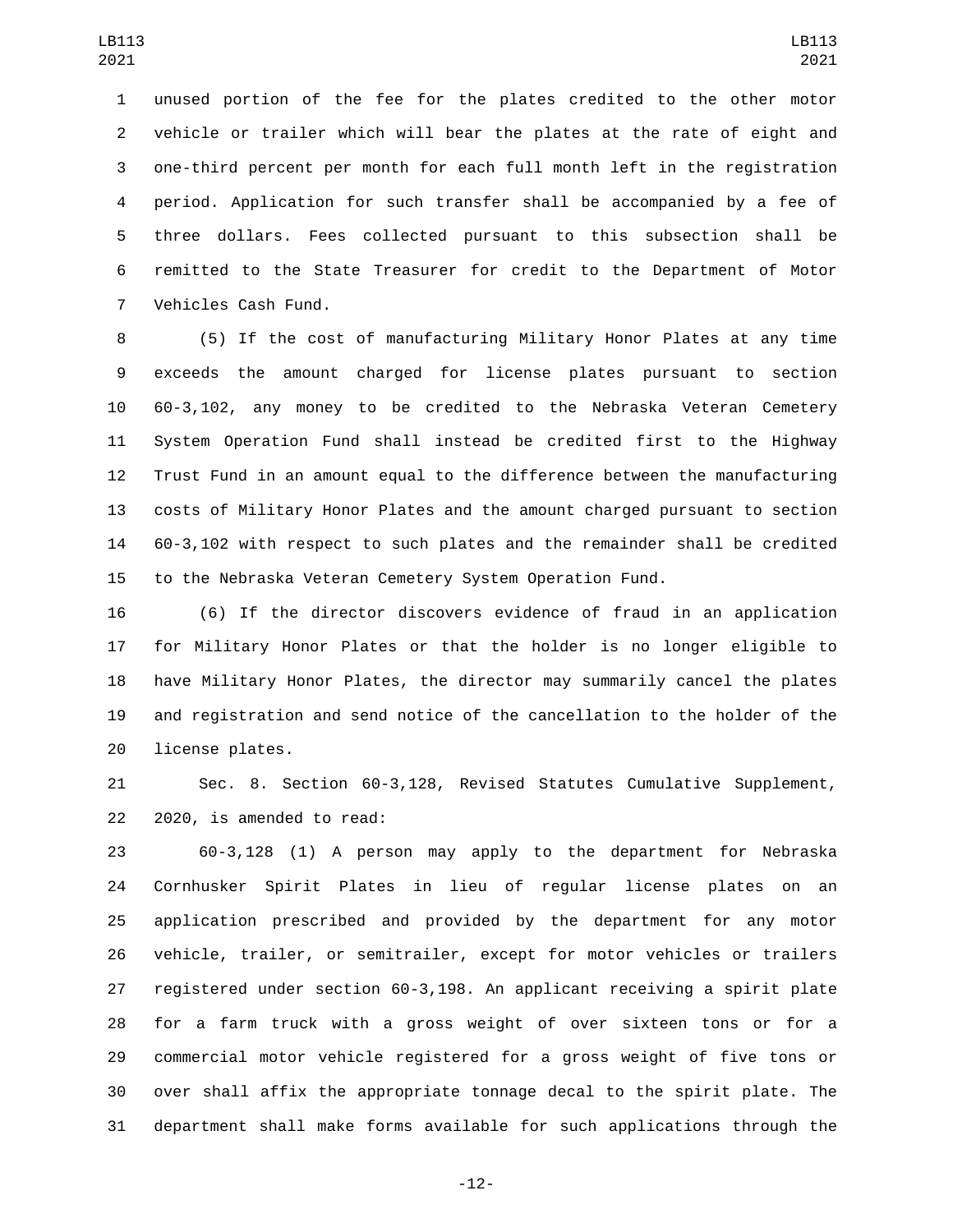county treasurers. Each application for initial issuance or renewal of spirit plates shall be accompanied by a fee of seventy dollars. Fees collected pursuant to this subsection shall be remitted to the State 4 Treasurer. The Until January 1, 2021, the State Treasurer shall credit forty-three percent of the fees for initial issuance and renewal of spirit plates to the Department of Motor Vehicles Cash Fund and fifty- seven percent of the fees to the Spirit Plate Proceeds Fund until the fund has been credited five million dollars from such fees and thereafter to the Highway Trust Fund. Beginning January 1, 2021, the State Treasurer shall credit sixty percent of the fees for initial issuance and renewal of spirit plates to the Department of Motor Vehicles Cash Fund and forty 12 percent of the fees to the Highway Trust Fund.

 (2)(a) When the department receives an application for spirit plates, the department may deliver the plates and registration certificate to the applicant by United States mail or to the county treasurer of the county in which the motor vehicle or trailer is registered and the delivery of the plates and registration certificate 18 shall be made through a secure process and system. Beginning on an 19 implementation date designated by the director on or before January  $1<sub>L</sub>$  2022, if delivery of the plates and registration certificate is made by the department to the applicant, the department may charge a postage and handling fee in an amount not more than necessary to recover the cost of postage and handling for the specific items mailed to the registrant. The county treasurer or the department shall issue spirit plates in lieu of regular license plates when the applicant complies with the other provisions of law for registration of the motor vehicle or trailer. If spirit plates are lost, stolen, or mutilated, the licensee shall be issued replacement license plates pursuant to section 60-3,157.

 (b) This subdivision applies beginning on an implementation date designated by the director. The director shall designate an 31 implementation date that is on or before January 1, 2021. The county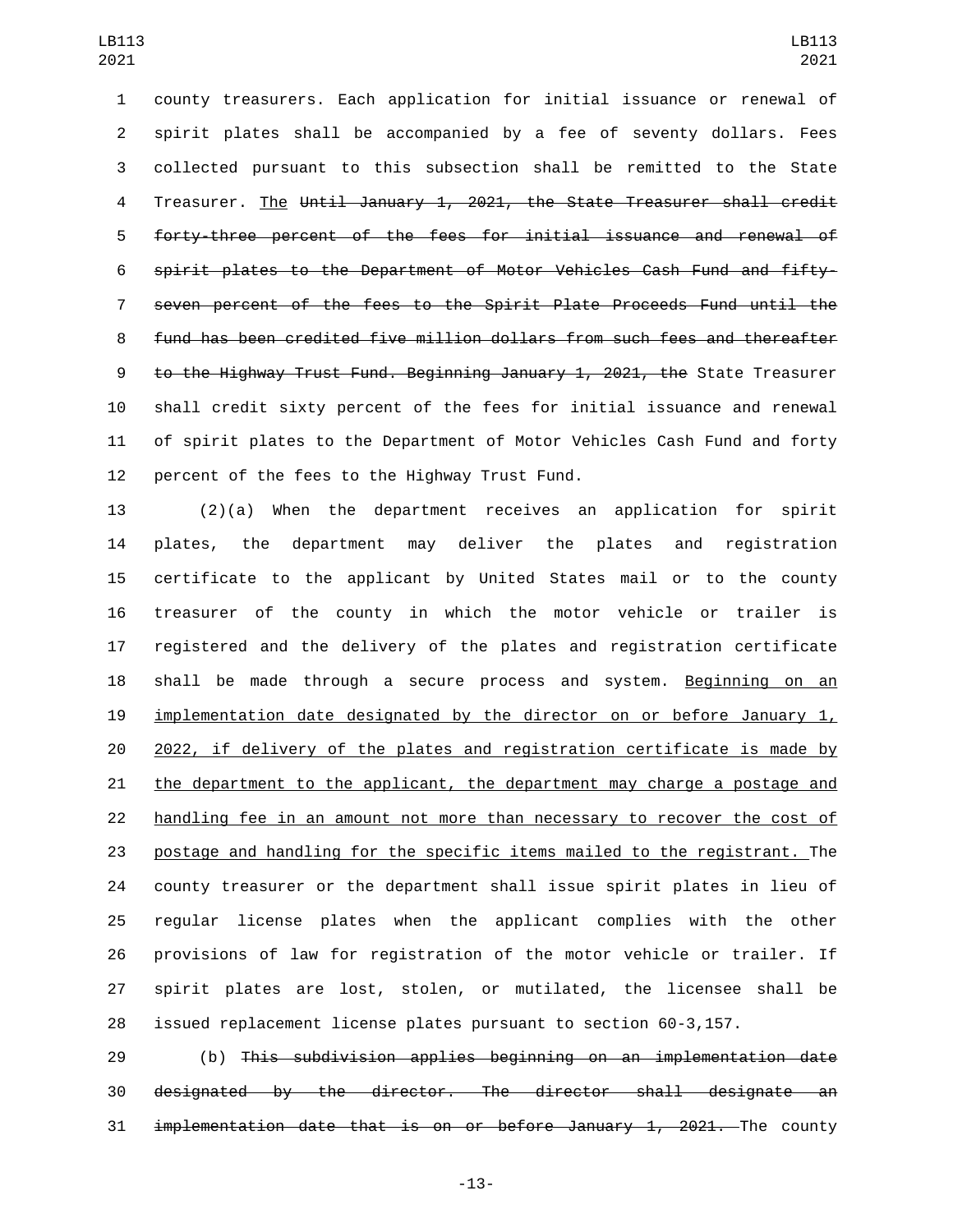treasurer or the department may issue temporary license stickers to the applicant under this section for the applicant to lawfully operate the vehicle pending receipt of the license plates. No charge in addition to the registration fee shall be made for the issuance of a temporary license sticker under this subdivision. The department shall furnish temporary license stickers for issuance by the county treasurer at no cost to the counties. The department may adopt and promulgate rules and regulations regarding the design and issuance of temporary license 9 stickers.

 (3)(a) The owner of a motor vehicle or trailer bearing spirit plates may make application to the county treasurer to have such spirit plates transferred to a motor vehicle or trailer other than the motor vehicle or trailer for which such plates were originally purchased if such motor vehicle or trailer is owned by the owner of the spirit plates.

 (b) The owner may have the unused portion of the spirit plate fee credited to the other motor vehicle or trailer which will bear the spirit plate at the rate of eight and one-third percent per month for each full 18 month left in the registration period.

 (c) Application for such transfer shall be accompanied by a fee of three dollars. Fees collected pursuant to this subsection shall be remitted to the State Treasurer for credit to the Department of Motor 22 Vehicles Cash Fund.

 Sec. 9. Section 60-3,135.01, Revised Statutes Cumulative Supplement, 24 2020, is amended to read:

 60-3,135.01 (1) The department shall either modify an existing plate design or design license plates to identify special interest motor vehicles, to be known as special interest motor vehicle license plates. The department, in designing such special interest motor vehicle license plates, shall include the words special interest and limit the manufacturing cost of each plate to an amount less than or equal to the amount charged for license plates pursuant to section 60-3,102. The

-14-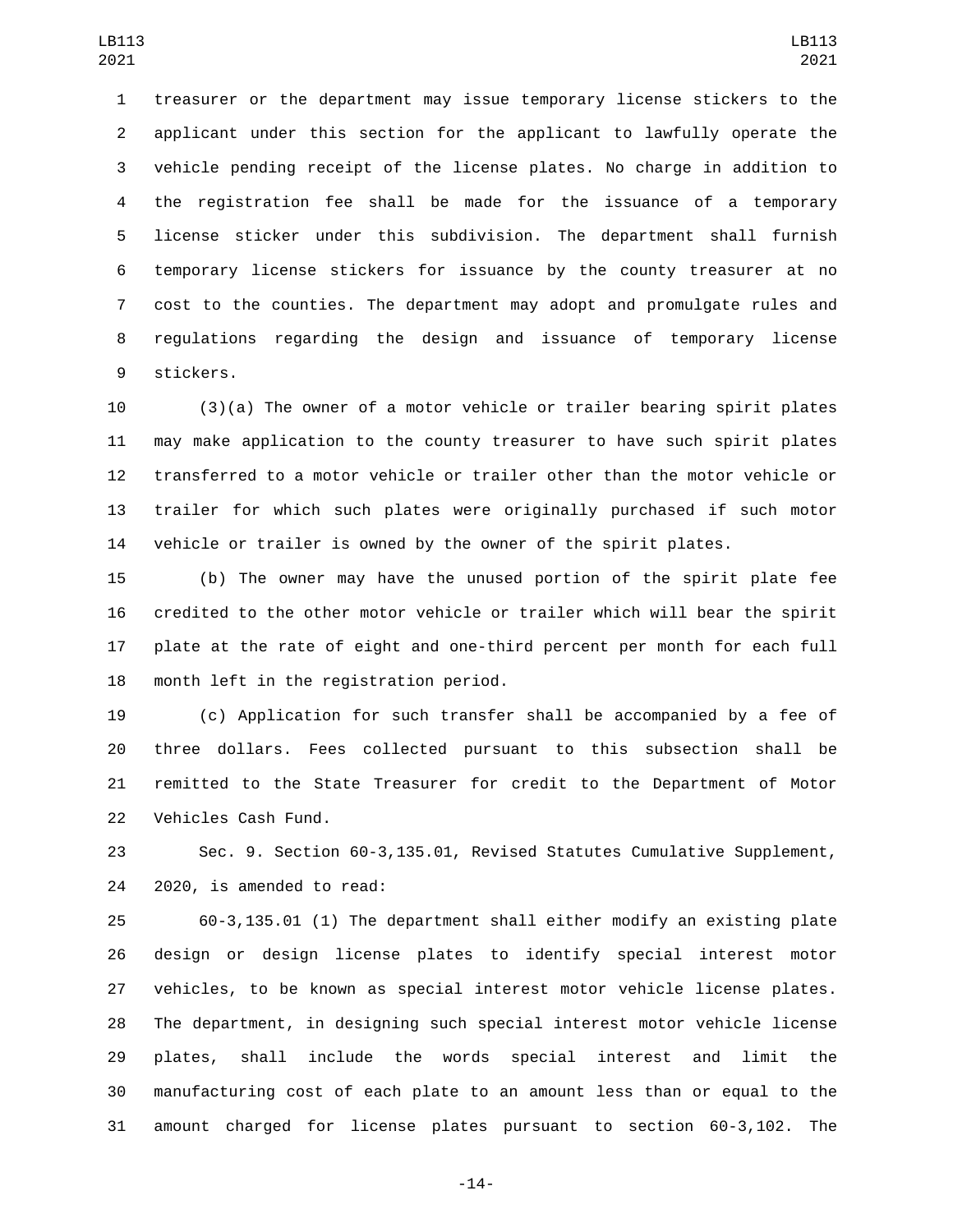department shall choose the design of the plate. The department shall make applications available for this type of plate when it is designed.

 (2) One type of special interest motor vehicle license plate shall be alphanumeric plates. The department shall:4

(a) Assign a designation up to seven characters; and

(b) Not use a county designation.6

 (3) One type of special interest motor vehicle license plate shall be personalized message plates. Such plates shall be issued subject to the same conditions specified for personalized message license plates in 10 section 60-3,118.

 (4) A person may apply to the department for a special interest motor vehicle license plate in lieu of regular license plates on an application prescribed and provided by the department for any special interest motor vehicle, except that no motor vehicle registered under section 60-3,198, autocycle, motorcycle, or trailer shall be eligible for special interest motor vehicle license plates. The department shall make forms available for such applications through the county treasurers.

 (5) The form shall contain a description of the special interest motor vehicle owned and sought to be registered, including the make, body type, model, serial number, and year of manufacture.

 (6)(a) In addition to all other fees required to register a motor vehicle, each application for initial issuance or renewal of a special interest motor vehicle license plate shall be accompanied by a special interest motor vehicle license plate fee of fifty dollars. Twenty-five dollars of the special interest motor vehicle license plate fee shall be remitted to the State Treasurer for credit to the Department of Motor Vehicles Cash Fund, and twenty-five dollars of the special interest motor vehicle license plate fee shall be remitted to the State Treasurer for 29 credit to the Highway Trust Fund.

 (b) If a special interest motor vehicle license plate is lost, stolen, or mutilated, the owner shall be issued a replacement license

-15-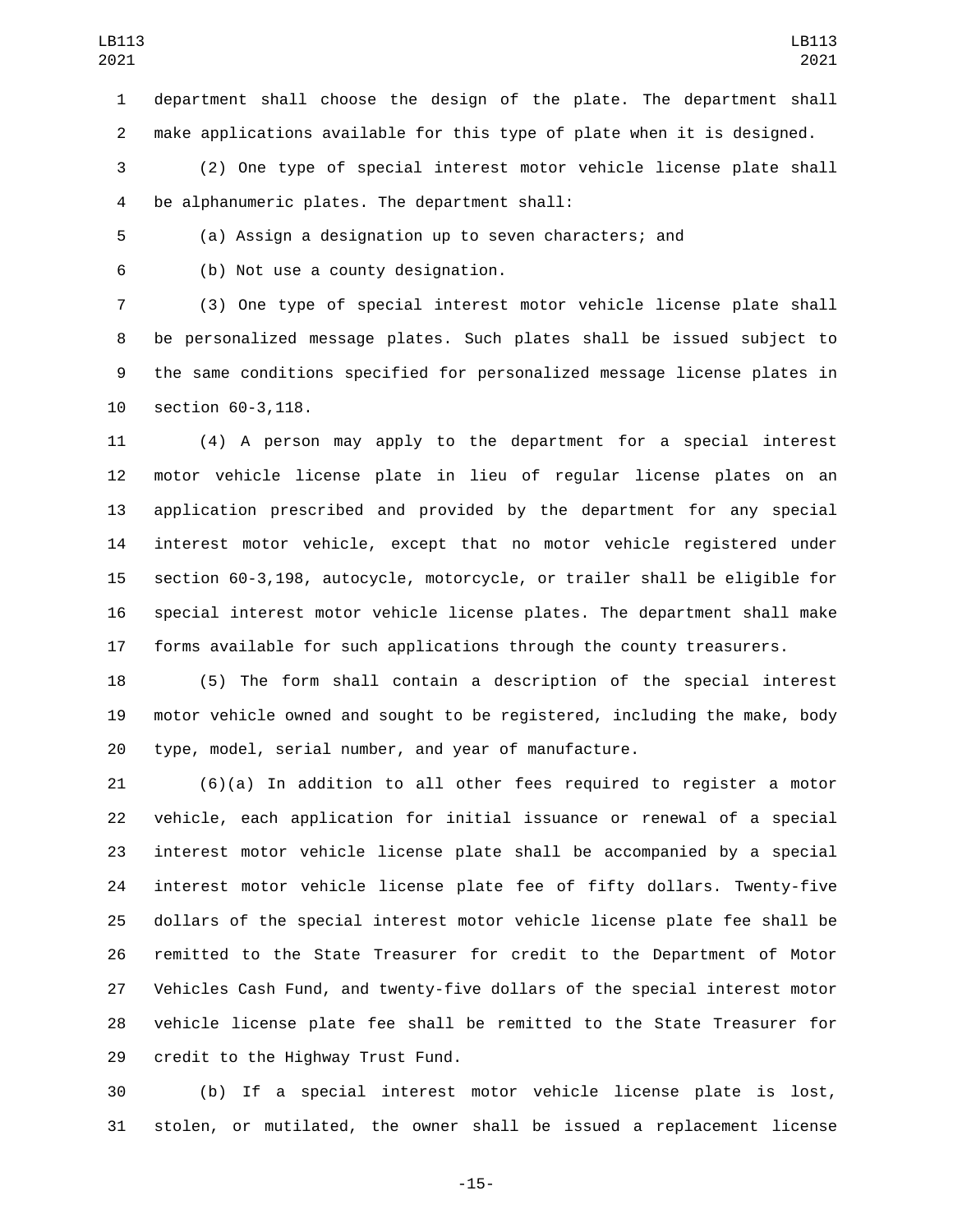1 plate pursuant to section 60-3,157.

 (7) When Until January 1, 2019, when the department receives an application for a special interest motor vehicle license plate, the department shall deliver the plate to the county treasurer of the county in which the special interest motor vehicle is registered. Beginning January 1, 2019, when the department receives an application for a special interest motor vehicle license plate, the department may deliver the plate and registration certificate to the applicant by United States mail or to the county treasurer of the county in which the special interest motor vehicle is registered and the delivery of the plate and registration certificate shall be made through a secure process and system. Beginning on an implementation date designated by the director on or before January 1, 2022, if delivery of the plates and registration 14 certificate is made by the department to the applicant, the department may charge a postage and handling fee in an amount not more than necessary to recover the cost of postage and handling for the specific items mailed to the registrant. The county treasurer or the department shall issue the special interest motor vehicle license plate in lieu of regular license plates when the applicant complies with the other provisions of the Motor Vehicle Registration Act for registration of the 21 special interest motor vehicle.

 (8) If the cost of manufacturing special interest motor vehicle license plates at any time exceeds the amount charged for license plates pursuant to section 60-3,102, any money to be credited to the Department of Motor Vehicles Cash Fund under this section shall instead be credited first to the Highway Trust Fund in an amount equal to the difference between the manufacturing costs of special interest motor vehicle license plates and the amount charged pursuant to section 60-3,102 with respect to such license plates and the remainder shall be credited to the 30 Department of Motor Vehicles Cash Fund.

(9) The special interest motor vehicle license plate shall be

-16-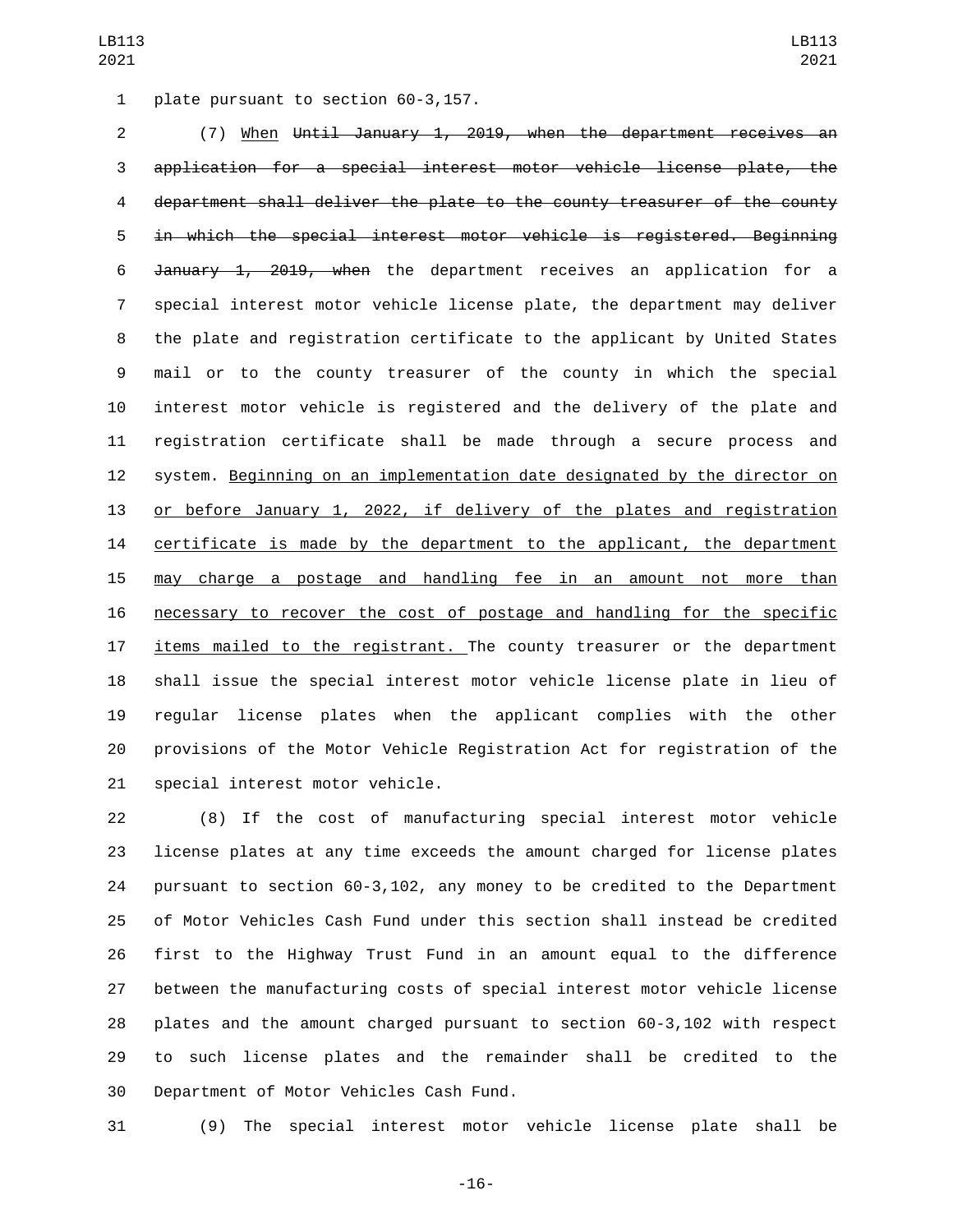affixed to the rear of the special interest motor vehicle.

 (10) A special interest motor vehicle shall not be used for the same purposes and under the same conditions as other motor vehicles of the same type and shall not be used for business or occupation or regularly for transportation to and from work. A special interest motor vehicle may be driven on the public streets and roads only for occasional transportation, public displays, parades, and related pleasure or hobby 8 activities.

 (11) It shall be unlawful to own or operate a motor vehicle with special interest motor vehicle license plates in violation of this section. Upon conviction of a violation of any provision of this section, a person shall be guilty of a Class V misdemeanor.

 (12) For purposes of this section, special interest motor vehicle means a motor vehicle of any age which is being collected, preserved, restored, or maintained by the owner as a leisure pursuit and not used 16 for general transportation of persons or cargo.

 Sec. 10. Section 60-3,198, Revised Statutes Cumulative Supplement, 18 2020, is amended to read:

19 60-3,198  $(1)(a)$   $(1)$  Any owner engaged in operating a fleet of apportionable vehicles in this state in interjurisdiction commerce may, in lieu of registration of such apportionable vehicles under the general provisions of the Motor Vehicle Registration Act, register and license such fleet for operation in this state by filing a statement and the application required by section 60-3,203 with the Division of Motor Carrier Services of the department. The statement shall be in such form and contain such information as the division requires, declaring the total mileage operated by such vehicles in all jurisdictions and in this state during the preceding year and describing and identifying each such apportionable vehicle to be operated in this state during the ensuing 30 license year.

(b)(i) Until July 1, 2021, upon Upon receipt of such statement and

-17-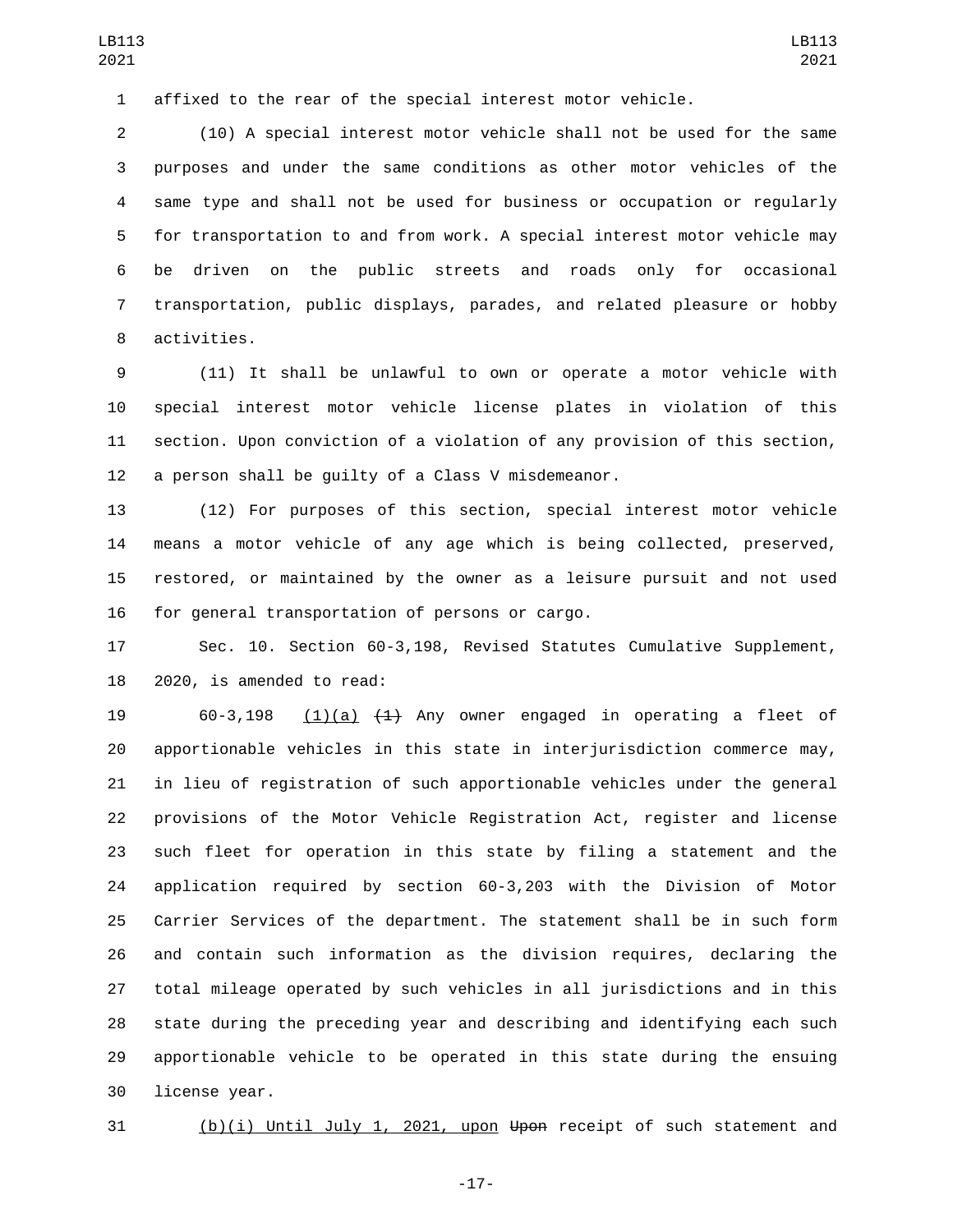application, the division shall determine the total fee payment, which shall be equal to the amount of fees due pursuant to section 60-3,203 and the amount obtained by applying the formula provided in section 60-3,204 to a fee of thirty-two dollars per ton based upon gross vehicle weight of the empty weights of a truck or truck-tractor and the empty weights of any trailer or combination thereof with which it is to be operated in combination at any one time plus the weight of the maximum load to be carried thereon at any one time, and shall notify the applicant of the amount of payment required to be made. Mileage operated in noncontracting reciprocity jurisdictions by apportionable vehicles based in Nebraska shall be applied to the portion of the formula for determining the 12 Nebraska injurisdiction fleet distance.

 (ii) Beginning July 1, 2021, and until July 1, 2025, upon receipt of such statement and application, the division shall determine the total fee payment, which shall be equal to the amount of fees due pursuant to section 60-3,203 and the amount obtained by applying the formula provided in section 60-3,204 to a fee of thirty-five dollars per ton based upon gross vehicle weight of the empty weights of a truck or truck-tractor and the empty weights of any trailer or combination thereof with which it is to be operated in combination at any one time plus the weight of the maximum load to be carried thereon at any one time, and shall notify the applicant of the amount of payment required to be made. Mileage operated in noncontracting reciprocity jurisdictions by apportionable vehicles based in Nebraska shall be applied to the portion of the formula for determining the Nebraska injurisdiction fleet distance.

 (iii) Beginning July 1, 2025, upon receipt of such statement and application, the division shall determine the total fee payment, which shall be equal to the amount of fees due pursuant to section 60-3,203 and the amount obtained by applying the formula provided in section 60-3,204 to a fee of thirty-three dollars and fifty cents per ton based upon gross vehicle weight of the empty weights of a truck or truck-tractor and the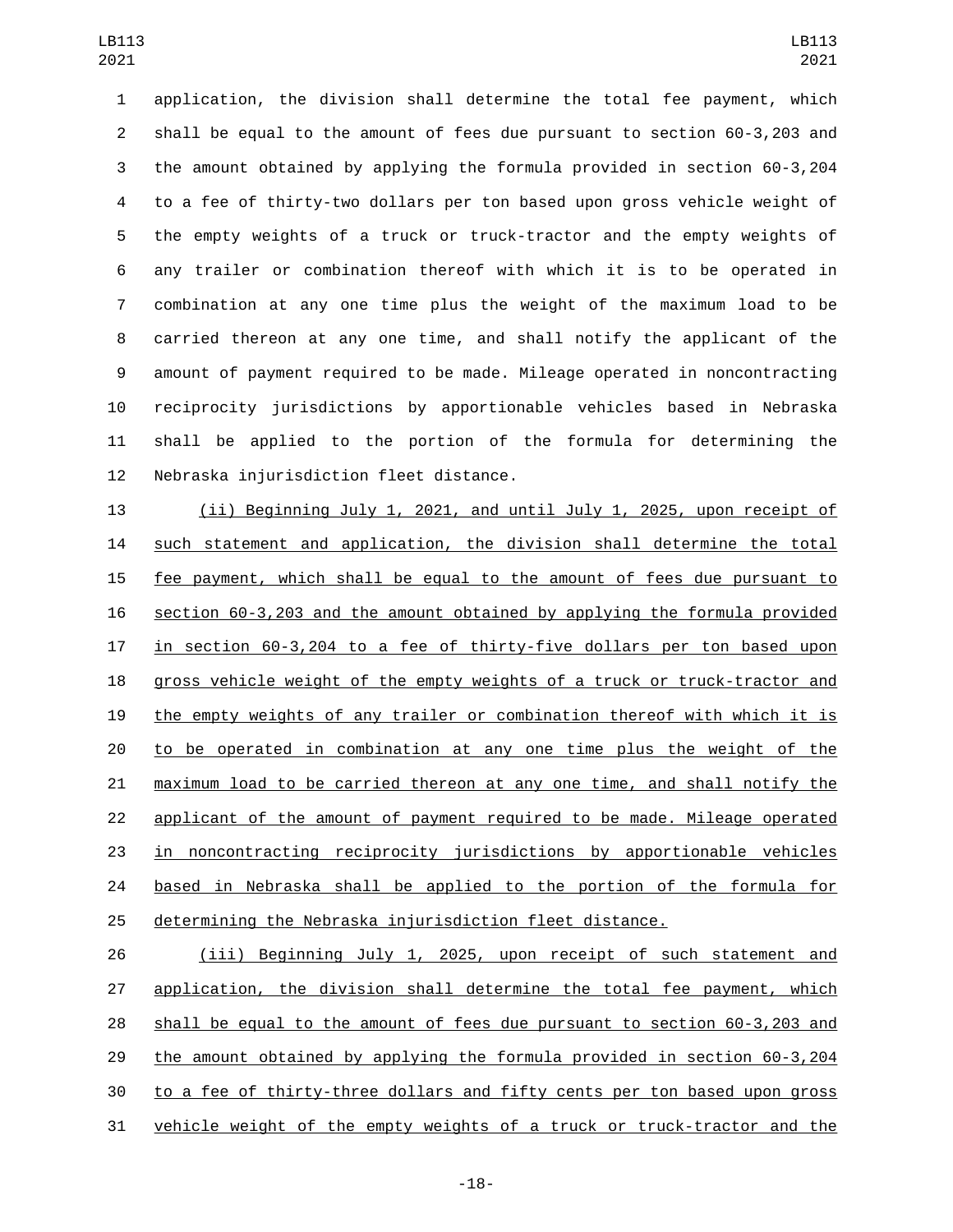empty weights of any trailer or combination thereof with which it is to be operated in combination at any one time plus the weight of the maximum load to be carried thereon at any one time, and shall notify the applicant of the amount of payment required to be made. Mileage operated in noncontracting reciprocity jurisdictions by apportionable vehicles based in Nebraska shall be applied to the portion of the formula for determining the Nebraska injurisdiction fleet distance.

 (c) Temporary authority which permits the operation of a fleet or an addition to a fleet in this state while the application is being processed may be issued upon application to the division if necessary to 11 complete processing of the application.

 (d) Upon completion of such processing and receipt of the appropriate fees, the division shall issue to the applicant a sufficient number of distinctive registration certificates which provide a list of the jurisdictions in which the apportionable vehicle has been apportioned, the weight for which registered, and such other evidence of registration for display on the apportionable vehicle as the division determines appropriate for each of the apportionable vehicles of his or her fleet, identifying it as a part of an interjurisdiction fleet proportionately registered. Such registration certificates may be displayed as a legible paper copy or electronically as authorized by the department. All fees received as provided in this section shall be remitted to the State Treasurer for credit to the Motor Carrier Services 24 Division Distributive Fund.

25 (e) The apportionable vehicles so registered shall be exempt from all further registration and license fees under the Motor Vehicle Registration Act for movement or operation in the State of Nebraska except as provided in section 60-3,203. The proportional registration and licensing provision of this section shall apply to apportionable vehicles added to such fleets and operated in this state during the license year except with regard to permanent license plates issued under section

-19-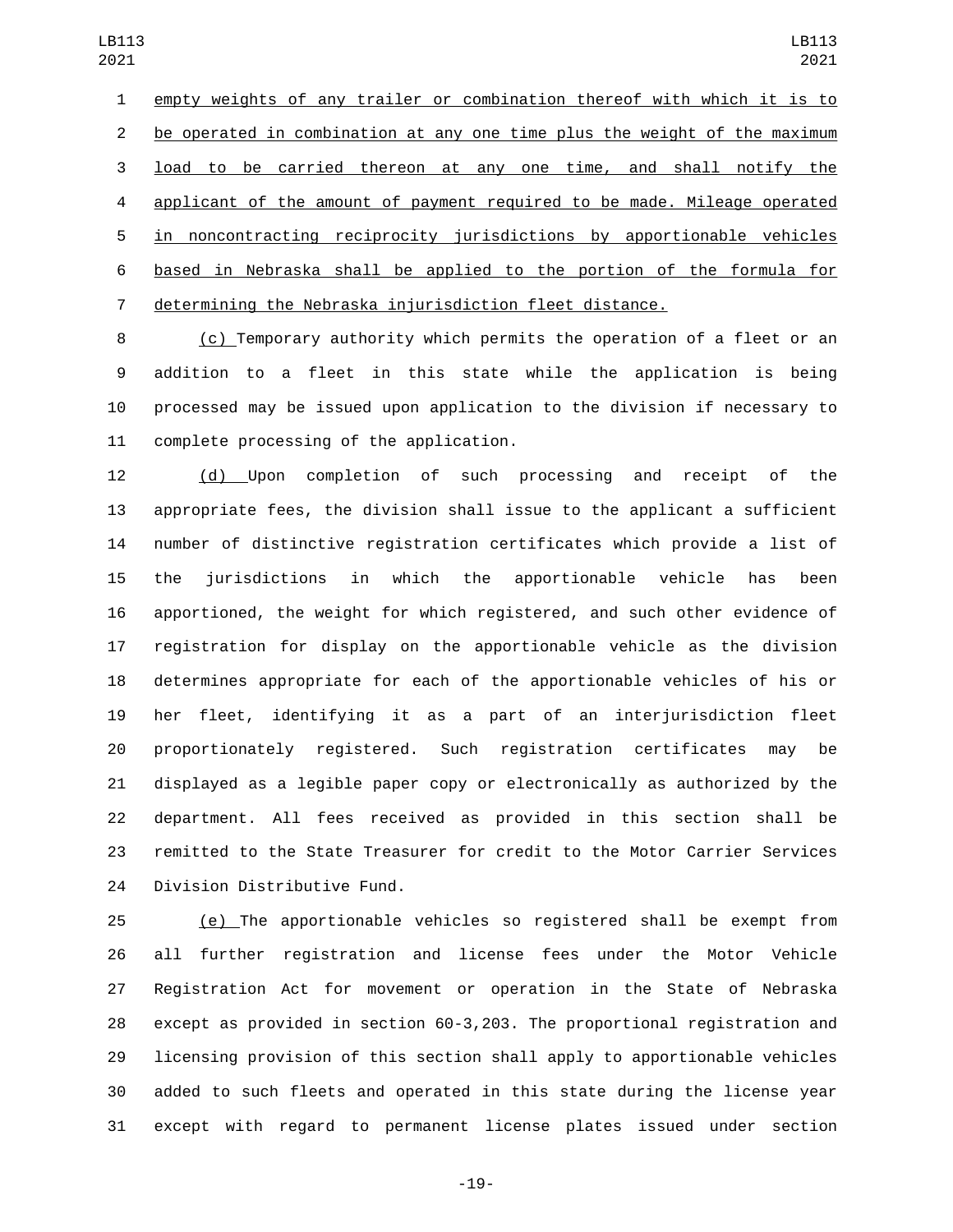60-3,203.1

 (f) The right of applicants to proportional registration under this section shall be subject to the terms and conditions of any reciprocity agreement, contract, or consent made by the division.

 (g) When a nonresident fleet owner has registered his or her apportionable vehicles, his or her apportionable vehicles shall be considered as fully registered for both interjurisdiction and intrajurisdiction commerce when the jurisdiction of base registration for such fleet accords the same consideration for fleets with a base registration in Nebraska. Each apportionable vehicle of a fleet registered by a resident of Nebraska shall be considered as fully registered for both interjurisdiction and intrajurisdiction commerce.

 (2) Mileage proportions for interjurisdiction fleets not operated in this state during the preceding year shall be determined by the division upon the application of the applicant on forms to be supplied by the division which shall show the operations of the preceding year in other jurisdictions and estimated operations in Nebraska or, if no operations were conducted the previous year, a full statement of the proposed method 19 of operation.

 (3) Any owner complying with and being granted proportional registration shall preserve the records on which the application is made for a period of three years following the current registration year. Upon request of the division, the owner shall make such records available to the division at its office for audit as to accuracy of computation and payments or pay the costs of an audit at the home office of the owner by a duly appointed representative of the division if the office where the records are maintained is not within the State of Nebraska. The division may enter into agreements with agencies of other jurisdictions administering motor vehicle registration laws for joint audits of any such owner. All payments received to cover the costs of an audit shall be remitted by the division to the State Treasurer for credit to the Motor

-20-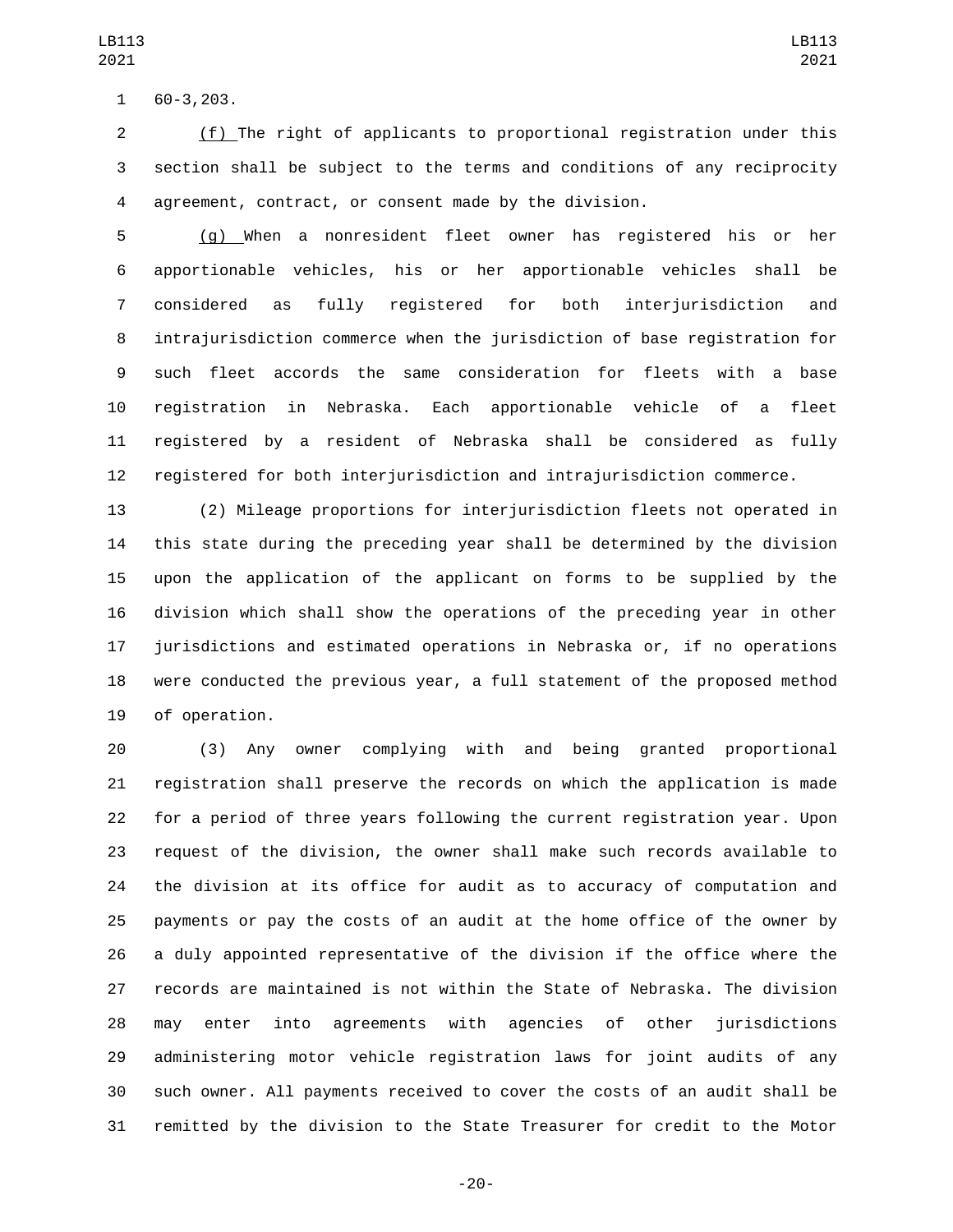Carrier Division Cash Fund. No deficiency shall be assessed and no claim for credit shall be allowed for any license registration year for which records on which the application was made are no longer required to be maintained.4

 (4) If the division claims that a greater amount of fee is due under this section than was paid, the division shall notify the owner of the additional amount claimed to be due. The owner may accept such claim and pay the amount due, or he or she may dispute the claim and submit to the division any information which he or she may have in support of his or her position. If the dispute cannot otherwise be resolved within the division, the owner may petition for an appeal of the matter. The director shall appoint a hearing officer who shall hear the dispute and issue a written decision. Any appeal shall be in accordance with the Administrative Procedure Act. Upon expiration of the time for perfecting an appeal if no appeal is taken or upon final judicial determination if an appeal is taken, the division shall deny the owner the right to further registration for a fleet license until the amount finally determined to be due, together with any costs assessed against the owner, 19 has been paid.

 (5) Every applicant who licenses any apportionable vehicles under this section and section 60-3,203 shall have his or her registration certificates issued only after all fees under such sections are paid and, if applicable, proof has been furnished of payment, in the form prescribed by the director as directed by the United States Secretary of the Treasury, of the federal heavy vehicle use tax imposed by 26 U.S.C. 4481 of the Internal Revenue Code as defined in section 49-801.01.

 (6)(a) In the event of the transfer of ownership of any registered apportionable vehicle, (b) in the case of loss of possession because of fire, natural disaster, theft, or wrecking, junking, or dismantling of any registered apportionable vehicle, (c) when a salvage branded certificate of title is issued for any registered apportionable vehicle,

-21-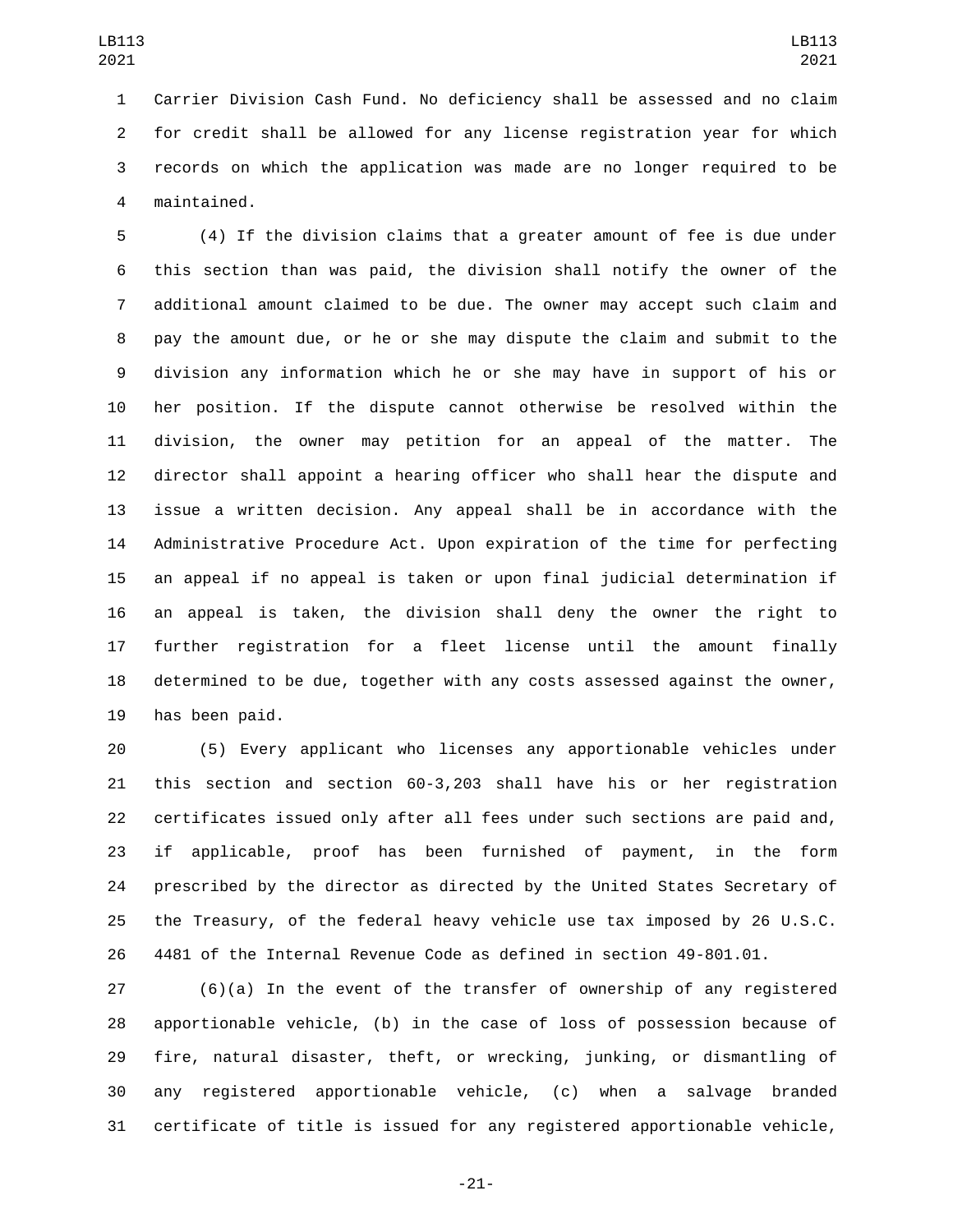(d) whenever a type or class of registered apportioned vehicle is subsequently declared by legislative act or court decision to be illegal or ineligible to be operated or towed on the public roads and no longer subject to registration fees and taxes, (e) upon trade-in or surrender of a registered apportionable vehicle under a lease, or (f) in case of a change in the situs of a registered apportionable vehicle to a location outside of this state, its registration shall expire, except that if the registered owner or lessee applies to the division after such transfer or loss of possession and accompanies the application with a fee of one dollar and fifty cents, he or she may have any remaining credit of vehicle fees and taxes from the previously registered apportionable vehicle applied toward payment of any vehicle fees and taxes due and owing on another registered apportionable vehicle. If such registered apportionable vehicle has a greater gross vehicle weight than that of the previously registered apportionable vehicle, the registered owner or lessee of the registered apportionable vehicle shall additionally pay only the registration fee for the increased gross vehicle weight for the remaining months of the registration year based on the factors determined by the division in the original fleet application.

 (7) Whenever a Nebraska-based fleet owner files an application with the division to delete a registered apportionable vehicle from a fleet of registered apportionable vehicles (a) because of a transfer of ownership of the registered apportionable vehicle, (b) because of loss of possession due to fire, natural disaster, theft, or wrecking, junking, or dismantling of the registered apportionable vehicle, (c) because a salvage branded certificate of title is issued for the registered apportionable vehicle, (d) because a type or class of registered apportioned vehicle is subsequently declared by legislative act or court decision to be illegal or ineligible to be operated or towed on the public roads and no longer subject to registration fees and taxes, (e) because of a trade-in or surrender of the registered apportionable

-22-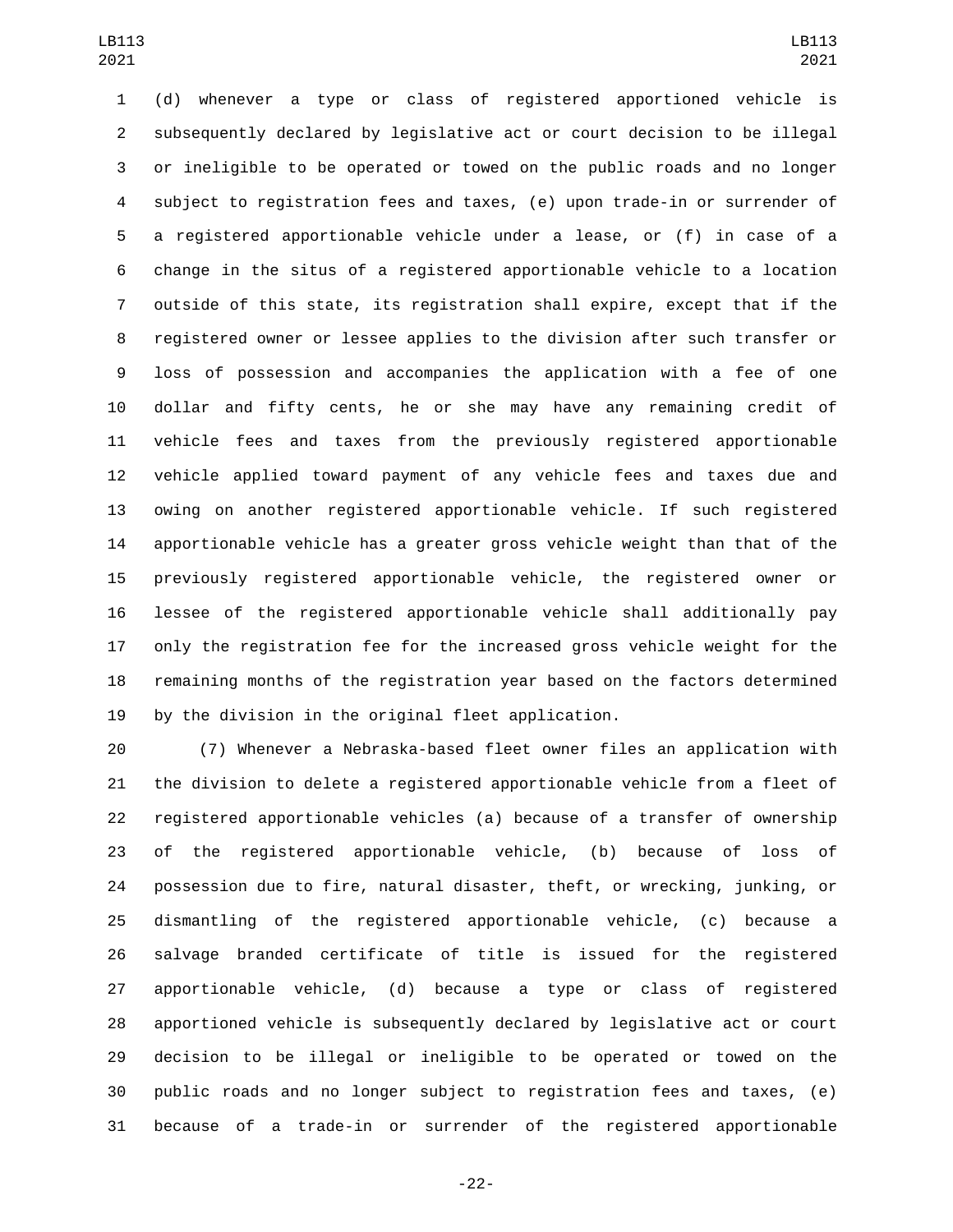vehicle under a lease, or (f) because of a change in the situs of the registered apportionable vehicle to a location outside of this state, the registered owner may, by returning the registration certificate or certificates and such other evidence of registration used by the division or, if such certificate or certificates or such other evidence of registration is unavailable, then by making an affidavit to the division of such transfer or loss, receive a refund of that portion of the unused registration fee based upon the number of unexpired months remaining in the registration year from the date of transfer or loss. No refund shall be allowed for any fees paid under section 60-3,203. When such apportionable vehicle is transferred or lost within the same month as acquired, no refund shall be allowed for such month. Such refund may be in the form of a credit against any registration fees that have been incurred or are, at the time of the refund, being incurred by the registered apportionable vehicle owner. The Nebraska-based fleet owner shall make a claim for a refund under this subsection within the registration period or shall be deemed to have forfeited his or her right 18 to the refund.

 (8) In case of addition to the registered fleet during the registration year, the owner engaged in operating the fleet shall pay the proportionate registration fee from the date the vehicle was placed into service or, if the vehicle was previously registered, the date the prior registration expired or the date Nebraska became the base jurisdiction for the fleet, whichever is first, for the remaining balance of the registration year. The fee for any permanent license plate issued for such addition pursuant to section 60-3,203 shall be the full fee required by such section, regardless of the number of months remaining in the 28 license year.

 (9) In lieu of registration under subsections (1) through (8) of this section, the title holder of record may apply to the division for special registration, to be known as an unladen-weight registration, for

-23-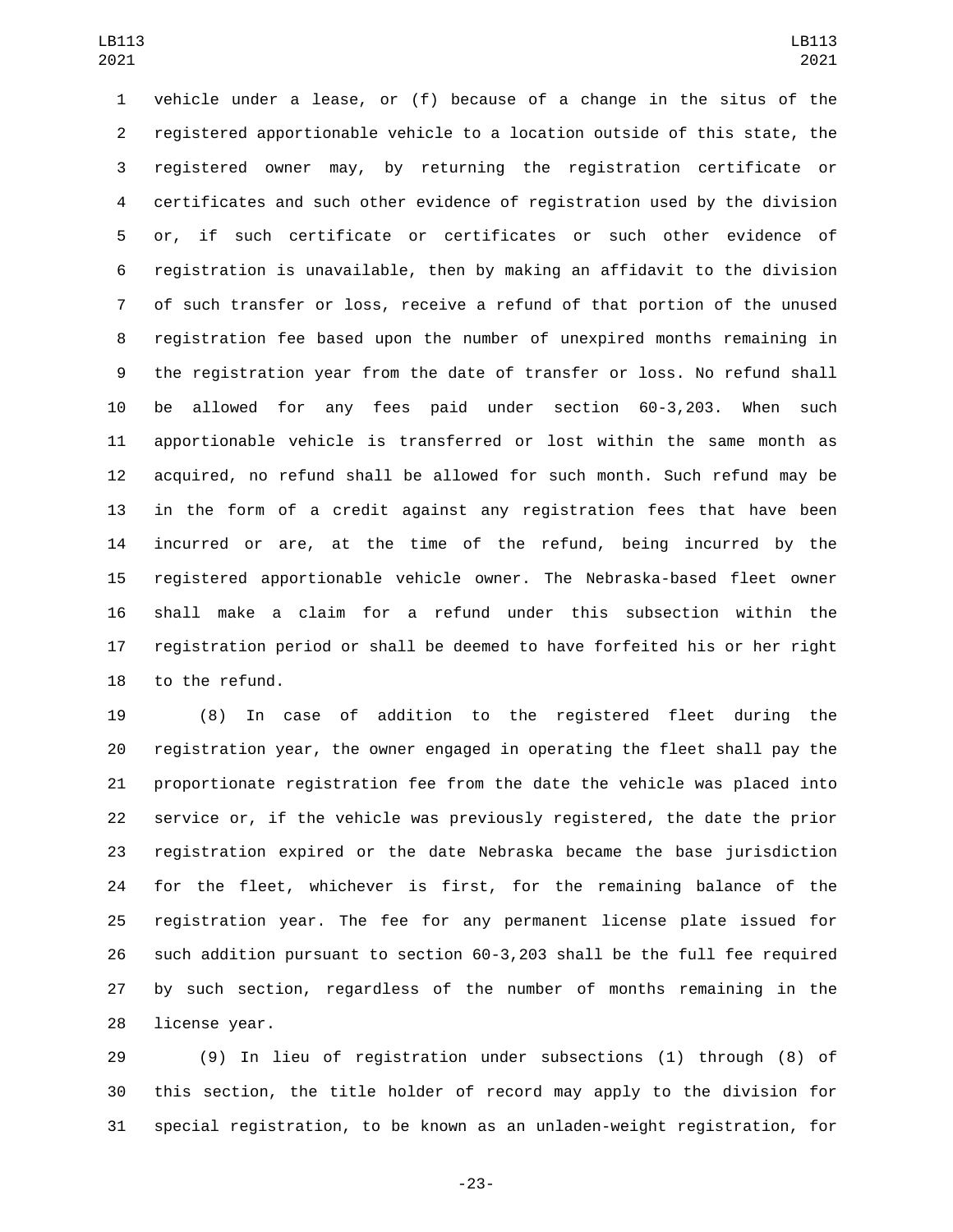any commercial motor vehicle or combination of vehicles which have been registered to a Nebraska-based fleet owner within the current or previous registration year. Such registration shall be valid only for a period of thirty days and shall give no authority to operate the vehicle except when empty. The fee for such registration shall be twenty dollars for each vehicle, which fee shall be remitted to the State Treasurer for credit to the Highway Trust Fund. The issuance of such permits shall be 8 governed by section 60-3,179.

 (10) Any person may, in lieu of registration under subsections (1) through (8) of this section or for other jurisdictions as approved by the director, purchase a trip permit for any nonresident truck, truck- tractor, bus, or truck or truck-tractor combination. A trip permit shall be issued before any person required to obtain a trip permit enters this state with such vehicle. The trip permit shall be issued by the director through Internet sales from the department's web site. The trip permit shall be valid for a period of seventy-two hours. The fee for the trip permit shall be twenty-five dollars for each truck, truck-tractor, bus, or truck or truck-tractor combination. The fee collected by the director shall be remitted to the State Treasurer for credit to the Highway Cash 20 Fund.

 Sec. 11. Section 60-3,202, Revised Statutes Cumulative Supplement, 22 2020, is amended to read:

 60-3,202 (1)(a) Until July 1, 2021, registration (1) Registration fees credited to the Motor Carrier Services Division Distributive Fund pursuant to section 60-3,198 and remaining in such fund at the close of each calendar month shall be remitted to the State Treasurer for credit as follows: (a) Three percent of thirty percent of such amount shall be credited to the Department of Revenue Property Assessment Division Cash Fund; (b) the remainder of such thirty percent shall be credited to the Motor Vehicle Tax Fund; and (c) seventy percent of such amount shall be 31 credited to the Highway Trust Fund.

-24-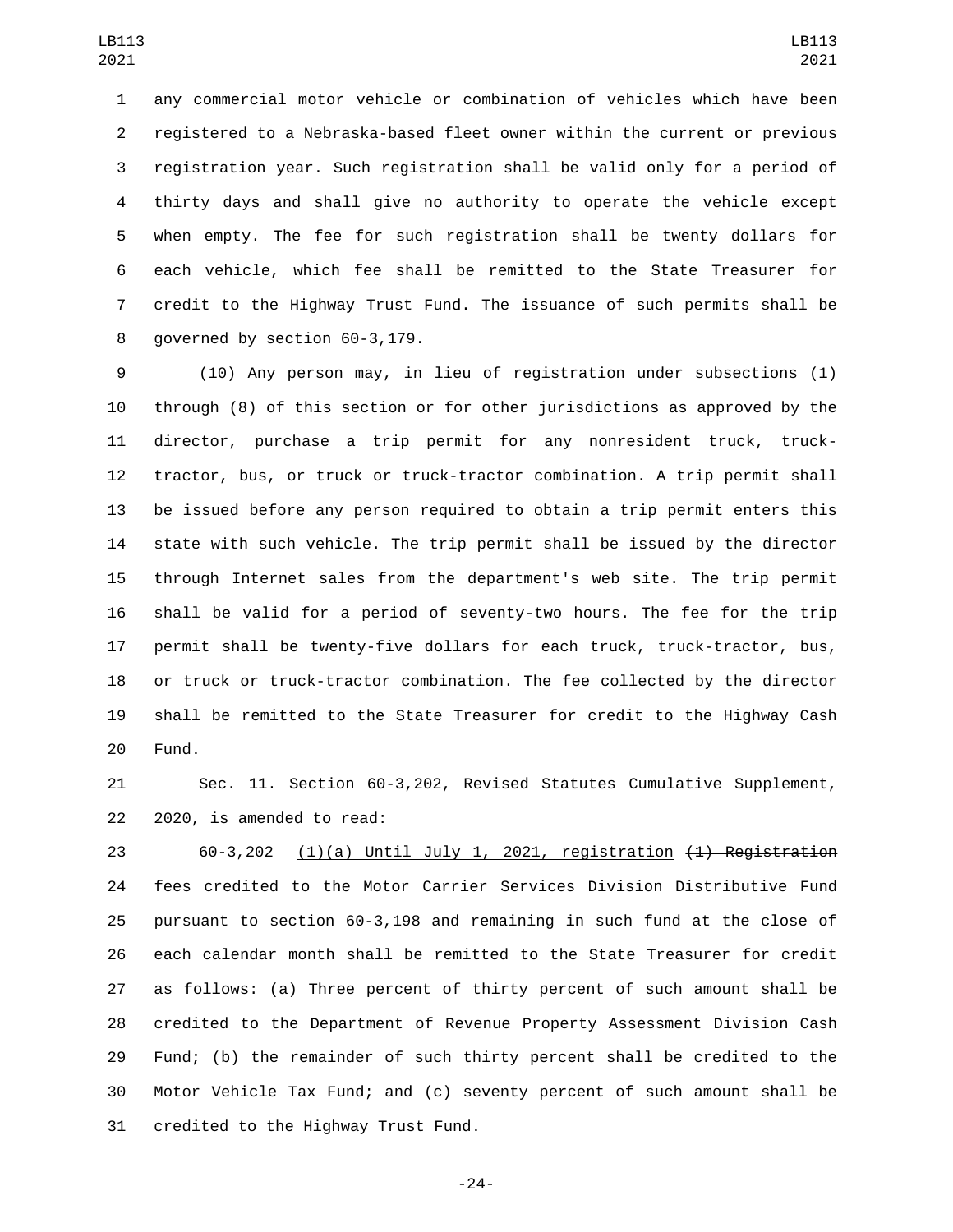(b) Beginning July 1, 2021, and until July 1, 2025, registration fees credited to the Motor Carrier Services Division Distributive Fund pursuant to section 60-3,198 and remaining in such fund at the close of each calendar month shall be remitted to the State Treasurer for credit as follows: (i) Twenty-seven percent of such amount shall be credited to the Motor Vehicle Tax Fund; (ii) sixty-four percent of such amount shall be credited to the Highway Trust Fund; and (iii) nine percent of such amount shall be credited to the Motor Carrier Services System Replacement 9 and Maintenance Fund.

 (c) Beginning July 1, 2025, registration fees credited to the Motor Carrier Services Division Distributive Fund pursuant to section 60-3,198 and remaining in such fund at the close of each calendar months shall be remitted to the State Treasurer for credit as follows: (i) Twenty-eight percent of such amount shall be credited to the Motor Vehicle Tax Fund; (ii) sixty-seven percent of such amount shall be credited to the Highway Trust Fund; and (iii) five percent of such amount shall be credited to the Motor Carrier Services System Replacement and Maintenance Fund.

 (2) On or before the last day of each quarter of the calendar year, the State Treasurer shall distribute all funds in the Motor Vehicle Tax Fund to the county treasurer of each county in the same proportion as the number of original motor vehicle registrations in each county bears to the total of all original registrations within the state in the 23 registration year immediately preceding.

 (3) Upon receipt of motor vehicle tax funds from the State Treasurer, the county treasurer shall distribute such funds to taxing agencies within the county in the same proportion that the levy of each such taxing agency bears to the total of such levies of all taxing 28 agencies in the county.

 (4) In the event any taxing district has been annexed, merged, dissolved, or in any way absorbed into another taxing district, any apportionment of motor vehicle tax funds to which such taxing district

-25-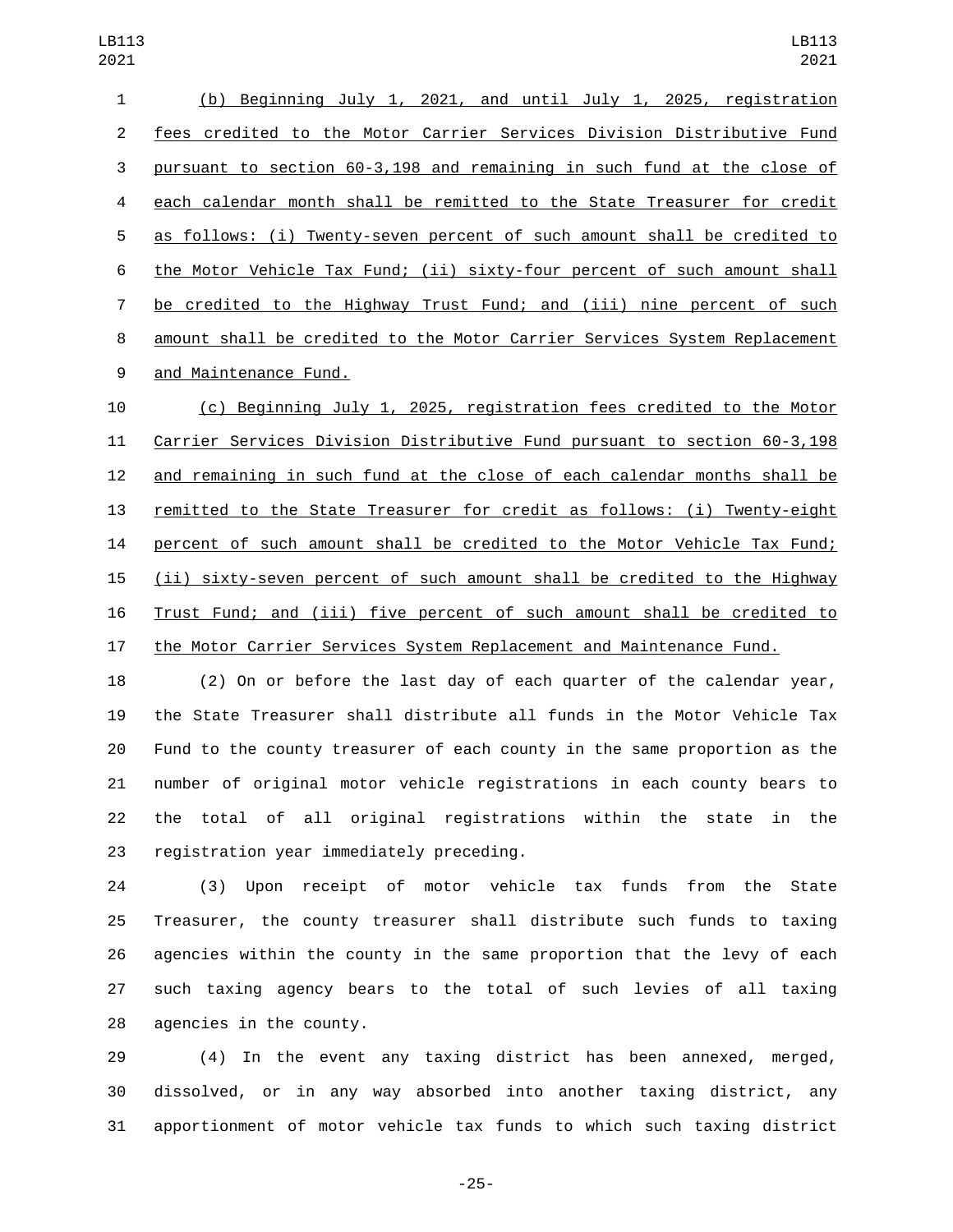would have been entitled shall be apportioned to the successor taxing district which has assumed the functions of the annexed, merged, 3 dissolved, or absorbed taxing district.

 (5) On or before March 1 of each year, the department shall furnish to the State Treasurer a tabulation showing the total number of original motor vehicle registrations in each county for the immediately preceding calendar year, which shall be the basis for computing the distribution of motor vehicle tax funds as provided in subsection (2) of this section.

 (6) The Motor Vehicle Tax Fund is created. Any money in the fund available for investment shall be invested by the state investment officer pursuant to the Nebraska Capital Expansion Act and the Nebraska 12 State Funds Investment Act.

 Sec. 12. (1) The Department of Motor Vehicles shall build and maintain a new motor carrier services system for processing the issuance of vehicle registrations pursuant to section 60-3,198 and the assessment of the motor fuel tax under the International Fuel Tax Agreement Act. The Director of Motor Vehicles shall designate an implementation date for the new system which date is on or before July 1, 2025.

 (2) The Motor Carrier Services System Replacement and Maintenance Fund is created. The fund shall consist of amounts credited under section 60-3,202. The fund shall be used for the building, implementation, and maintenance of a new motor carrier services system for processing the issuance of vehicle registrations pursuant to section 60-3,198 and the 24 assessment of the motor fuel tax under the International Fuel Tax 25 Agreement Act.

 (3) Any money in the Motor Carrier Services System Replacement and Maintenance Fund available for investment shall be invested by the state investment officer pursuant to the Nebraska Capital Expansion Act and the 29 Nebraska State Funds Investment Act.

 Sec. 13. Section 60-3,224, Revised Statutes Cumulative Supplement, 31 2020, is amended to read:

-26-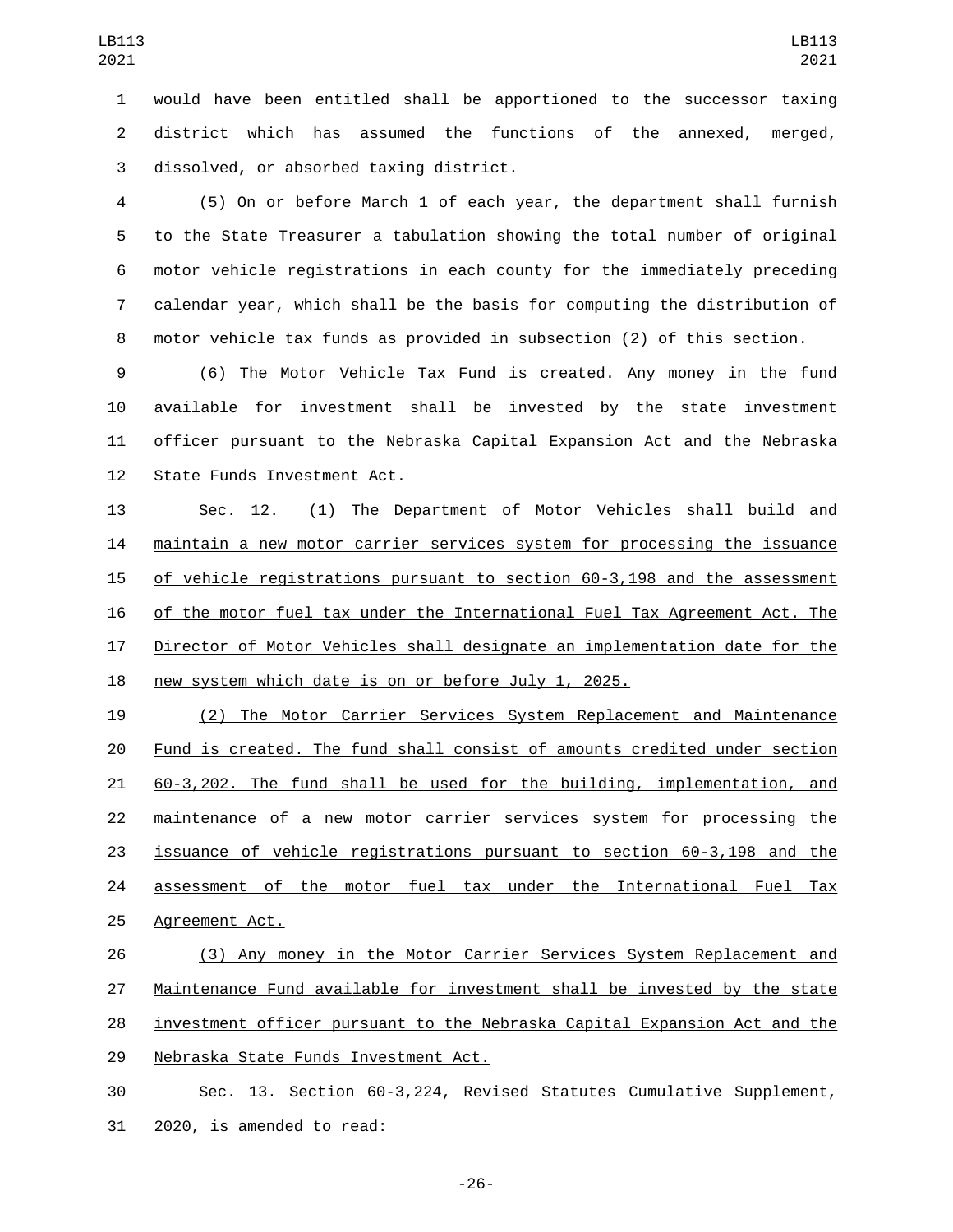60-3,224 (1) Beginning October 1, 2015, and ending December 31, 2022, a person may apply to the department for Nebraska 150 Sesquicentennial Plates in lieu of regular license plates on an application prescribed and provided by the department for any motor vehicle, trailer, or semitrailer, except for a motor vehicle or trailer registered under section 60-3,198. An applicant receiving a plate under this section for a farm truck with a gross weight of over sixteen tons shall affix the appropriate tonnage decal to the plate. The department shall make forms available for such applications through the county 10 treasurers.

 (2) Each application for initial issuance or renewal of Nebraska 150 Sesquicentennial Plates shall be accompanied by a fee of seventy dollars. Fees collected pursuant to this section shall be remitted to the State Treasurer. The State Treasurer shall credit fifteen percent of the fee for initial issuance and renewal of plates under subsection (3) of section 60-3,223 to the Department of Motor Vehicles Cash Fund and eighty-five percent of such fee to the Nebraska 150 Sesquicentennial Plate Proceeds Fund. The State Treasurer shall credit forty-three percent of the fee for initial issuance and renewal of plates under subsection (4) of section 60-3,223 to the Department of Motor Vehicles Cash Fund and fifty-seven percent of such fee to the Nebraska 150 Sesquicentennial 22 Plate Proceeds Fund.

 (3)(a) When the department receives an application for Nebraska 150 Sesquicentennial Plates, the department may deliver the plates and registration certificate to the applicant by United States mail or to the county treasurer of the county in which the motor vehicle or trailer is registered and the delivery of the plates and registration certificate shall be made through a secure process and system. Beginning on an 29 implementation date designated by the director on or before January 1, 2022, if delivery of the plates and registration certificate is made by 31 the department to the applicant, the department may charge a postage and

-27-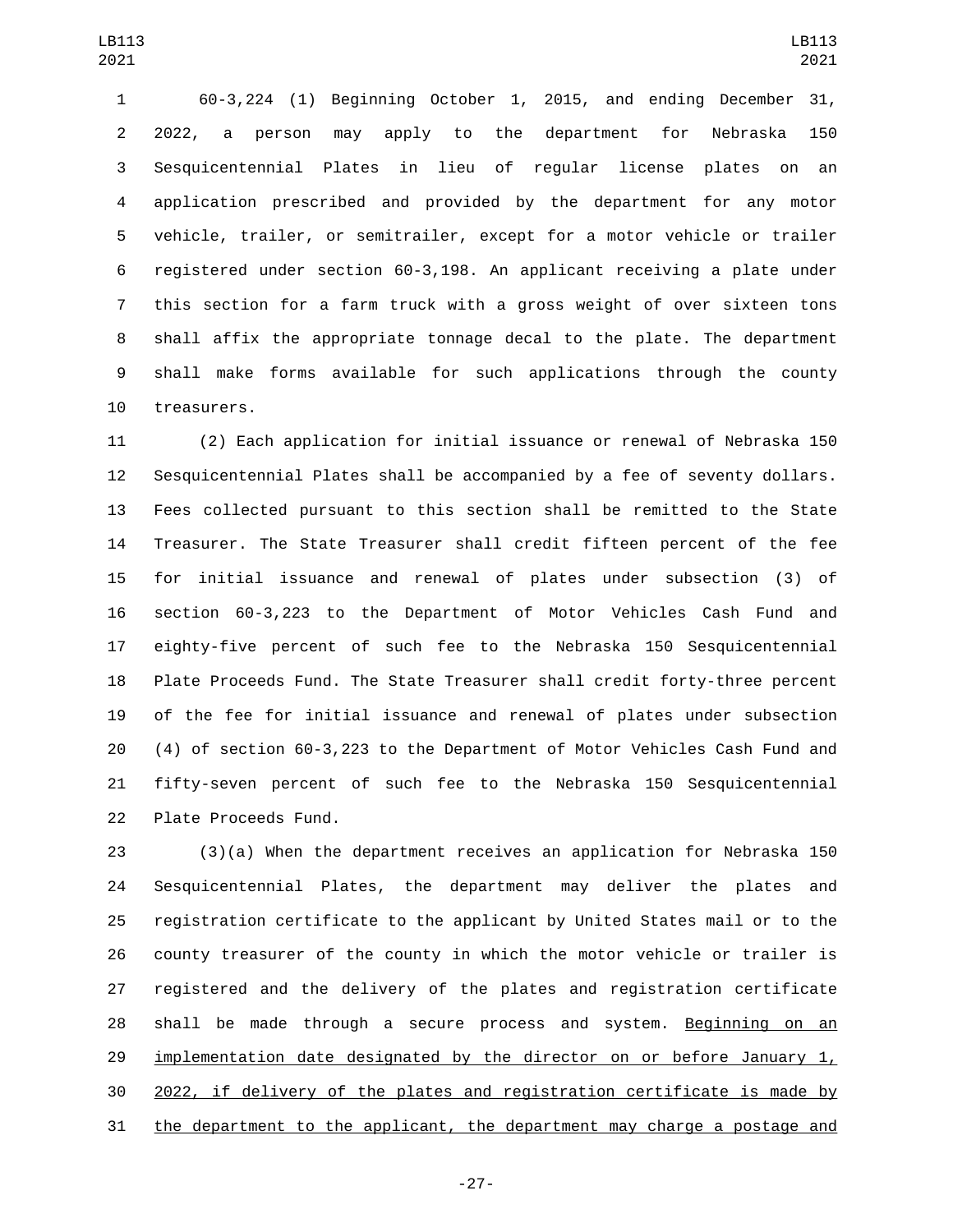handling fee in an amount not more than necessary to recover the cost of postage and handling for the specific items mailed to the registrant. The county treasurer or the department shall issue plates under this section in lieu of regular license plates when the applicant complies with the other provisions of the Motor Vehicle Registration Act for registration of the motor vehicle or trailer. If plates are lost, stolen, or mutilated, the licensee shall be issued replacement license plates 8 pursuant to section 60-3,157.

 (b) This subdivision applies beginning on an implementation date designated by the director. The director shall designate an 11 implementation date that is on or before January 1, 2021. The county treasurer or the department may issue temporary license stickers to the applicant under this section for the applicant to lawfully operate the vehicle pending receipt of the license plates. No charge in addition to the registration fee shall be made for the issuance of a temporary license sticker under this subdivision. The department shall furnish temporary license stickers for issuance by the county treasurer at no cost to the counties. The department may adopt and promulgate rules and regulations regarding the design and issuance of temporary license 20 stickers.

 (4) The owner of a motor vehicle or trailer bearing Nebraska 150 Sesquicentennial Plates may apply to the county treasurer to have such plates transferred to a motor vehicle or trailer other than the motor vehicle or trailer for which such plates were originally purchased if such motor vehicle or trailer is owned by the owner of the plates. The owner may have the unused portion of the fee for the plates credited to the other motor vehicle or trailer which will bear the plates at the rate of eight and one-third percent per month for each full month left in the registration period. Application for such transfer shall be accompanied by a fee of three dollars. The State Treasurer shall credit fees collected pursuant to this subsection to the Department of Motor Vehicles

-28-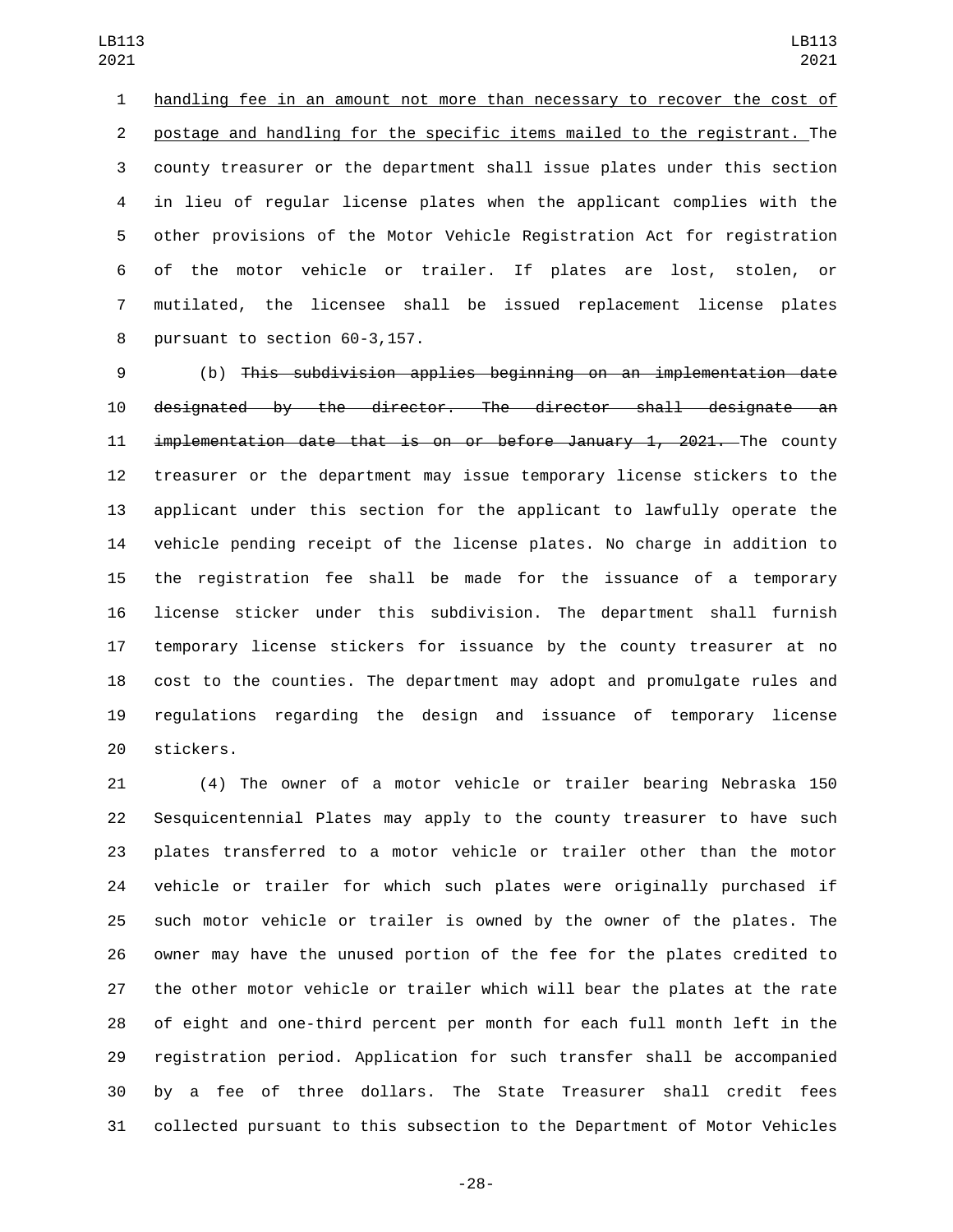1 Cash Fund.

 (5) Nebraska 150 Sesquicentennial Plates shall not be issued or 3 renewed beginning on January 1, 2023.

 Sec. 14. Section 60-3,227, Revised Statutes Cumulative Supplement, 5 2020, is amended to read:

 60-3,227 (1) A person may apply to the department for Mountain Lion Conservation Plates in lieu of regular license plates on an application prescribed and provided by the department for any motor vehicle, trailer, or semitrailer, except for a motor vehicle, trailer, or semitrailer registered under section 60-3,198. An applicant receiving a Mountain Lion Conservation Plate for a farm truck with a gross weight of over sixteen tons shall affix the appropriate tonnage decal to the plate. The department shall make forms available for such applications through the county treasurers. The license plates shall be issued upon payment of the license fee described in subsection (2) of this section.

 (2)(a) In addition to all other fees required for registration under the Motor Vehicle Registration Act, each application for initial issuance of alphanumeric Mountain Lion Conservation Plates shall be accompanied by a fee of five dollars. An application for renewal of such plates shall be accompanied by a fee of five dollars. County treasurers collecting fees pursuant to this subdivision shall remit them to the State Treasurer. The State Treasurer shall credit five dollars of the fee to the Game and 23 Parks Commission Educational Fund.

 (b) In addition to all other fees required for registration under the Motor Vehicle Registration Act, each application for initial issuance or renewal of personalized message Mountain Lion Conservation Plates shall be accompanied by a fee of forty dollars. County treasurers collecting fees pursuant to this subdivision shall remit them to the State Treasurer. The State Treasurer shall credit twenty-five percent of the fee for initial issuance and renewal of such plates to the Department of Motor Vehicles Cash Fund and seventy-five percent of the fee to the

-29-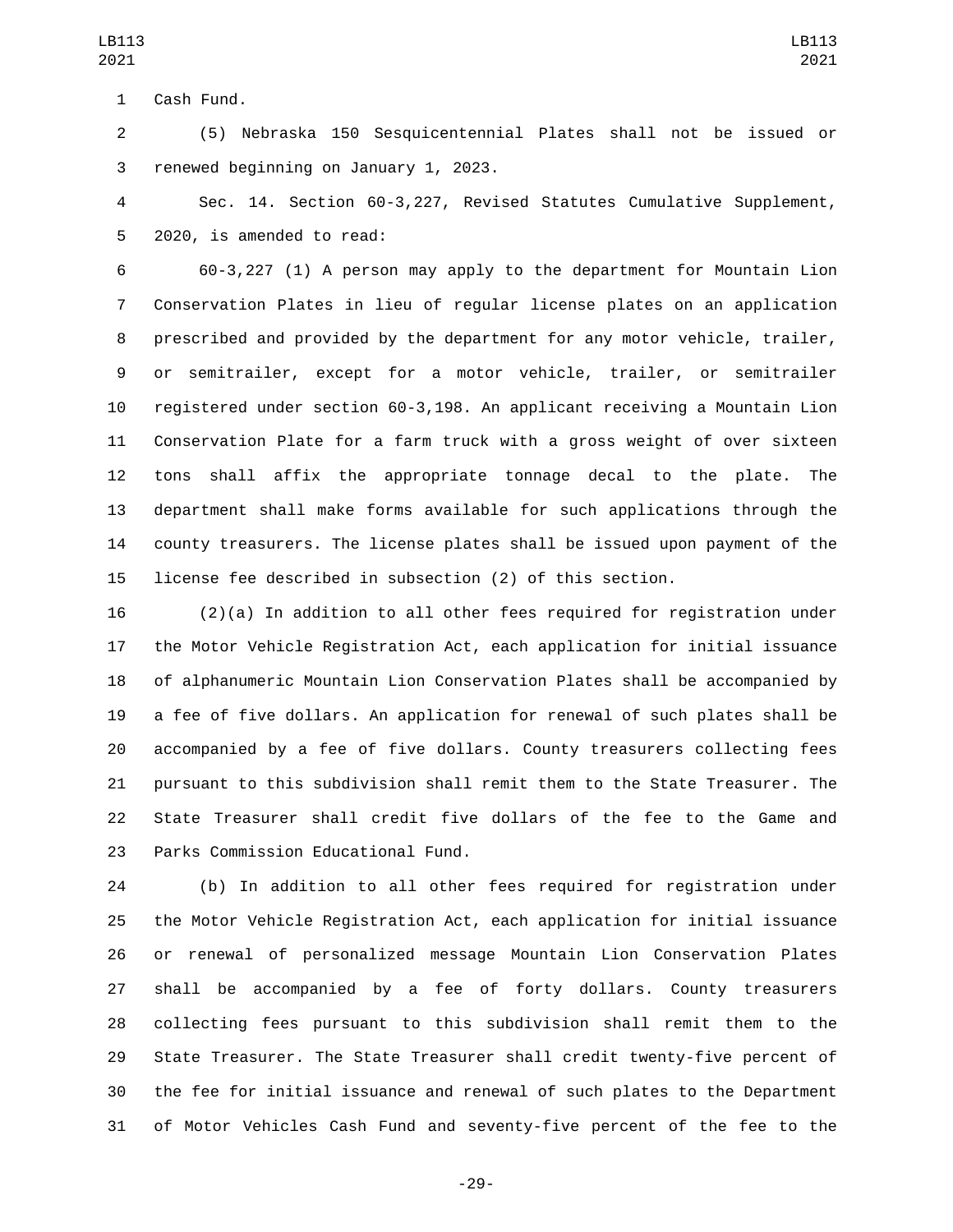Game and Parks Commission Educational Fund.1

 (3)(a) When the department receives an application for Mountain Lion Conservation Plates, the department may deliver the plates and registration certificate to the applicant by United States mail or to the county treasurer of the county in which the motor vehicle, trailer, or semitrailer is registered and the delivery of the plates and registration certificate shall be made through a secure process and system. Beginning on an implementation date designated by the director on or before January 1, 2022, if delivery of the plates and registration certificate is made by the department to the applicant, the department may charge a postage and handling fee in an amount not more than necessary to recover the cost of postage and handling for the specific items mailed to the registrant. The county treasurer or the department shall issue Mountain Lion Conservation Plates in lieu of regular license plates when the applicant complies with the other provisions of the Motor Vehicle Registration Act for registration of the motor vehicle, trailer, or semitrailer. If Mountain Lion Conservation Plates are lost, stolen, or mutilated, the licensee shall be issued replacement license plates upon request pursuant 19 to section 60-3,157.

 (b) This subdivision applies beginning on an implementation date designated by the director. The director shall designate an 22 implementation date that is on or before January 1, 2021. The county treasurer or the department may issue temporary license stickers to the applicant under this section for the applicant to lawfully operate the vehicle pending receipt of the license plates. No charge in addition to the registration fee shall be made for the issuance of a temporary license sticker under this subdivision. The department shall furnish temporary license stickers for issuance by the county treasurer at no cost to the counties. The department may adopt and promulgate rules and regulations regarding the design and issuance of temporary license 31 stickers.

-30-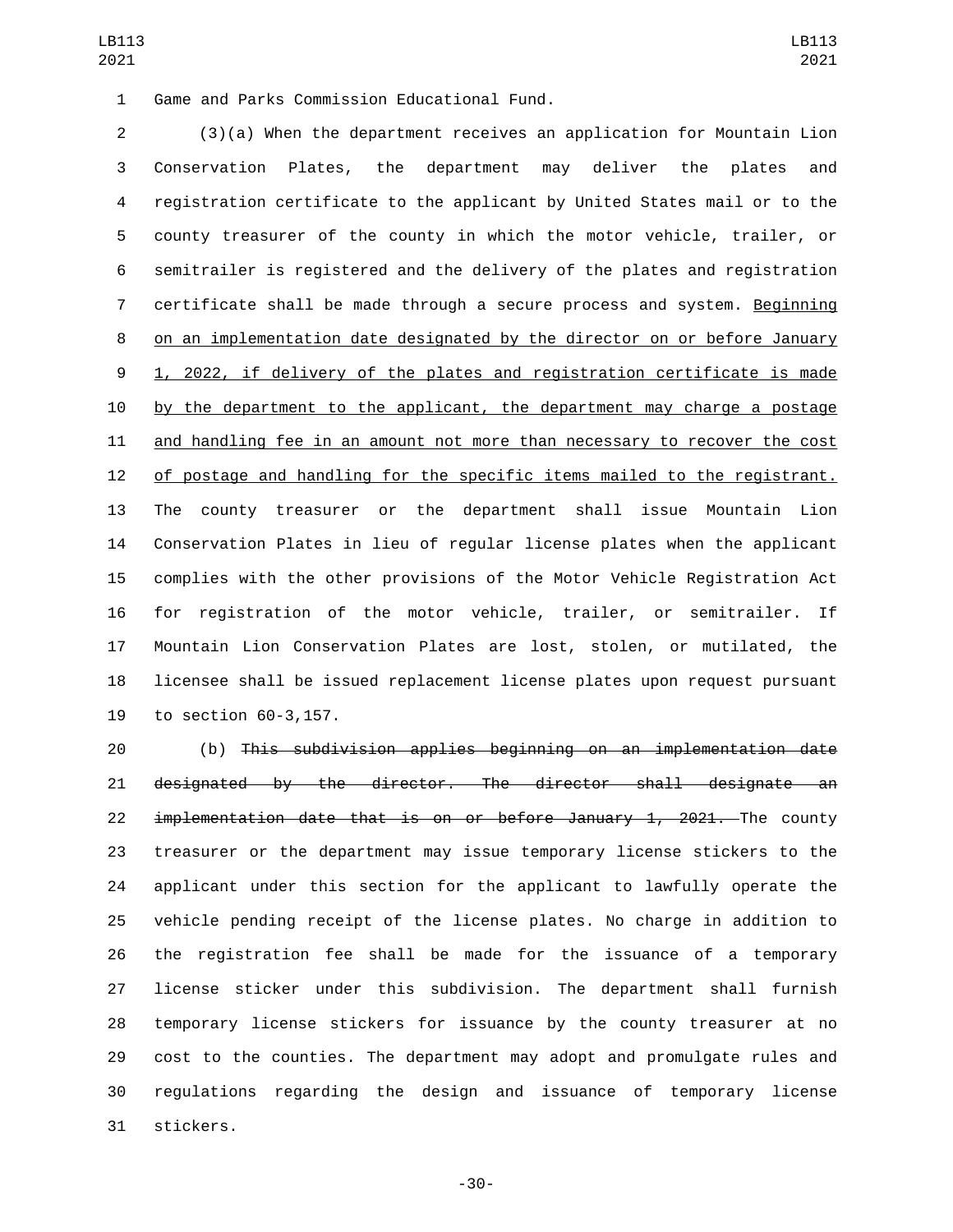(4) The owner of a motor vehicle, trailer, or semitrailer bearing Mountain Lion Conservation Plates may apply to the county treasurer to have such plates transferred to a motor vehicle other than the vehicle for which such plates were originally purchased if such vehicle is owned by the owner of the plates. The owner may have the unused portion of the fee for the plates credited to the other vehicle which will bear the plates at the rate of eight and one-third percent per month for each full month left in the registration period. Application for such transfer shall be accompanied by a fee of three dollars. Fees collected pursuant to this subsection shall be remitted to the State Treasurer for credit to 11 the Department of Motor Vehicles Cash Fund.

 (5) If the cost of manufacturing Mountain Lion Conservation Plates at any time exceeds the amount charged for license plates pursuant to section 60-3,102, any money to be credited to the Game and Parks Commission Educational Fund shall instead be credited first to the Highway Trust Fund in an amount equal to the difference between the manufacturing costs of Mountain Lion Conservation Plates and the amount charged pursuant to section 60-3,102 with respect to such plates and the remainder shall be credited to the Game and Parks Commission Educational 20 Fund.

 Sec. 15. Section 60-3,231, Revised Statutes Cumulative Supplement, 22 2020, is amended to read:

 60-3,231 (1) A person may apply to the department for Breast Cancer Awareness Plates in lieu of regular license plates on an application prescribed and provided by the department for any motor vehicle, trailer, or semitrailer, except for a motor vehicle or trailer registered under section 60-3,198. An applicant receiving a plate under this section for a farm truck with a gross weight of over sixteen tons shall affix the appropriate tonnage decal to the plate. The department shall make forms available for such applications through the county treasurers.

 $(2)(a)$  In Beginning January 1, 2021, in addition to all other fees

-31-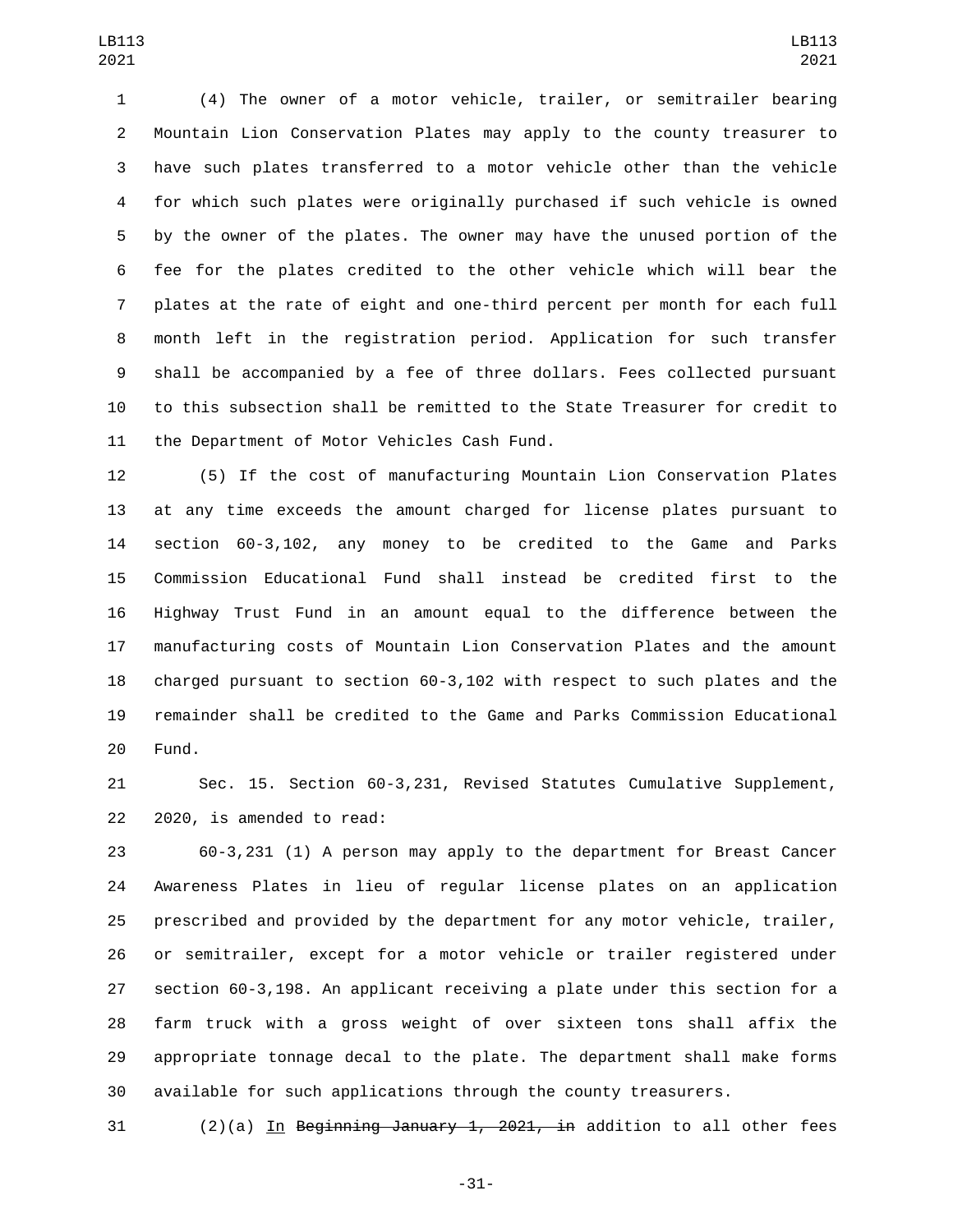required for registration under the Motor Vehicle Registration Act, each application for initial issuance of alphanumeric Breast Cancer Awareness Plates shall be accompanied by a fee of five dollars. An application for renewal of such plates shall be accompanied by a fee of five dollars. County treasurers collecting fees pursuant to this subdivision shall remit them to the State Treasurer. The State Treasurer shall credit five dollars of the fee to the University of Nebraska Medical Center for the 8 breast cancer navigator program.

 (b) In addition to all other fees required for registration under the Motor Vehicle Registration Act, each application for initial issuance or renewal of personalized message Breast Cancer Awareness Plates shall be accompanied by a fee of forty dollars. County treasurers collecting fees pursuant to this subdivision shall remit them to the State Treasurer. The State Treasurer shall credit seventy-five percent of the fee to the University of Nebraska Medical Center for the breast cancer navigator program and twenty-five percent of the fee to the Department of 17 Motor Vehicles Cash Fund.

 (3)(a) When the department receives an application for Breast Cancer Awareness Plates, the department may deliver the plates and registration certificate to the applicant by United States mail or to the county treasurer of the county in which the motor vehicle or trailer is registered and the delivery of the plates and registration certificate shall be made through a secure process and system. Beginning on an 24 implementation date designated by the director on or before January  $1<sub>L</sub>$  2022, if delivery of the plates and registration certificate is made by 26 the department to the applicant, the department may charge a postage and handling fee in an amount not more than necessary to recover the cost of postage and handling for the specific items mailed to the registrant. The county treasurer or the department shall issue plates under this section in lieu of regular license plates when the applicant complies with the other provisions of the Motor Vehicle Registration Act for registration

-32-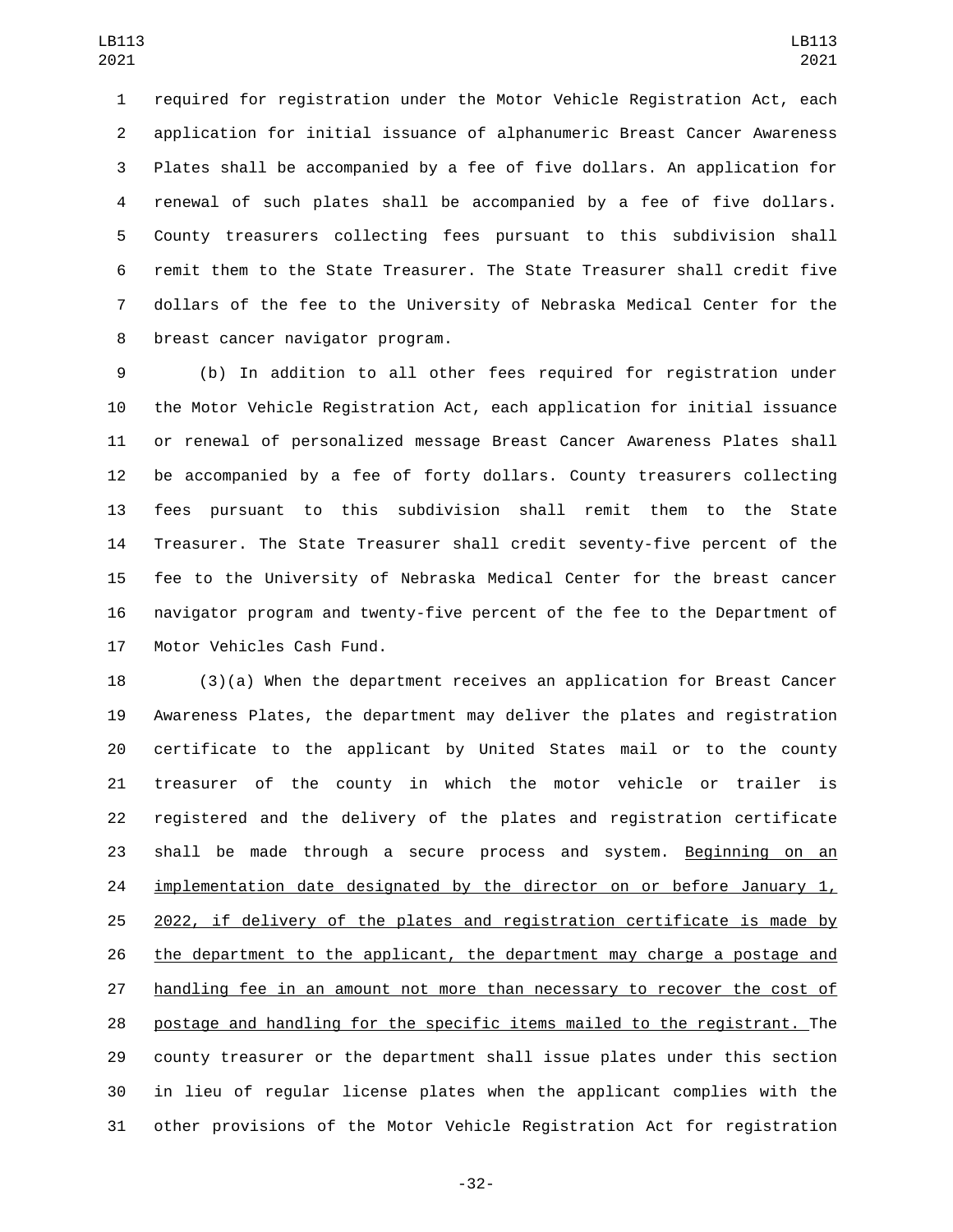of the motor vehicle or trailer. If Breast Cancer Awareness Plates are lost, stolen, or mutilated, the licensee shall be issued replacement license plates upon request pursuant to section 60-3,157.

 (b) This subdivision applies beginning on an implementation date designated by the director. The director shall designate an implementation date that is on or before January 1, 2021. The county treasurer or the department may issue temporary license stickers to the applicant under this section for the applicant to lawfully operate the vehicle pending receipt of the license plates. No charge in addition to the registration fee shall be made for the issuance of a temporary license sticker under this subdivision. The department shall furnish temporary license stickers for issuance by the county treasurer at no cost to the counties. The department may adopt and promulgate rules and regulations regarding the design and issuance of temporary license 15 stickers.

 (4) The owner of a motor vehicle or trailer bearing Breast Cancer Awareness Plates may apply to the county treasurer to have such plates transferred to a motor vehicle or trailer other than the motor vehicle or trailer for which such plates were originally purchased if such motor vehicle or trailer is owned by the owner of the plates. The owner may have the unused portion of the fee for the plates credited to the other motor vehicle or trailer which will bear the plates at the rate of eight and one-third percent per month for each full month left in the registration period. Application for such transfer shall be accompanied by a fee of three dollars. Fees collected pursuant to this subsection shall be remitted to the State Treasurer for credit to the Department of 27 Motor Vehicles Cash Fund.

 Sec. 16. Section 60-3,235, Revised Statutes Cumulative Supplement, 29 2020, is amended to read:

 60-3,235 (1) A person may apply to the department for Native American Cultural Awareness and History Plates in lieu of regular license

-33-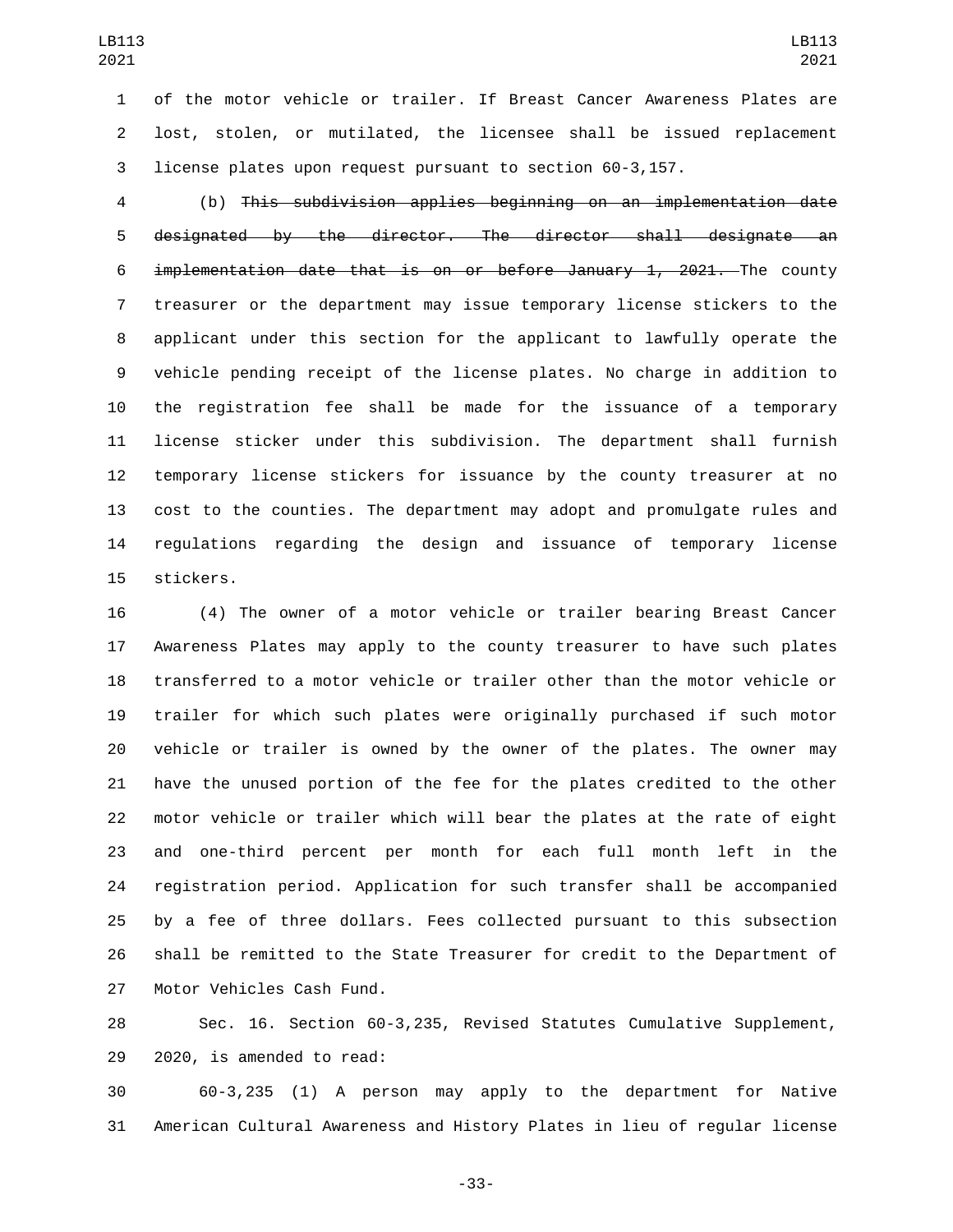plates on an application prescribed and provided by the department for any motor vehicle or trailer, except for a motor vehicle or trailer registered under section 60-3,198. An applicant receiving a Native American Cultural Awareness and History Plate for a farm truck with a gross weight of over sixteen tons shall affix the appropriate tonnage decal to the plate. The department shall make forms available for such applications through the county treasurers. The license plates shall be issued upon payment of the license fee described in subsection (2) of 9 this section.

 (2)(a) In addition to all other fees required for registration under the Motor Vehicle Registration Act, each application for initial issuance or renewal of alphanumeric Native American Cultural Awareness and History Plates shall be accompanied by a fee of five dollars. County treasurers collecting fees pursuant to this subdivision shall remit them to the State Treasurer. The State Treasurer shall credit five dollars of the fee to the Native American Scholarship and Leadership Fund.

 (b) In addition to all other fees required for registration under the Motor Vehicle Registration Act, each application for initial issuance or renewal of personalized message Native American Cultural Awareness and History Plates shall be accompanied by a fee of forty dollars. County treasurers collecting fees pursuant to this subdivision shall remit them to the State Treasurer. The State Treasurer shall credit twenty-five percent of the fee for initial issuance and renewal of such plates to the Department of Motor Vehicles Cash Fund and seventy-five percent of the fee to the Native American Scholarship and Leadership Fund.

 (3)(a) When the department receives an application for Native American Cultural Awareness and History Plates, the department may deliver the plates and registration certificate to the applicant by United States mail or to the county treasurer of the county in which the motor vehicle or trailer is registered and the delivery of the plates and registration certificate shall be made through a secure process and

-34-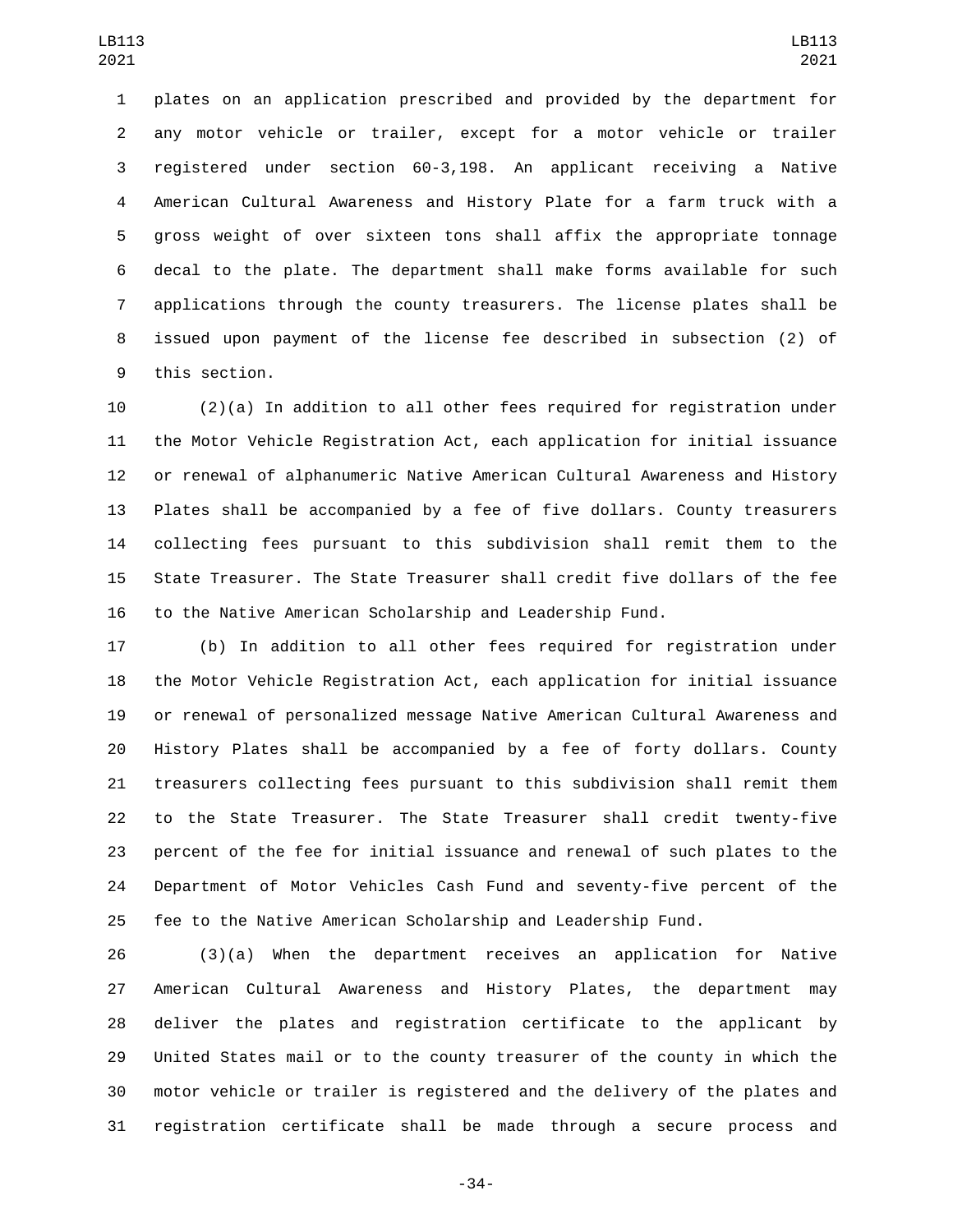system. Beginning on an implementation date designated by the director on or before January 1, 2022, if delivery of the plates and registration certificate is made by the department to the applicant, the department may charge a postage and handling fee in an amount not more than necessary to recover the cost of postage and handling for the specific items mailed to the registrant. The county treasurer or the department shall issue Native American Cultural Awareness and History Plates in lieu of regular license plates when the applicant complies with the other provisions of the Motor Vehicle Registration Act for registration of the motor vehicle or trailer. If Native American Cultural Awareness and History Plates are lost, stolen, or mutilated, the licensee shall be issued replacement license plates upon request pursuant to section 13 60-3,157.

 (b) This subdivision applies beginning on an implementation date designated by the director. The director shall designate an implementation date that is on or before January 1, 2021. The county treasurer or the department may issue temporary license stickers to the applicant under this section for the applicant to lawfully operate the vehicle pending receipt of the license plates. No charge in addition to the registration fee shall be made for the issuance of a temporary license sticker under this subdivision. The department shall furnish temporary license stickers for issuance by the county treasurer at no cost to the counties. The department may adopt and promulgate rules and regulations regarding the design and issuance of temporary license 25 stickers.

 (4) The owner of a motor vehicle or trailer bearing Native American Cultural Awareness and History Plates may apply to the county treasurer to have such plates transferred to a motor vehicle or trailer other than the motor vehicle or trailer for which such plates were originally purchased if such motor vehicle or trailer is owned by the owner of the plates. The owner may have the unused portion of the fee for the plates

-35-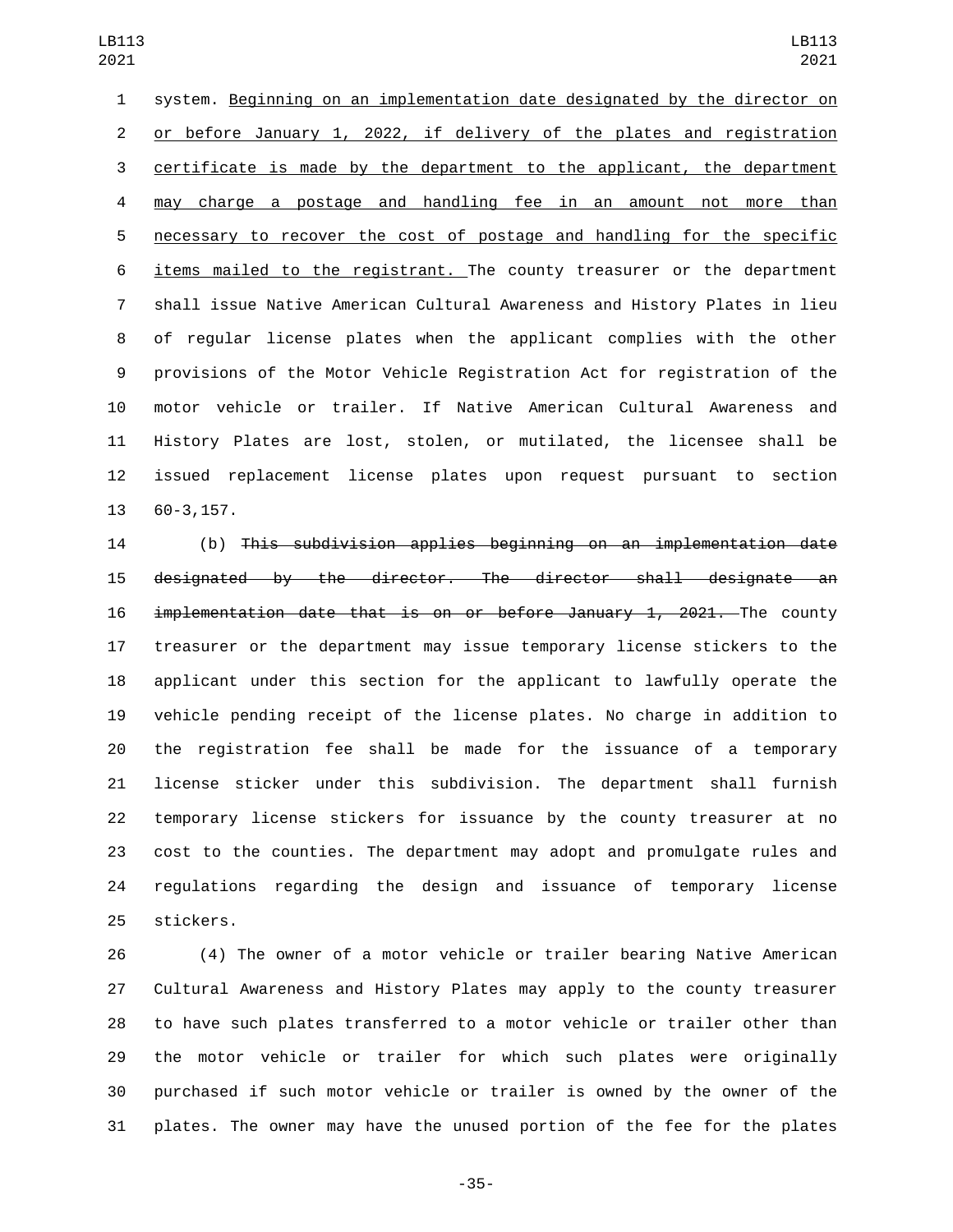credited to the other motor vehicle or trailer which will bear the plates at the rate of eight and one-third percent per month for each full month left in the registration period. Application for such transfer shall be accompanied by a fee of three dollars. Fees collected pursuant to this subsection shall be remitted to the State Treasurer for credit to the 6 Department of Motor Vehicles Cash Fund.

 (5) If the cost of manufacturing Native American Cultural Awareness and History Plates at any time exceeds the amount charged for license plates pursuant to section 60-3,102, any money to be credited to the Native American Scholarship and Leadership Fund shall instead be credited first to the Highway Trust Fund in an amount equal to the difference between the manufacturing costs of Native American Cultural Awareness and History Plates and the amount charged pursuant to section 60-3,102 with respect to such plates and the remainder shall be credited to the Native 15 American Scholarship and Leadership Fund.

 Sec. 17. Section 60-3,238, Revised Statutes Cumulative Supplement, 2020, is amended to read:

18 60-3,238 (1) A Beginning January 1, 2021, a person may apply to the department for Wildlife Conservation Plates in lieu of regular license plates on an application prescribed and provided by the department for any motor vehicle, trailer, or semitrailer, except for a motor vehicle, trailer, or semitrailer registered under section 60-3,198. An applicant receiving a Wildlife Conservation Plate for a farm truck with a gross weight of over sixteen tons or a commercial truck or truck-tractor with a gross weight of five tons or over shall affix the appropriate tonnage decal to the plate. The department shall make forms available for such applications through the county treasurers. The license plates shall be issued upon payment of the license fee described in subsection (2) of 29 this section.

 (2)(a) In addition to all other fees required for registration under the Motor Vehicle Registration Act, each application for initial issuance

-36-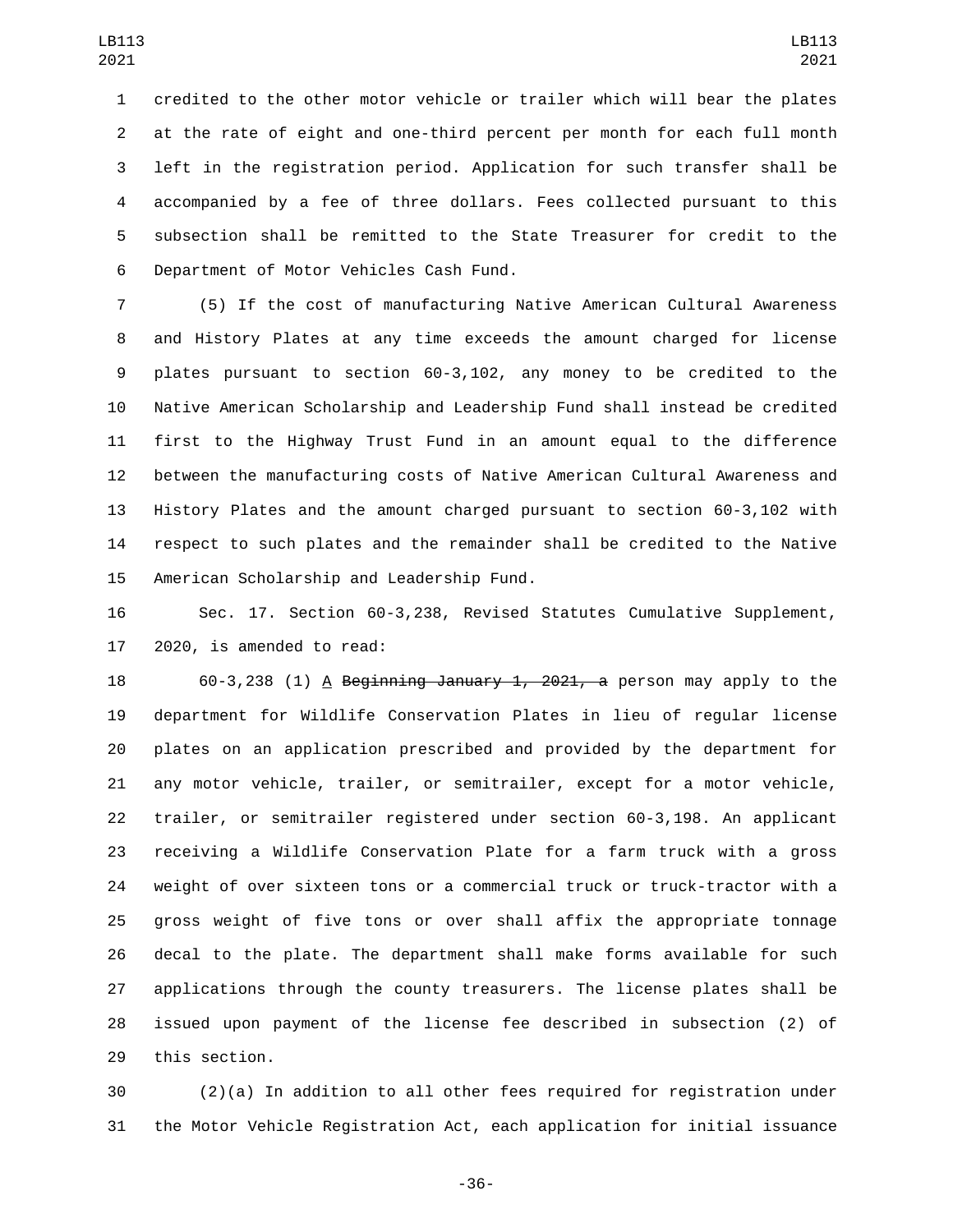of alphanumeric Wildlife Conservation Plates shall be accompanied by a fee of five dollars. An application for renewal of such plates shall be accompanied by a fee of five dollars. County treasurers collecting fees pursuant to this subdivision shall remit such fees to the State Treasurer. The State Treasurer shall credit five dollars of the fee to 6 the Wildlife Conservation Fund.

 (b) In addition to all other fees required for registration under the Motor Vehicle Registration Act, each application for initial issuance or renewal of personalized message Wildlife Conservation Plates shall be accompanied by a fee of forty dollars. County treasurers collecting fees pursuant to this subdivision shall remit such fees to the State Treasurer. The State Treasurer shall credit twenty-five percent of the fee for initial issuance and renewal of such plates to the Department of Motor Vehicles Cash Fund and seventy-five percent of the fee to the 15 Wildlife Conservation Fund.

 (3)(a) When the department receives an application for Wildlife Conservation Plates, the department may deliver the plates and registration certificate to the applicant by United States mail or to the county treasurer of the county in which the motor vehicle, trailer, or semitrailer is registered and the delivery of the plates and registration certificate shall be made through a secure process and system. Beginning on an implementation date designated by the director on or before January 1, 2022, if delivery of the plates and registration certificate is made 24 by the department to the applicant, the department may charge a postage and handling fee in an amount not more than necessary to recover the cost of postage and handling for the specific items mailed to the registrant. The county treasurer or the department shall issue Wildlife Conservation Plates in lieu of regular license plates when the applicant complies with the other provisions of the Motor Vehicle Registration Act for registration of the motor vehicle, trailer, or semitrailer. If Wildlife Conservation Plates are lost, stolen, or mutilated, the licensee shall be

-37-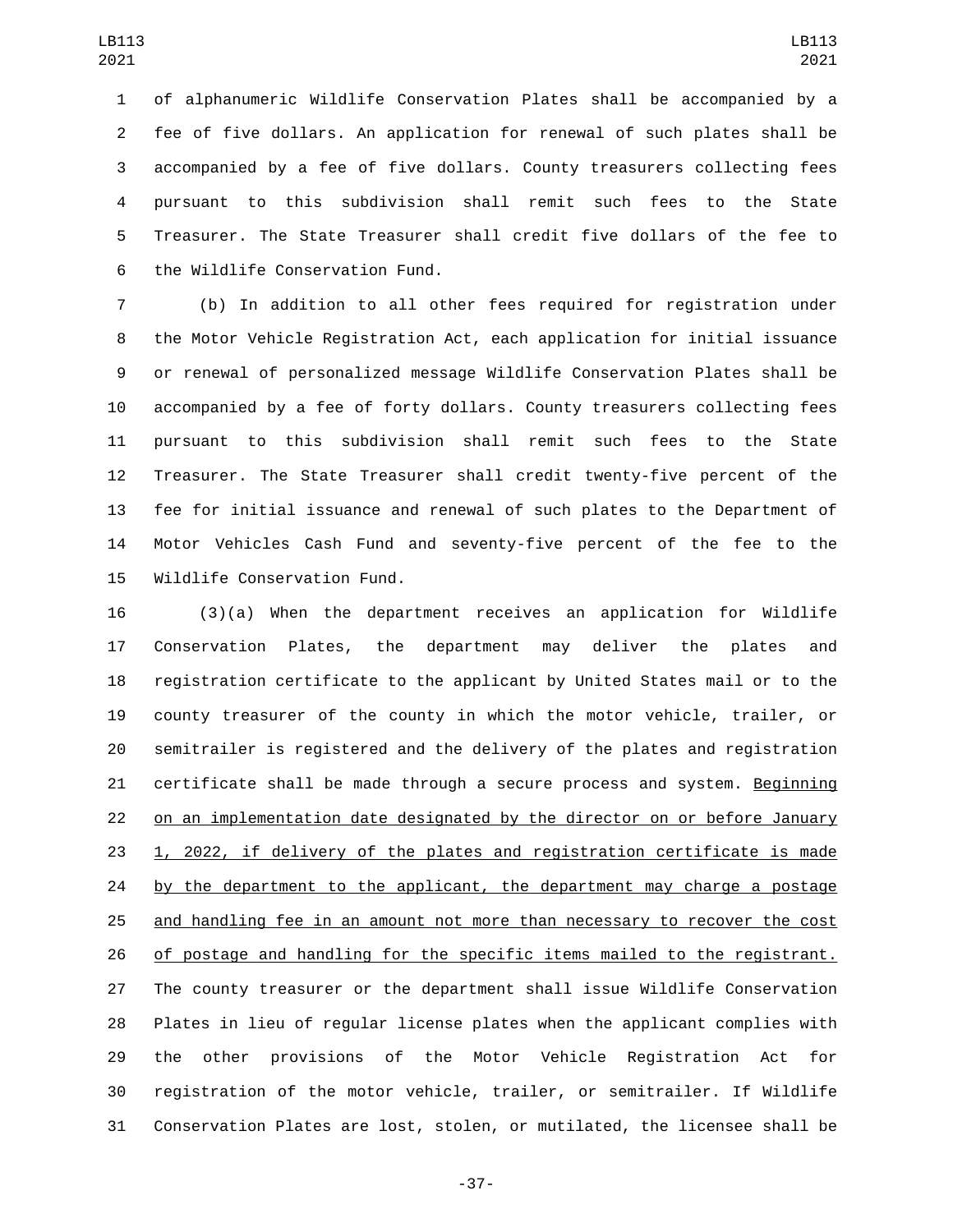issued replacement license plates upon request pursuant to section  $260-3, 157.$ 

 (b) This subdivision applies beginning on an implementation date designated by the director. The director shall designate an implementation date which is on or before January 1, 2021. The county treasurer or the department may issue temporary license stickers to the applicant under this section for the applicant to lawfully operate the vehicle pending receipt of the license plates. No charge in addition to the registration fee shall be made for the issuance of a temporary license sticker under this subdivision. The department shall furnish temporary license stickers for issuance by the county treasurer at no cost to the counties. The department may adopt and promulgate rules and regulations regarding the design and issuance of temporary license 14 stickers.

 (4) The owner of a motor vehicle, trailer, or semitrailer bearing Wildlife Conservation Plates may apply to the county treasurer to have such plates transferred to a motor vehicle or trailer other than the motor vehicle or trailer for which such plates were originally purchased if such motor vehicle or trailer is owned by the owner of the plates. The owner may have the unused portion of the fee for the plates credited to the other motor vehicle or trailer which will bear the plates at the rate of eight and one-third percent per month for each full month left in the registration period. Application for such transfer shall be accompanied by a fee of three dollars. Fees collected pursuant to this subsection shall be remitted to the State Treasurer for credit to the Department of 26 Motor Vehicles Cash Fund.

 (5) If the cost of manufacturing Wildlife Conservation Plates at any time exceeds the amount charged for license plates pursuant to section 60-3,102, any money to be credited to the Wildlife Conservation Fund shall instead be credited first to the Highway Trust Fund in an amount equal to the difference between the manufacturing costs of Wildlife

-38-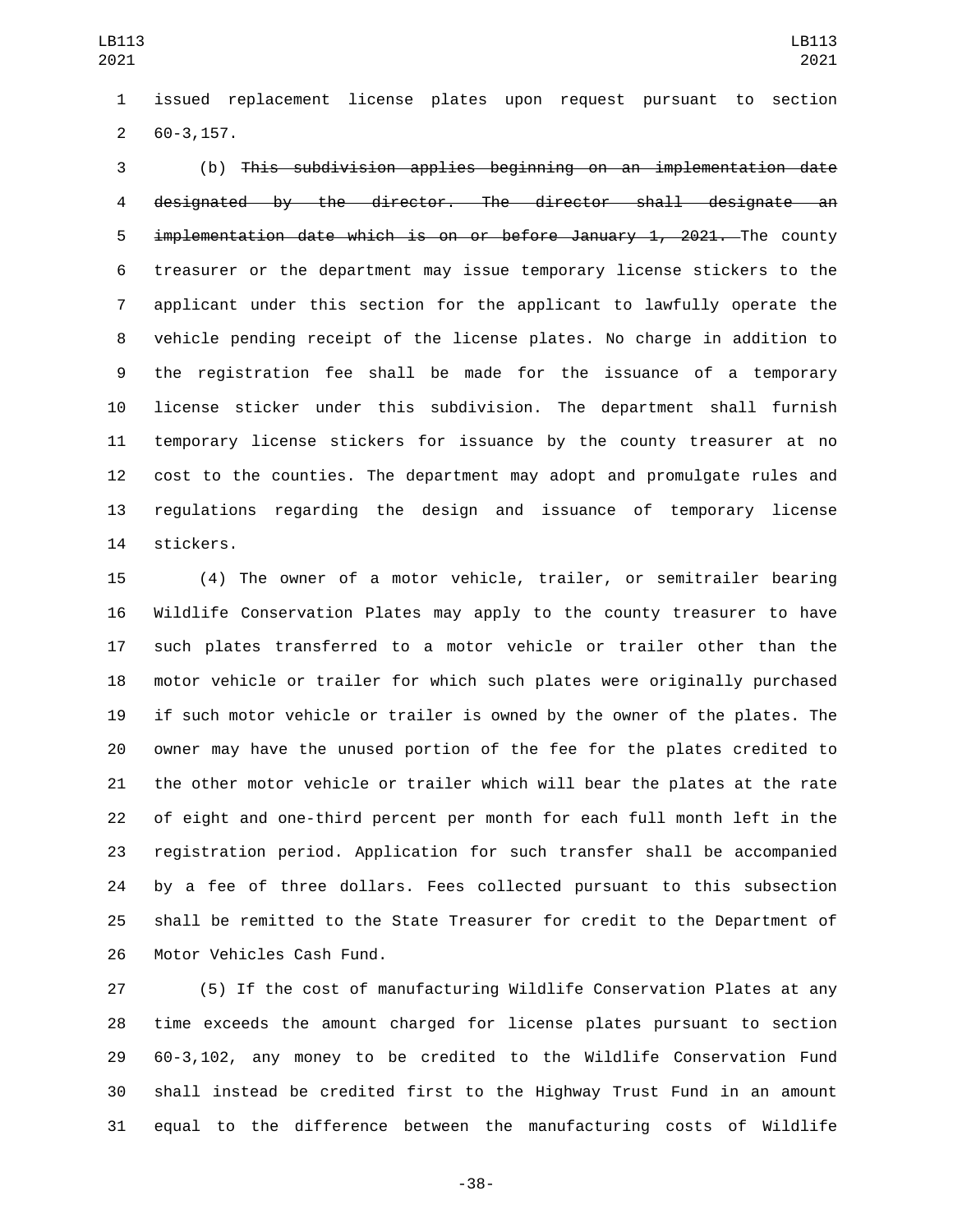Conservation Plates and the amount charged pursuant to section 60-3,102 with respect to such plates and the remainder shall be credited to the 3 Wildlife Conservation Fund.

 Sec. 18. Section 60-3,240, Revised Statutes Cumulative Supplement, 5 2020, is amended to read:

6 60-3,240 (1) A Beginning January 1, 2021, a person may apply to the department for Prostate Cancer Awareness Plates in lieu of regular license plates on an application prescribed and provided by the department for any motor vehicle, trailer, or semitrailer, except for a motor vehicle or trailer registered under section 60-3,198. An applicant receiving a plate under this section for a farm truck with a gross weight of over sixteen tons or a commercial truck or truck-tractor with a gross weight of five tons or over shall affix the appropriate tonnage decal to the plate. The department shall make forms available for such applications through the county treasurers. The license plates shall be issued upon payment of the license fee described in subsection (2) of 17 this section.

 (2)(a) In addition to all other fees required for registration under the Motor Vehicle Registration Act, each application for initial issuance of alphanumeric Prostate Cancer Awareness Plates shall be accompanied by a fee of five dollars. An application for renewal of such plates shall be accompanied by a fee of five dollars. County treasurers collecting fees pursuant to this subdivision shall remit such fees to the State Treasurer. The State Treasurer shall credit five dollars of the fee to the University of Nebraska Medical Center for the Nebraska Prostate 26 Cancer Research Program.

 (b) In addition to all other fees required for registration under the Motor Vehicle Registration Act, each application for initial issuance or renewal of personalized message Prostate Cancer Awareness Plates shall be accompanied by a fee of forty dollars. County treasurers collecting fees pursuant to this subdivision shall remit such fees to the State

-39-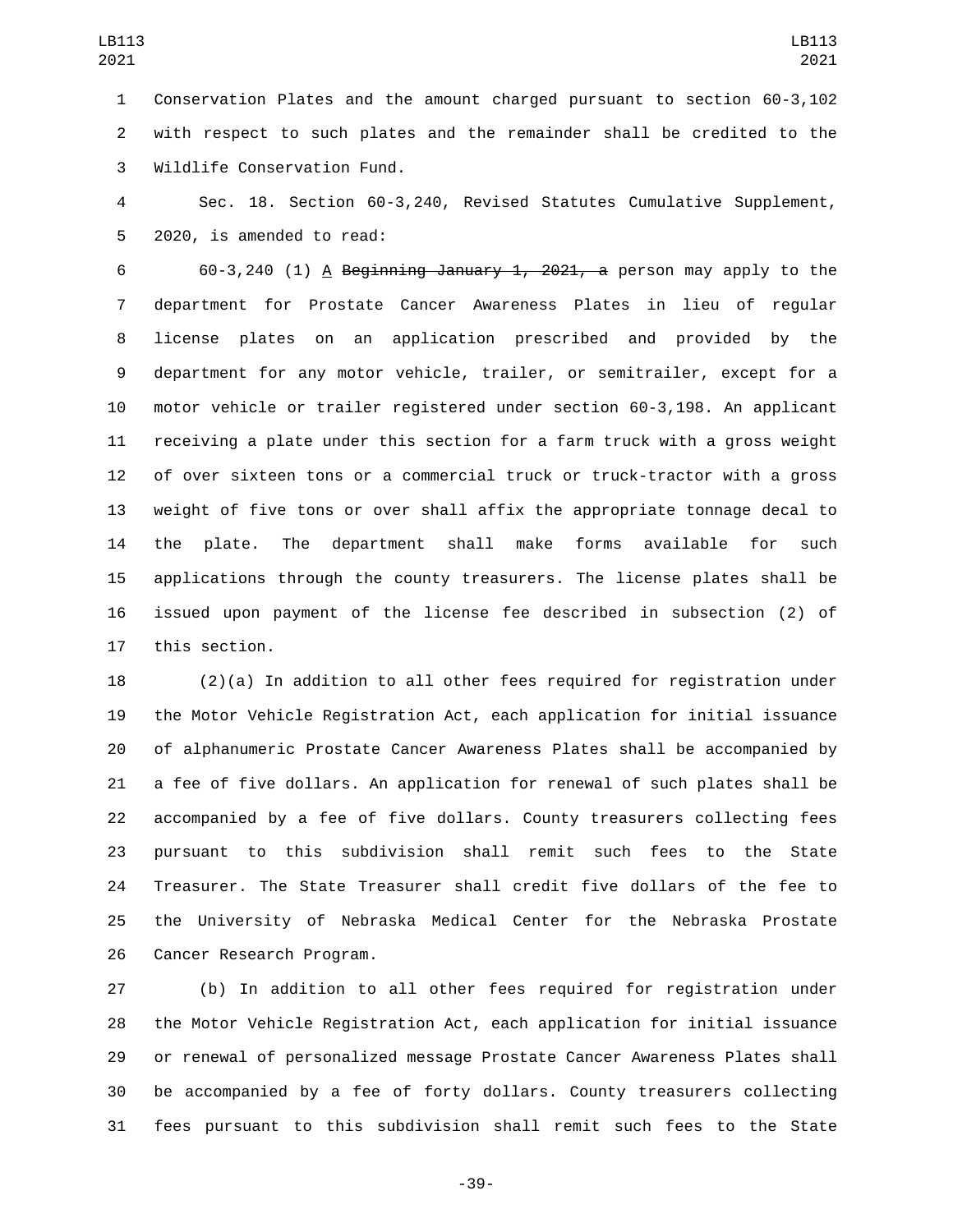Treasurer. The State Treasurer shall credit seventy-five percent of the fee to the University of Nebraska Medical Center for the Nebraska Prostate Cancer Research Program and twenty-five percent of the fee to the Department of Motor Vehicles Cash Fund.4

 (3)(a) When the department receives an application for Prostate Cancer Awareness Plates, the department may deliver the plates and registration certificate to the applicant by United States mail or to the county treasurer of the county in which the motor vehicle, trailer, or semitrailer is registered and the delivery of the plates and registration certificate shall be made through a secure process and system. Beginning 11 on an implementation date designated by the director on or before January 1, 2022, if delivery of the plates and registration certificate is made by the department to the applicant, the department may charge a postage 14 and handling fee in an amount not more than necessary to recover the cost of postage and handling for the specific items mailed to the registrant. The county treasurer or the department shall issue plates under this section in lieu of regular license plates when the applicant complies with the other provisions of the Motor Vehicle Registration Act for registration of the motor vehicle, trailer, or semitrailer. If Prostate Cancer Awareness Plates are lost, stolen, or mutilated, the licensee shall be issued replacement license plates upon request pursuant to 22 section 60-3,157.

 (b) This subdivision applies beginning on an implementation date designated by the director. The director shall designate an 25 implementation date which is on or before January 1, 2021. The county treasurer or the department may issue temporary license stickers to the applicant under this section for the applicant to lawfully operate the vehicle pending receipt of the license plates. No charge in addition to the registration fee shall be made for the issuance of a temporary license sticker under this subdivision. The department shall furnish temporary license stickers for issuance by the county treasurer at no

-40-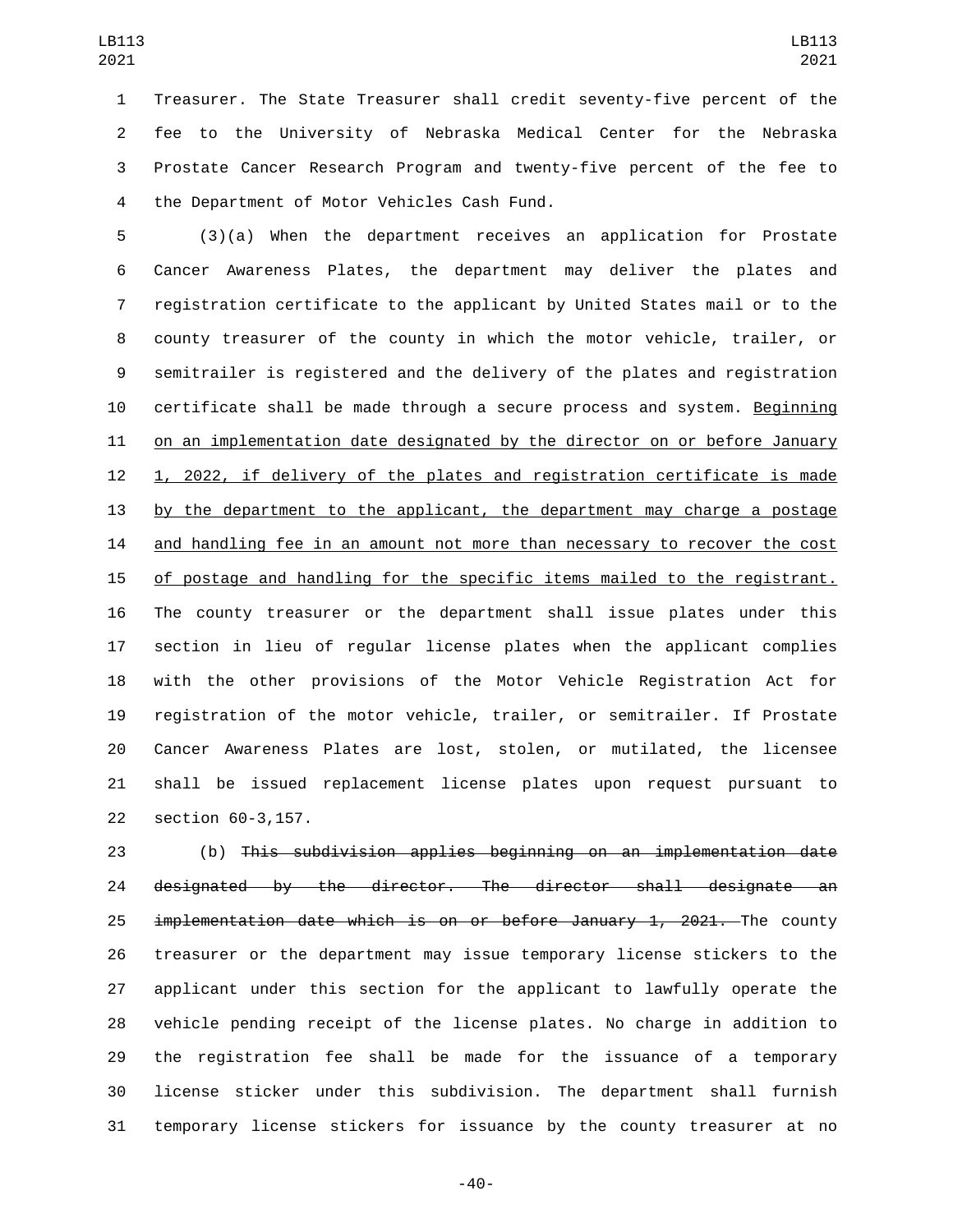cost to the counties. The department may adopt and promulgate rules and regulations regarding the design and issuance of temporary license 3 stickers.

 (4) The owner of a motor vehicle, trailer, or semitrailer bearing Prostate Cancer Awareness Plates may apply to the county treasurer to have such plates transferred to a motor vehicle or trailer other than the motor vehicle or trailer for which such plates were originally purchased if such motor vehicle or trailer is owned by the owner of the plates. The owner may have the unused portion of the fee for the plates credited to the other motor vehicle or trailer which will bear the plates at the rate of eight and one-third percent per month for each full month left in the registration period. Application for such transfer shall be accompanied by a fee of three dollars. Fees collected pursuant to this subsection shall be remitted to the State Treasurer for credit to the Department of 15 Motor Vehicles Cash Fund.

 (5) If the cost of manufacturing Prostate Cancer Awareness Plates at any time exceeds the amount charged for license plates pursuant to section 60-3,102, any money to be credited to the University of Nebraska Medical Center for the Nebraska Prostate Cancer Research Program shall instead be credited first to the Highway Trust Fund in an amount equal to the difference between the manufacturing costs of Prostate Cancer Awareness Plates and the amount charged pursuant to section 60-3,102 with respect to such plates and the remainder shall be credited to the University of Nebraska Medical Center for the Nebraska Prostate Cancer 25 Research Program.

 Sec. 19. Section 60-3,242, Revised Statutes Cumulative Supplement, 27 2020, is amended to read:

28 60-3,242 (1) A Beginning January 1, 2021, a person may apply to the department for Sammy's Superheroes license plates for childhood cancer awareness in lieu of regular license plates on an application prescribed and provided by the department for any motor vehicle, trailer, or

-41-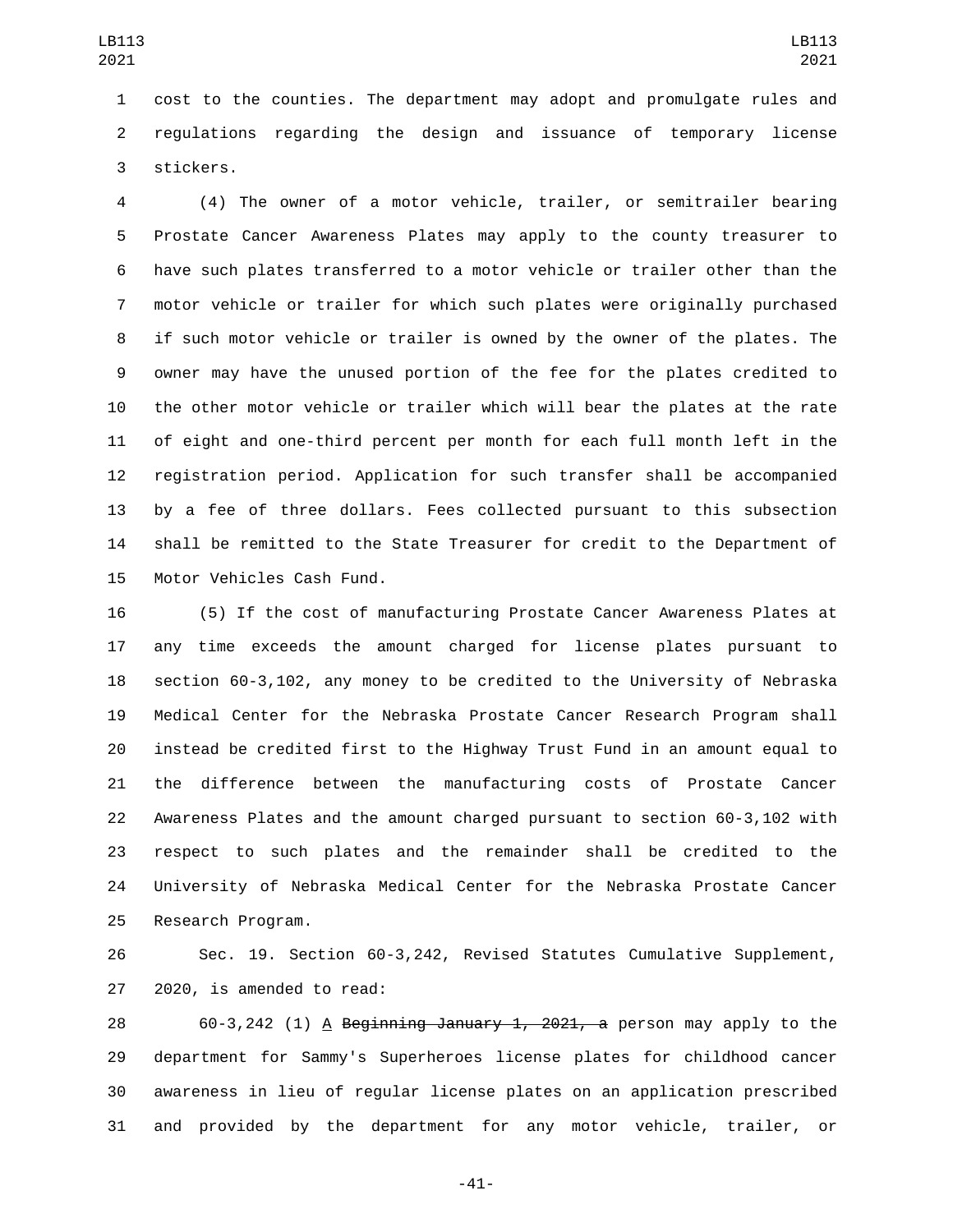semitrailer, except for a motor vehicle, trailer, or semitrailer registered under section 60-3,198. An applicant receiving a Sammy's Superheroes license plate for childhood cancer awareness for a farm truck with a gross weight of over sixteen tons or a commercial truck or truck- tractor with a gross weight of five tons or over shall affix the appropriate tonnage decal to the plate. The department shall make forms available for such applications through the county treasurers. The license plates shall be issued upon payment of the license fee described 9 in subsection (2) of this section.

 (2)(a) In addition to all other fees required for registration under the Motor Vehicle Registration Act, each application for initial issuance of alphanumeric Sammy's Superheroes license plates for childhood cancer awareness shall be accompanied by a fee of five dollars. An application for renewal of such plates shall be accompanied by a fee of five dollars. County treasurers collecting fees pursuant to this subdivision shall remit such fees to the State Treasurer. The State Treasurer shall credit five dollars of the fee to the University of Nebraska Medical Center for 18 pediatric cancer research.

 (b) In addition to all other fees required for registration under the Motor Vehicle Registration Act, each application for initial issuance or renewal of personalized message Sammy's Superheroes license plates for childhood cancer awareness shall be accompanied by a fee of forty dollars. County treasurers collecting fees pursuant to this subdivision shall remit such fees to the State Treasurer. The State Treasurer shall credit twenty-five percent of the fee for initial issuance and renewal of such plates to the Department of Motor Vehicles Cash Fund and seventy- five percent of the fee to the University of Nebraska Medical Center for 28 pediatric cancer research.

 (3)(a) When the department receives an application for Sammy's Superheroes license plates for childhood cancer awareness, the department may deliver the plates and registration certificate to the applicant by

-42-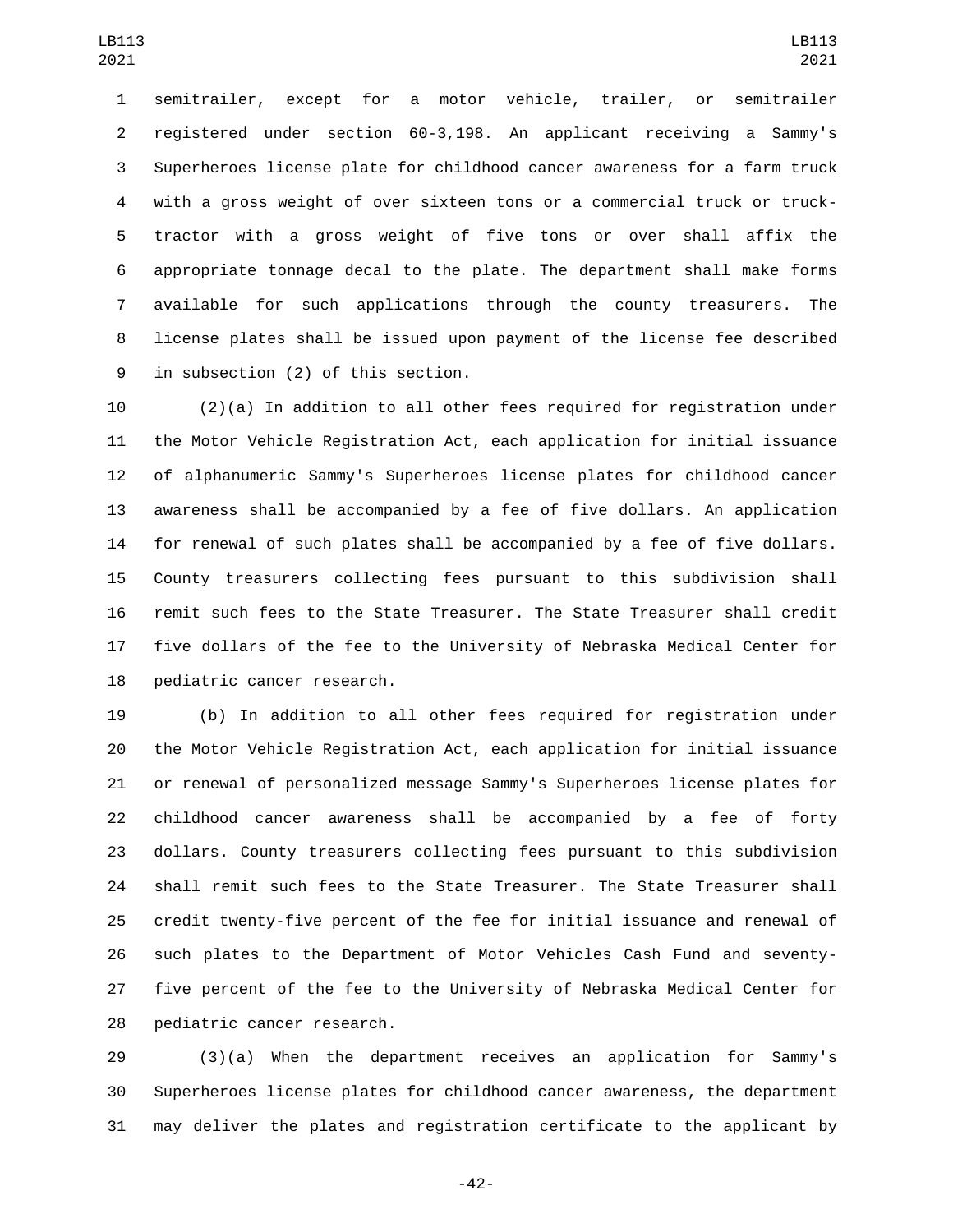United States mail or to the county treasurer of the county in which the motor vehicle, trailer, or semitrailer is registered, and the delivery of the plates and registration certificate shall be made through a secure process and system. Beginning on an implementation date designated by the director on or before January 1, 2022, if delivery of the plates and registration certificate is made by the department to the applicant, the department may charge a postage and handling fee in an amount not more 8 than necessary to recover the cost of postage and handling for the specific items mailed to the registrant. The county treasurer or the department shall issue Sammy's Superheroes license plates for childhood cancer awareness in lieu of regular license plates when the applicant complies with the other provisions of the Motor Vehicle Registration Act for registration of the motor vehicle, trailer, or semitrailer. If Sammy's Superheroes license plates for childhood cancer awareness are lost, stolen, or mutilated, the licensee shall be issued replacement license plates upon request pursuant to section 60-3,157.

 (b) This subdivision applies beginning on an implementation date designated by the director. The director shall designate an implementation date which is on or before January 1, 2021. The county treasurer or the department may issue temporary license stickers to the applicant under this section for the applicant to lawfully operate the vehicle pending receipt of the license plates. No charge in addition to the registration fee shall be made for the issuance of a temporary license sticker under this subdivision. The department shall furnish temporary license stickers for issuance by the county treasurer at no cost to the counties. The department may adopt and promulgate rules and regulations regarding the design and issuance of temporary license 28 stickers.

 (4) The owner of a motor vehicle, trailer, or semitrailer bearing Sammy's Superheroes license plates for childhood cancer awareness may apply to the county treasurer to have such plates transferred to a motor

-43-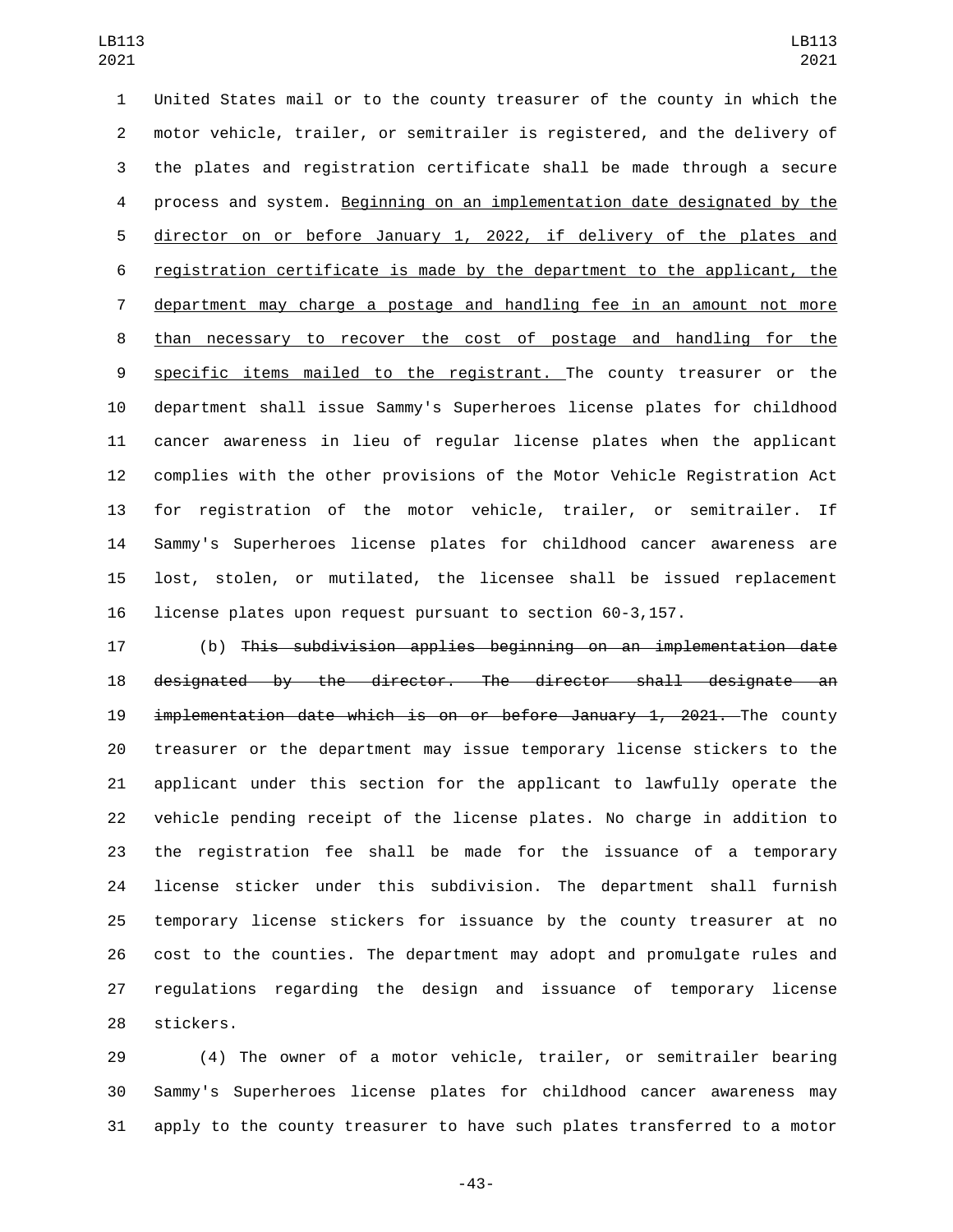vehicle other than the vehicle for which such plates were originally purchased if such vehicle is owned by the owner of the plates. The owner may have the unused portion of the fee for the plates credited to the other vehicle which will bear the plates at the rate of eight and one- third percent per month for each full month left in the registration period. Application for such transfer shall be accompanied by a fee of three dollars. Fees collected pursuant to this subsection shall be remitted to the State Treasurer for credit to the Department of Motor 9 Vehicles Cash Fund.

 (5) If the cost of manufacturing Sammy's Superheroes license plates for childhood cancer awareness at any time exceeds the amount charged for license plates pursuant to section 60-3,102, any money to be credited to the University of Nebraska Medical Center for pediatric cancer research shall instead be credited first to the Highway Trust Fund in an amount equal to the difference between the manufacturing costs of Sammy's Superheroes license plates for childhood cancer awareness and the amount charged pursuant to section 60-3,102 with respect to such plates and the remainder shall be credited to the University of Nebraska Medical Center 19 for pediatric cancer research.

 Sec. 20. Section 60-3,244, Revised Statutes Cumulative Supplement, 21 2020, is amended to read:

22 60-3,244 (1)  $\overline{A}$  Beginning January 1, 2021, a person may apply to the department for Support Our Troops Plates in lieu of regular license plates on an application prescribed and provided by the department for any motor vehicle, trailer, or semitrailer, except for a motor vehicle, trailer, or semitrailer registered under section 60-3,198. An applicant receiving a Support Our Troops Plate for a farm truck with a gross weight of over sixteen tons shall affix the appropriate tonnage decal to the plate. The department shall make forms available for such applications through the county treasurers. The license plates shall be issued upon payment of the license fee described in subsection (2) of this section.

-44-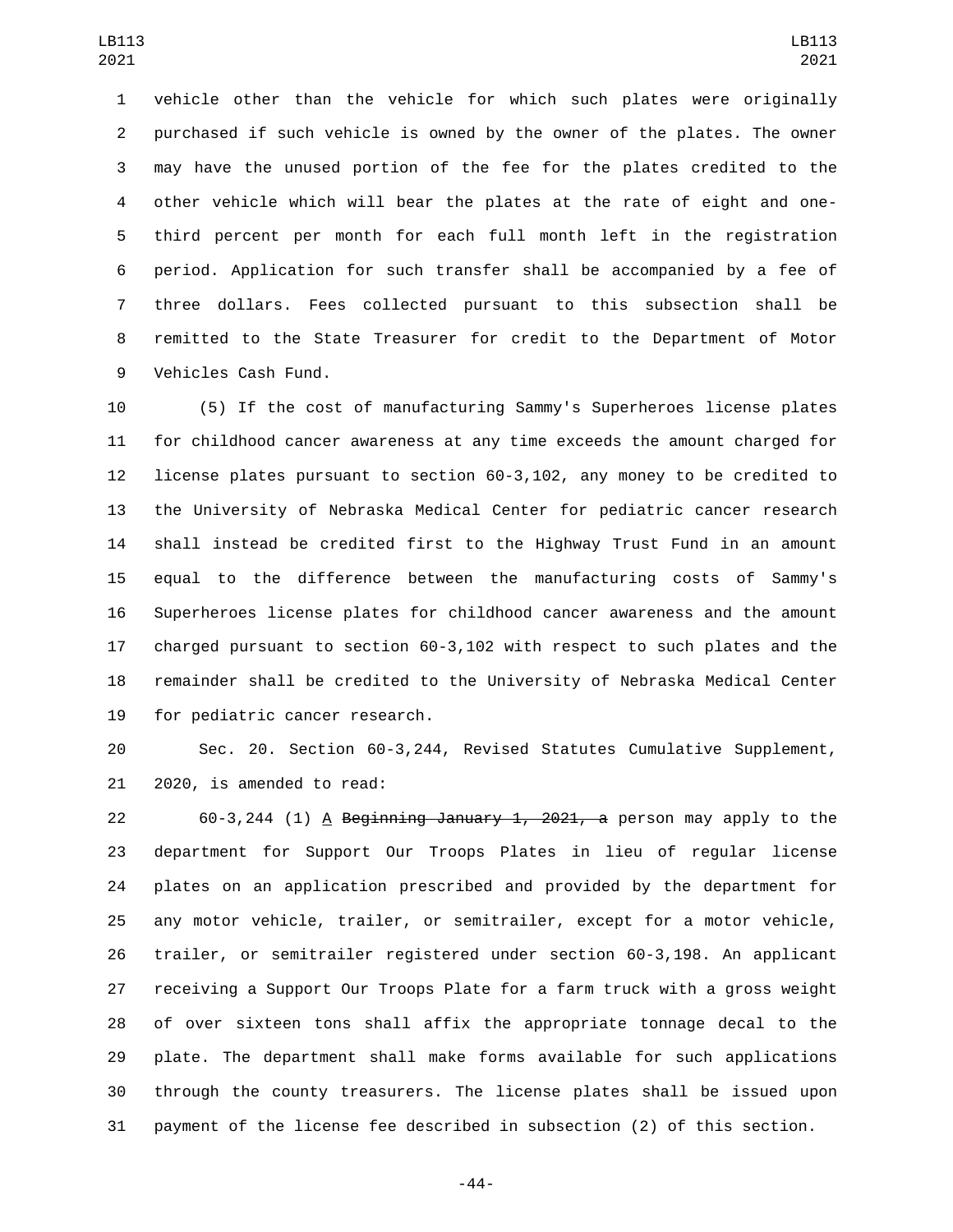(2)(a) In addition to all other fees required for registration under the Motor Vehicle Registration Act, each application for initial issuance of alphanumeric Support Our Troops Plates shall be accompanied by a fee of five dollars. An application for renewal of such plates shall be accompanied by a fee of five dollars. County treasurers collecting fees pursuant to this subdivision shall remit such fees to the State Treasurer. The State Treasurer shall credit five dollars of the fee to 8 the Veterans Employment Program Fund.

 (b) In addition to all other fees required for registration under the Motor Vehicle Registration Act, each application for initial issuance or renewal of personalized message Support Our Troops Plates shall be accompanied by a fee of seventy dollars. County treasurers collecting fees pursuant to this subdivision shall remit such fees to the State Treasurer. The State Treasurer shall credit twenty-five percent of the fee for initial issuance and renewal of such plates to the Department of Motor Vehicles Cash Fund and seventy-five percent of the fee to the 17 Veterans Employment Program Fund.

 (3) When the department receives an application for Support Our Troops Plates, the department may deliver the plates and registration certificate to the applicant by United States mail or to the county treasurer of the county in which the motor vehicle, trailer, or semitrailer is registered and the delivery of the plates and registration certificate shall be made through a secure process and system. Beginning 24 on an implementation date designated by the director on or before January 1, 2022, if delivery of the plates and registration certificate is made 26 by the department to the applicant, the department may charge a postage and handling fee in an amount not more than necessary to recover the cost of postage and handling for the specific items mailed to the registrant. The county treasurer or the department shall issue Support Our Troops Plates in lieu of regular license plates when the applicant complies with the other provisions of the Motor Vehicle Registration Act for

-45-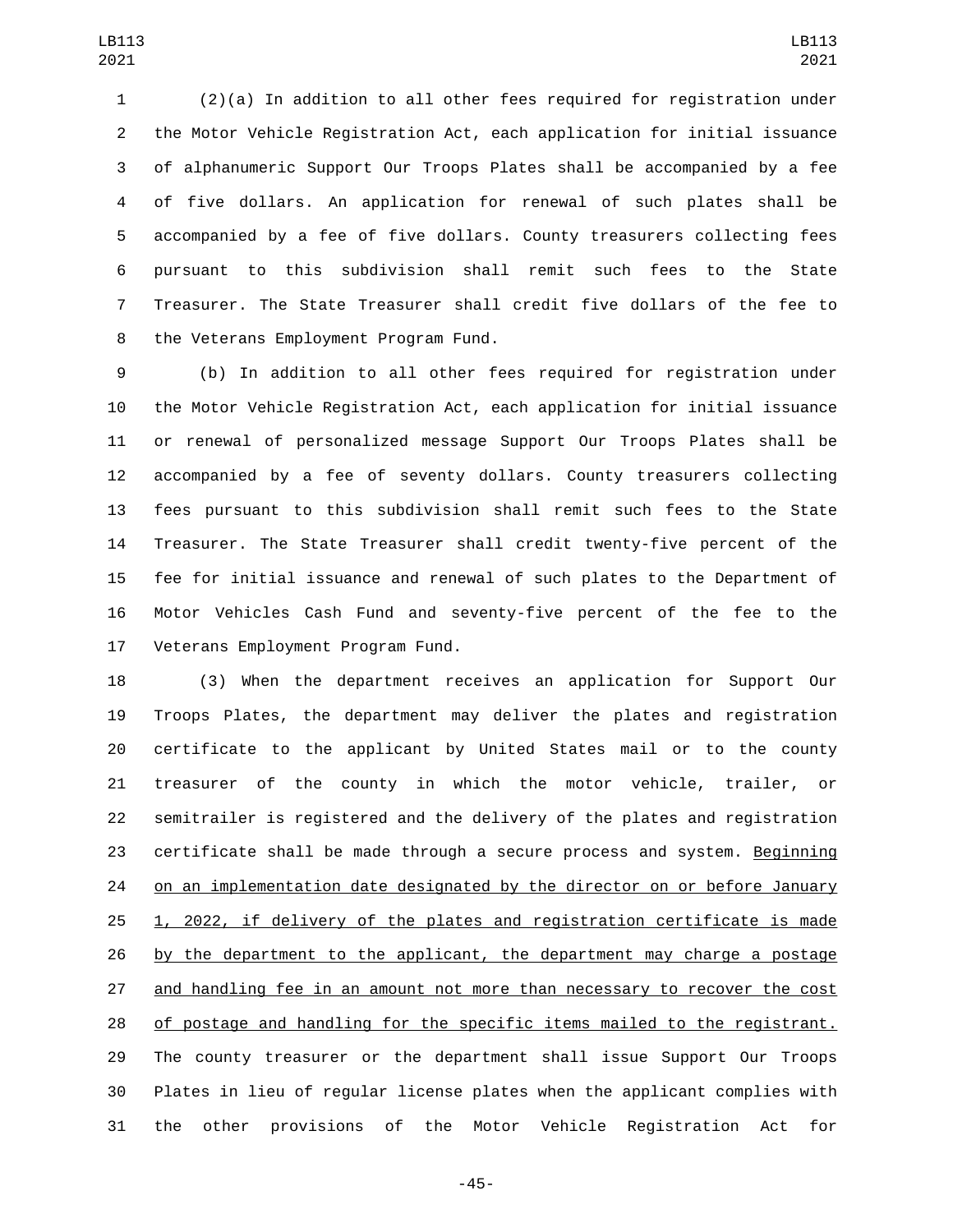registration of the motor vehicle, trailer, or semitrailer. If Support Our Troops Plates are lost, stolen, or mutilated, the licensee shall be issued replacement license plates upon request pursuant to section 60-3,157.4

 (4) The owner of a motor vehicle, trailer, or semitrailer bearing Support Our Troops Plates may apply to the county treasurer to have such plates transferred to a motor vehicle other than the vehicle for which such plates were originally purchased if such vehicle is owned by the owner of the plates. The owner may have the unused portion of the fee for the plates credited to the other vehicle which will bear the plates at the rate of eight and one-third percent per month for each full month left in the registration period. Application for such transfer shall be accompanied by a fee of three dollars. Fees collected pursuant to this subsection shall be remitted to the State Treasurer for credit to the 15 Department of Motor Vehicles Cash Fund.

 (5) If the cost of manufacturing Support Our Troops Plates at any time exceeds the amount charged for license plates pursuant to section 60-3,102, any money to be credited to the Veterans Employment Program Fund shall instead be credited first to the Highway Trust Fund in an amount equal to the difference between the manufacturing costs of Support Our Troops Plates and the amount charged pursuant to section 60-3,102 with respect to such plates and the remainder shall be credited to the 23 Veterans Employment Program Fund.

 Sec. 21. Section 60-3,246, Revised Statutes Cumulative Supplement,  $2020$ , is amended to read:

26 60-3,246 (1) A Beginning January 1, 2021, a person may apply to the department for Donate Life Plates in lieu of regular license plates on an application prescribed and provided by the department for any motor vehicle, trailer, or semitrailer, except for a motor vehicle, trailer, or semitrailer registered under section 60-3,198. An applicant receiving a Donate Life Plate for a farm truck with a gross weight of over sixteen

-46-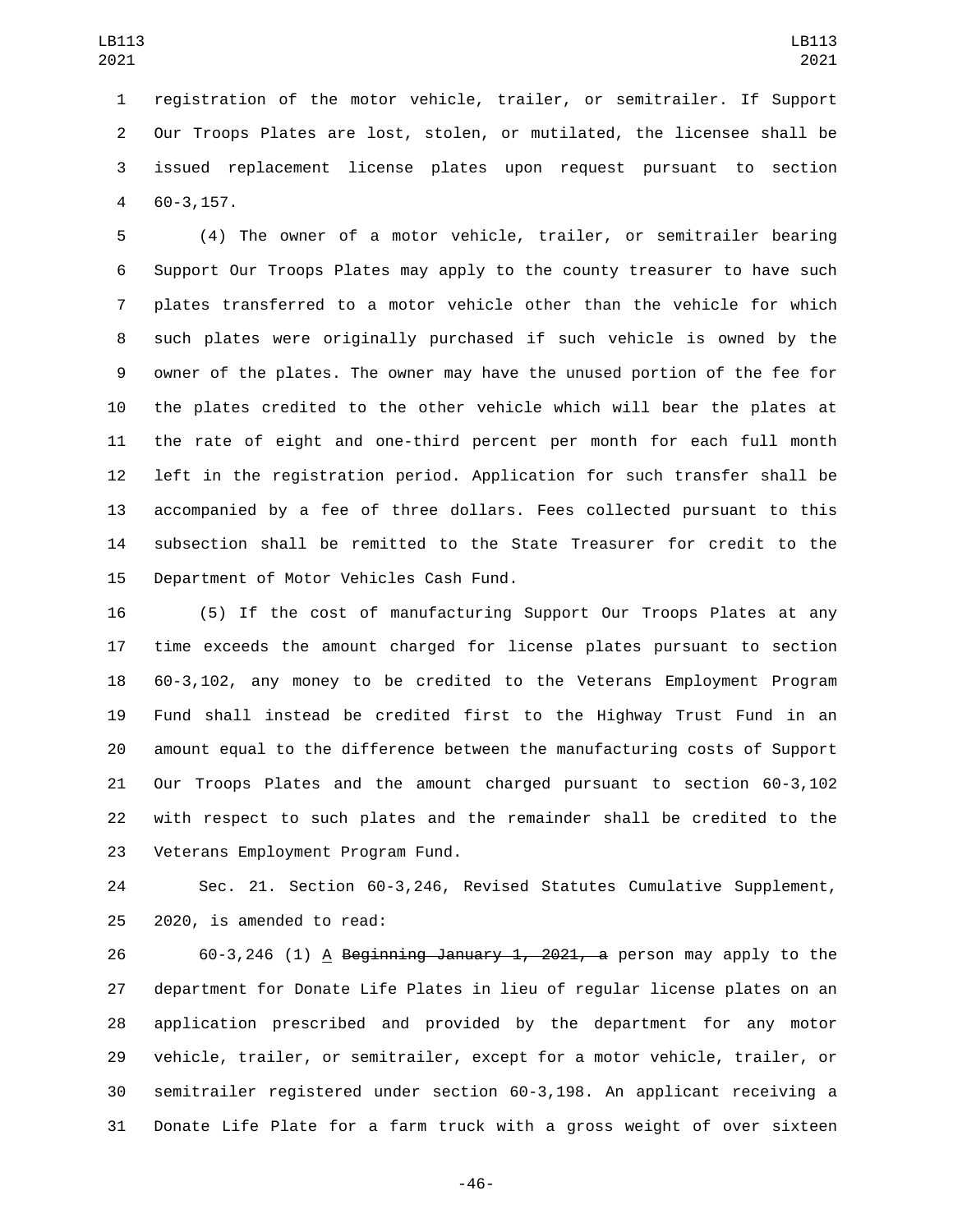tons or for a commercial motor vehicle registered for a gross weight of five tons or over shall affix the appropriate tonnage decal to the plate. The department shall make forms available for such applications through the county treasurers. The license plates shall be issued upon payment of the license fee described in subsection (2) of this section.

 (2)(a) In addition to all other fees required for registration under the Motor Vehicle Registration Act, each application for initial issuance or renewal of alphanumeric Donate Life Plates shall be accompanied by a fee of five dollars. County treasurers collecting fees pursuant to this subdivision shall remit such fees to the State Treasurer. The State Treasurer shall credit five dollars of the fee to the Organ and Tissue 12 Donor Awareness and Education Fund.

 (b) In addition to all other fees required for registration under the Motor Vehicle Registration Act, each application for initial issuance or renewal of personalized message Donate Life Plates shall be accompanied by a fee of forty dollars. County treasurers collecting fees pursuant to this subdivision shall remit such fees to the State Treasurer. The State Treasurer shall credit twenty-five percent of the fee for initial issuance and renewal of such plates to the Department of Motor Vehicles Cash Fund and seventy-five percent of the fee to the Organ 21 and Tissue Donor Awareness and Education Fund.

 (3) When the department receives an application for Donate Life Plates, the department may deliver the plates and registration certificate to the applicant by United States mail or to the county treasurer of the county in which the motor vehicle, trailer, or semitrailer is registered and the delivery of the plates and registration certificate shall be made through a secure process and system. Beginning on an implementation date designated by the director on or before January 1, 2022, if delivery of the plates and registration certificate is made by the department to the applicant, the department may charge a postage and handling fee in an amount not more than necessary to recover the cost

-47-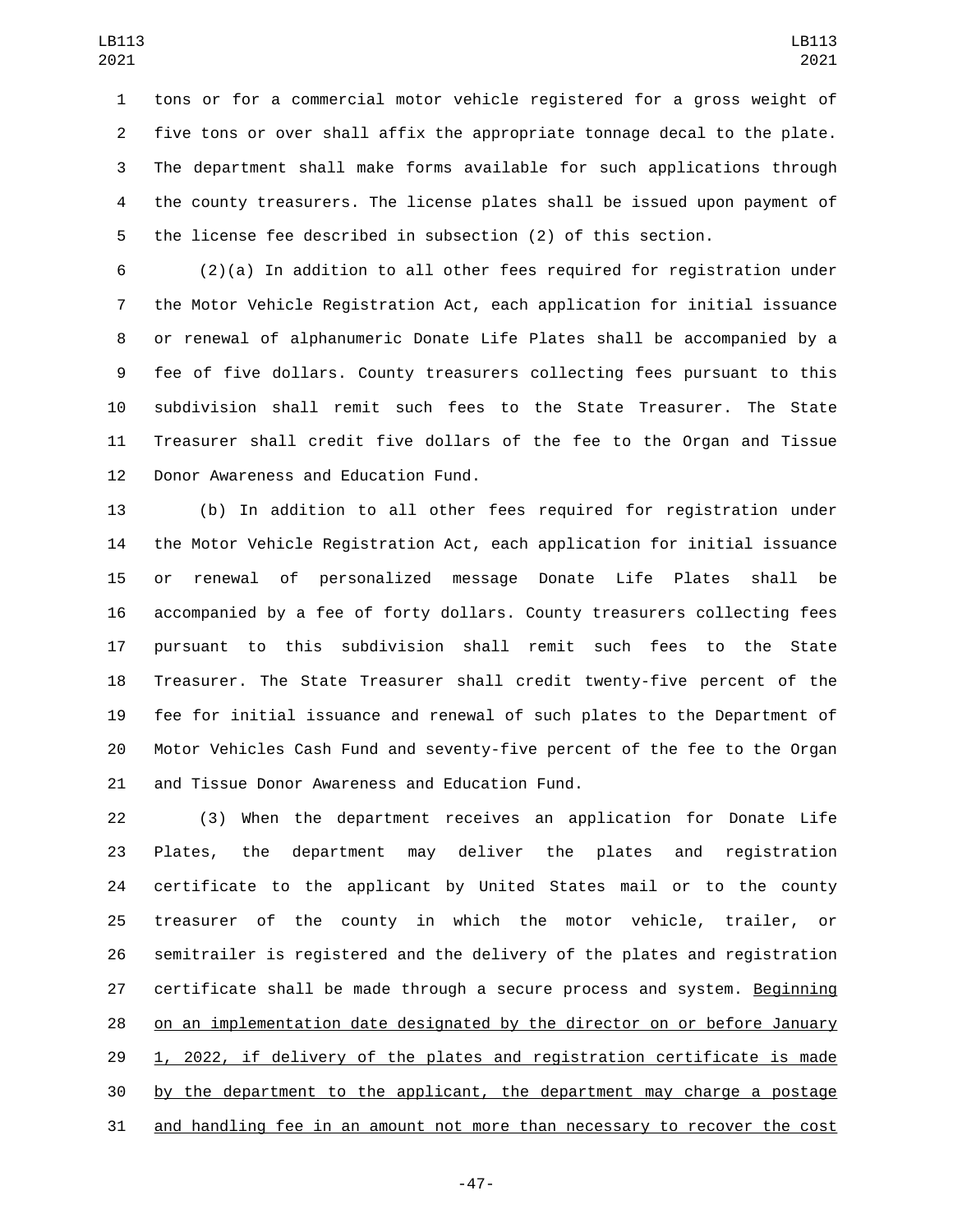of postage and handling for the specific items mailed to the registrant. The county treasurer or the department shall issue Donate Life Plates in lieu of regular license plates when the applicant complies with the other provisions of the Motor Vehicle Registration Act for registration of the motor vehicle, trailer, or semitrailer. If Donate Life Plates are lost, stolen, or mutilated, the licensee shall be issued replacement license 7 plates upon request pursuant to section 60-3,157.

 (4) The county treasurer or the department may issue temporary license stickers to the applicant under this section for the applicant to lawfully operate the vehicle pending receipt of the license plates. No charge in addition to the registration fee shall be made for the issuance of a temporary license sticker under this subsection. The department shall furnish temporary license stickers for issuance by the county treasurer at no cost to the counties. The department may adopt and promulgate rules and regulations regarding the design and issuance of 16 temporary license stickers.

 (5) The owner of a motor vehicle, trailer, or semitrailer bearing Donate Life Plates may apply to the county treasurer to have such plates transferred to a motor vehicle, trailer, or semitrailer other than the motor vehicle, trailer, or semitrailer for which such plates were originally purchased if such motor vehicle, trailer, or semitrailer is owned by the owner of the plates. The owner may have the unused portion of the fee for the plates credited to the other motor vehicle, trailer, or semitrailer which will bear the plates at the rate of eight and one- third percent per month for each full month left in the registration period. Application for such transfer shall be accompanied by a fee of three dollars. Fees collected pursuant to this subsection shall be remitted to the State Treasurer for credit to the Department of Motor 29 Vehicles Cash Fund.

 (6) If the cost of manufacturing Donate Life Plates at any time exceeds the amount charged for license plates pursuant to section

-48-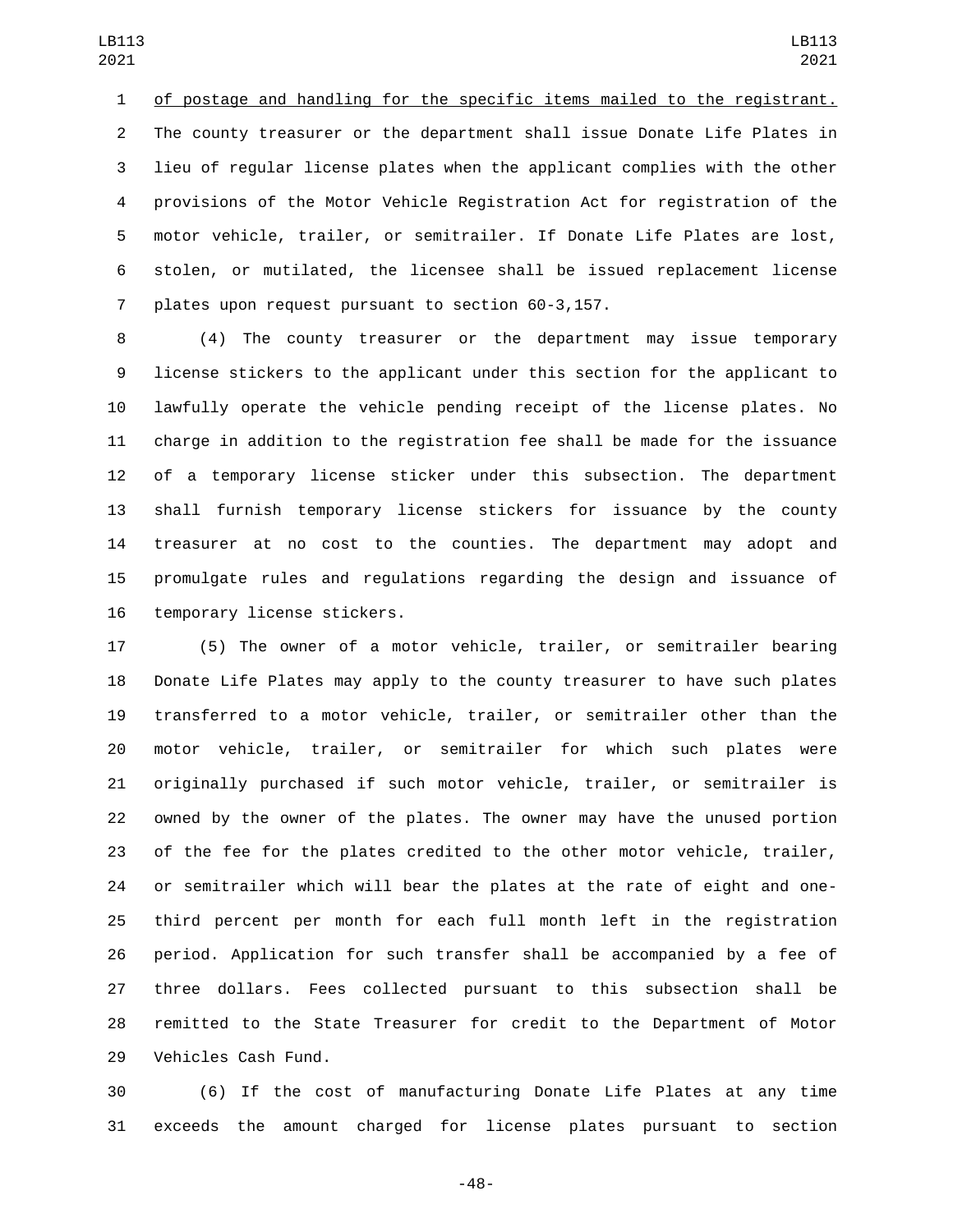60-3,102, any money to be credited to the Organ and Tissue Donor Awareness and Education Fund shall instead be credited first to the Highway Trust Fund in an amount equal to the difference between the manufacturing costs of Donate Life Plates and the amount charged pursuant to section 60-3,102 with respect to such plates and the remainder shall be credited to the Organ and Tissue Donor Awareness and Education Fund.

 Sec. 22. Section 60-3,248, Revised Statutes Cumulative Supplement, 8 2020, is amended to read:

 60-3,248 (1) A Beginning January 1, 2021, a person may apply to the department for Down Syndrome Awareness Plates in lieu of regular license plates on an application prescribed and provided by the department for any motor vehicle, trailer, or semitrailer, except for a motor vehicle, trailer, or semitrailer registered under section 60-3,198. An applicant receiving a license plate under this section for a farm truck with a gross weight of over sixteen tons or a commercial motor vehicle registered for a gross weight of five tons or over shall affix the appropriate tonnage decal to the license plate. The department shall make forms available for such applications through the county treasurers. The license plates shall be issued upon payment of the license fee described in subsection (2) of this section.

 (2)(a) In addition to all other fees required for registration under the Motor Vehicle Registration Act, each application for initial issuance or renewal of alphanumeric Down Syndrome Awareness Plates shall be accompanied by a fee of five dollars. County treasurers collecting fees pursuant to this subdivision shall remit such fees to the State Treasurer. The State Treasurer shall credit five dollars of the fee to the University of Nebraska Medical Center for the Down Syndrome Clinic.

 (b) In addition to all other fees required for registration under the Motor Vehicle Registration Act, each application for initial issuance or renewal of personalized message Down Syndrome Awareness Plates shall be accompanied by a fee of forty dollars. County treasurers collecting

-49-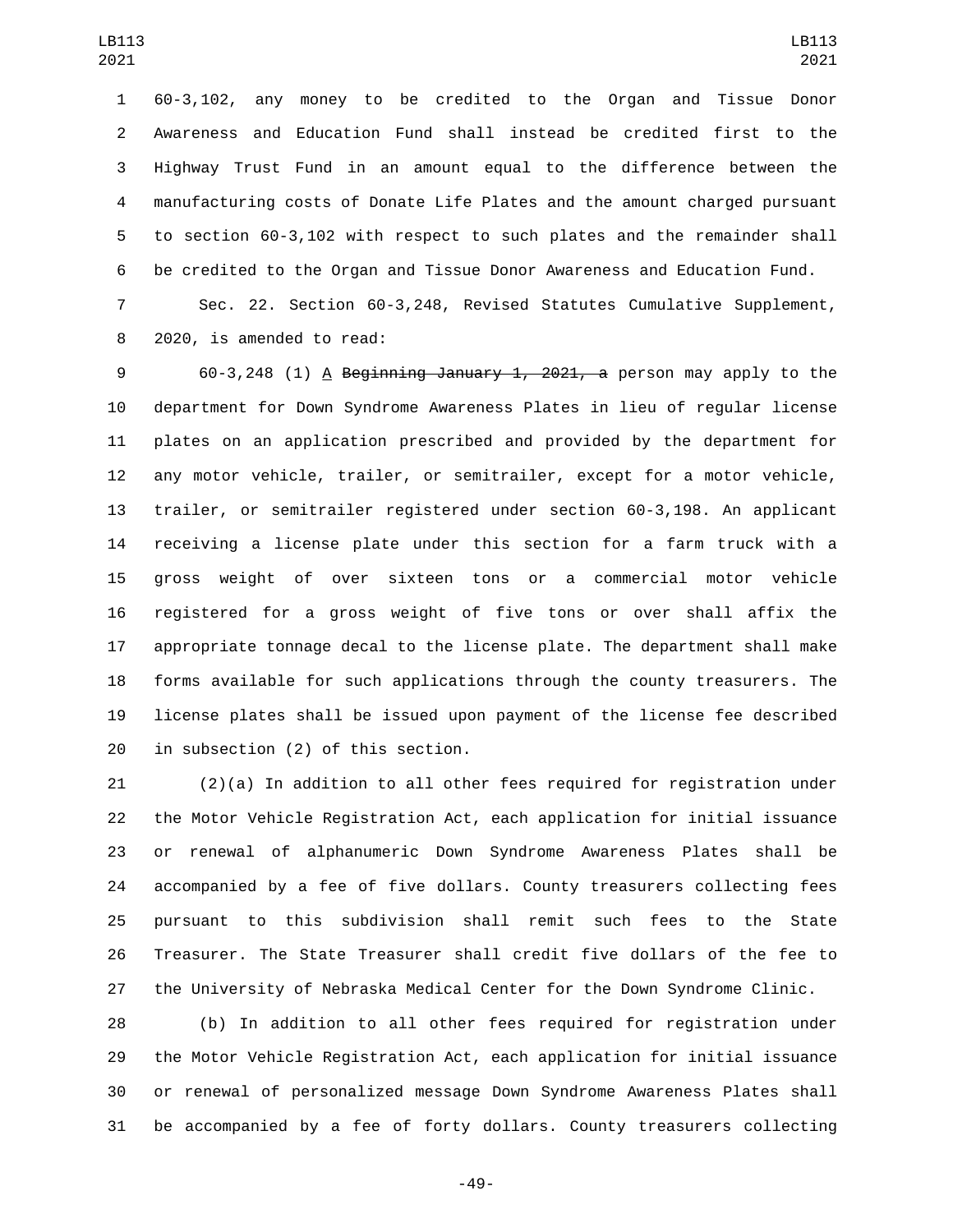fees pursuant to this subdivision shall remit such fees to the State Treasurer. The State Treasurer shall credit twenty-five percent of the fee for initial issuance and renewal of such plates to the Department of Motor Vehicles Cash Fund and seventy-five percent of the fee to the University of Nebraska Medical Center for the Down Syndrome Clinic.

 (3) When the department receives an application for Down Syndrome Awareness Plates, the department may deliver the plates and registration certificate to the applicant by United States mail or to the county treasurer of the county in which the motor vehicle, trailer, or semitrailer is registered and the delivery of the plates and registration certificate shall be made through a secure process and system. Beginning on an implementation date designated by the director on or before January 1, 2022, if delivery of the plates and registration certificate is made 14 by the department to the applicant, the department may charge a postage and handling fee in an amount not more than necessary to recover the cost of postage and handling for the specific items mailed to the registrant. The county treasurer or the department shall issue Down Syndrome Awareness Plates in lieu of regular license plates when the applicant complies with the other provisions of the Motor Vehicle Registration Act for registration of the motor vehicle, trailer, or semitrailer. If Down Syndrome Awareness Plates are lost, stolen, or mutilated, the licensee shall be issued replacement license plates upon request pursuant to 23 section 60-3,157.

 (4) The county treasurer or the department may issue temporary license stickers to the applicant under this section for the applicant to lawfully operate the vehicle pending receipt of the license plates. No charge in addition to the registration fee shall be made for the issuance of a temporary license sticker under this subsection. The department shall furnish temporary license stickers for issuance by the county treasurer at no cost to the counties. The department may adopt and promulgate rules and regulations regarding the design and issuance of

-50-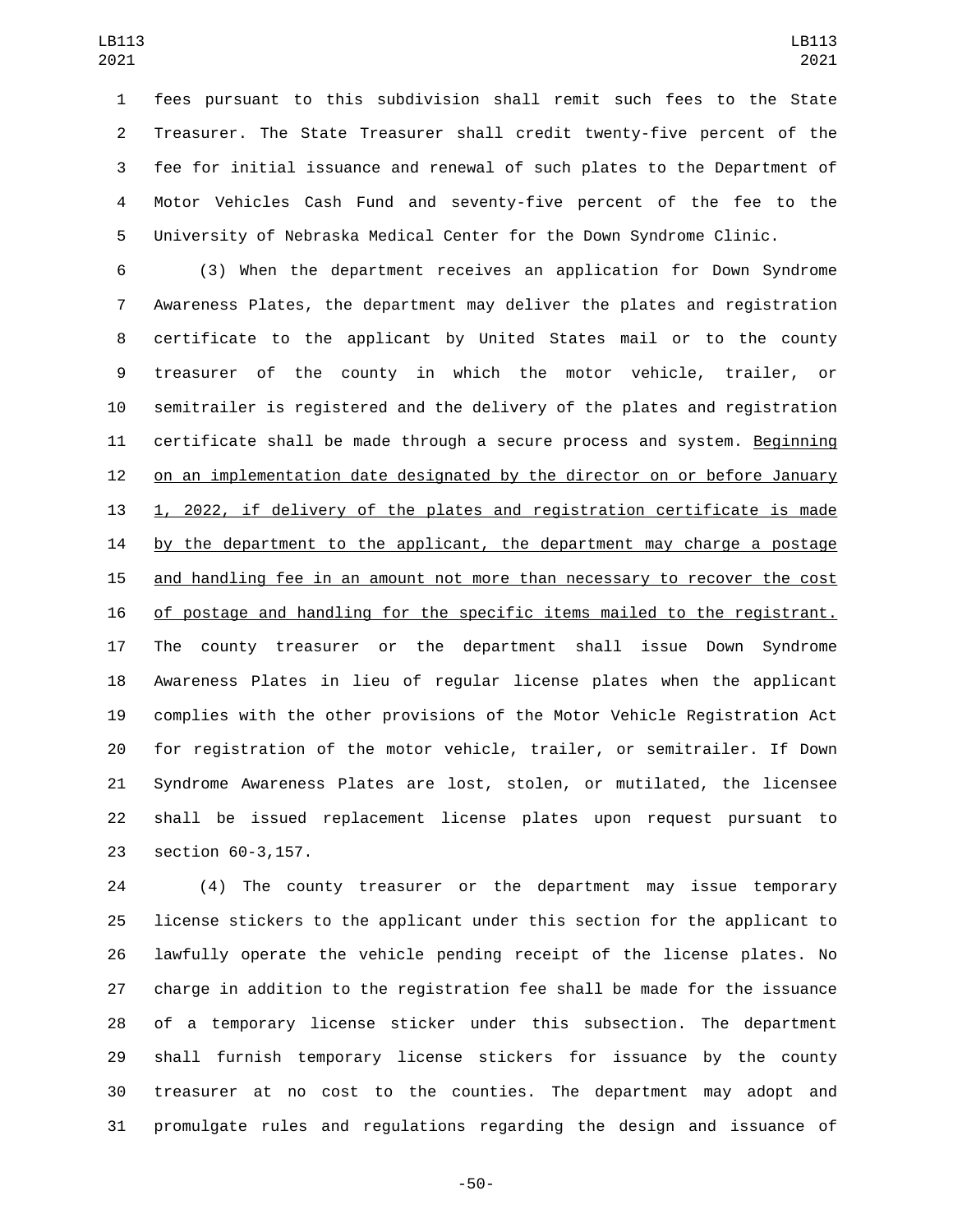1 temporary license stickers.

 (5) The owner of a motor vehicle, trailer, or semitrailer bearing Down Syndrome Awareness Plates may apply to the county treasurer to have such plates transferred to a motor vehicle, trailer, or semitrailer other than the motor vehicle, trailer, or semitrailer for which such plates were originally purchased if such motor vehicle, trailer, or semitrailer is owned by the owner of the plates. The owner may have the unused portion of the fee for the plates credited to the other motor vehicle, trailer, or semitrailer that will bear the plates at the rate of eight and one-third percent per month for each full month left in the registration period. Application for such transfer shall be accompanied by a fee of three dollars. Fees collected pursuant to this subsection shall be remitted to the State Treasurer for credit to the Department of 14 Motor Vehicles Cash Fund.

 (6) If the cost of manufacturing Down Syndrome Awareness Plates at any time exceeds the amount charged for license plates pursuant to section 60-3,102, any money to be credited to the University of Nebraska Medical Center for the Down Syndrome Clinic shall instead be credited first to the Highway Trust Fund in an amount equal to the difference between the manufacturing costs of Down Syndrome Awareness Plates and the amount charged pursuant to section 60-3,102 with respect to such plates and the remainder shall be credited to the University of Nebraska Medical 23 Center for the Down Syndrome Clinic.

 Sec. 23. Section 60-3,250, Revised Statutes Cumulative Supplement,  $2020$ , is amended to read:

26 60-3,250 (1) A Beginning January 1, 2021, a person may apply to the department for Pets for Vets Plates in lieu of regular license plates on an application prescribed and provided by the department for any motor vehicle, trailer, or semitrailer, except for a motor vehicle, trailer, or semitrailer registered under section 60-3,198. An applicant receiving a Pets for Vets Plate for a farm truck with a gross weight of over sixteen

-51-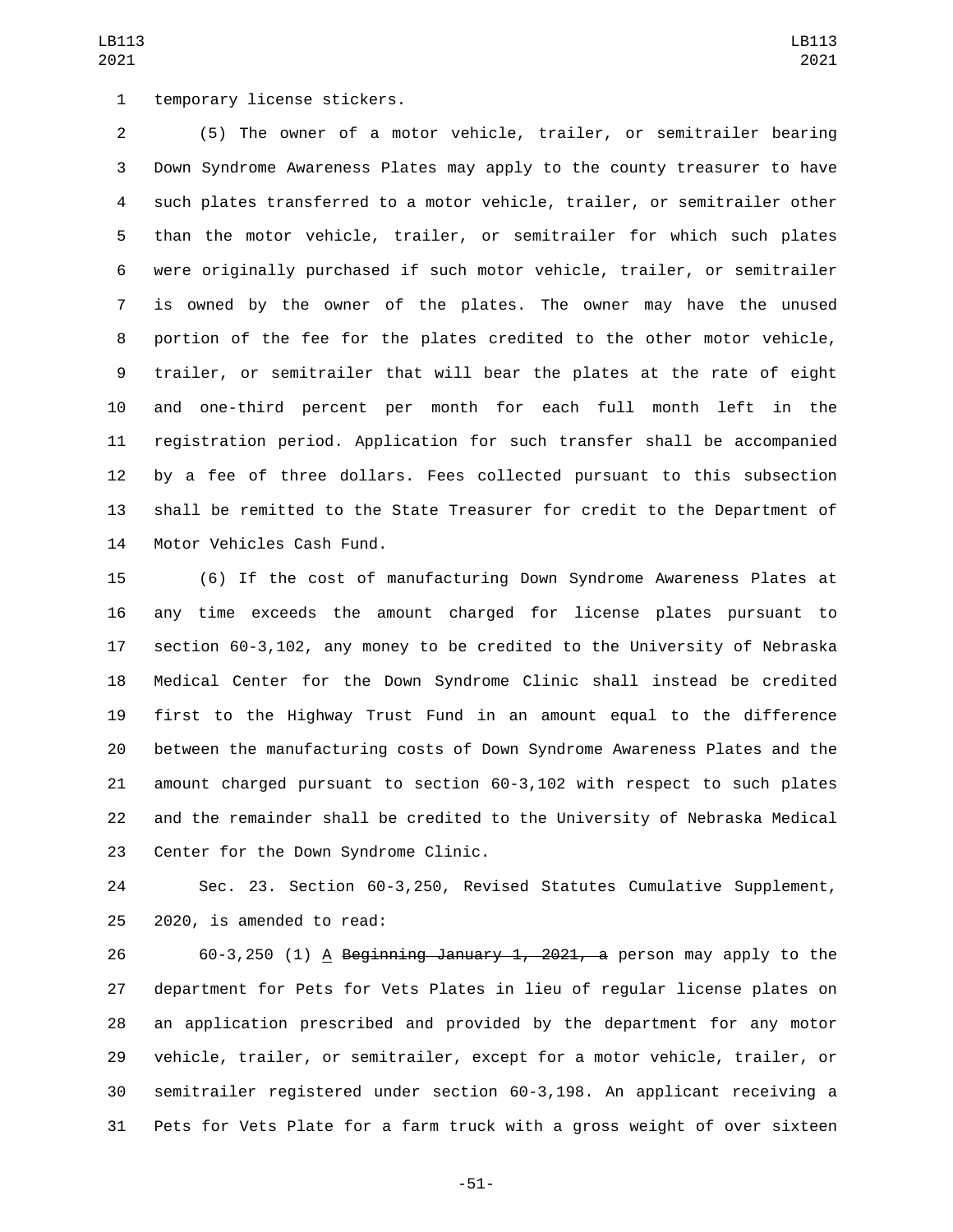tons or for a commercial motor vehicle registered for a gross weight of five tons or over shall affix the appropriate tonnage decal to the plate. The department shall make forms available for such applications through the county treasurers. The license plates shall be issued upon payment of the license fee described in subsection (2) of this section.

 (2)(a) In addition to all other fees required for registration under the Motor Vehicle Registration Act, each application for initial issuance or renewal of alphanumeric Pets for Vets Plates shall be accompanied by a fee of five dollars. County treasurers collecting fees pursuant to this subdivision shall remit such fees to the State Treasurer. The State Treasurer shall credit five dollars of the fee to the Pets for Vets Cash 12 Fund.

 (b) In addition to all other fees required for registration under the Motor Vehicle Registration Act, each application for initial issuance or renewal of personalized message Pets for Vets Plates shall be accompanied by a fee of forty dollars. County treasurers collecting fees pursuant to this subdivision shall remit such fees to the State Treasurer. The State Treasurer shall credit twenty-five percent of the fee for initial issuance and renewal of such plates to the Department of Motor Vehicles Cash Fund and seventy-five percent of the fee to the Pets 21 for Vets Cash Fund.

 (3) When the department receives an application for Pets for Vets Plates, the department may deliver the plates and registration certificate to the applicant by United States mail or to the county treasurer of the county in which the motor vehicle, trailer, or semitrailer is registered and the delivery of the plates and registration certificate shall be made through a secure process and system. Beginning on an implementation date designated by the director on or before January 1, 2022, if delivery of the plates and registration certificate is made by the department to the applicant, the department may charge a postage and handling fee in an amount not more than necessary to recover the cost

-52-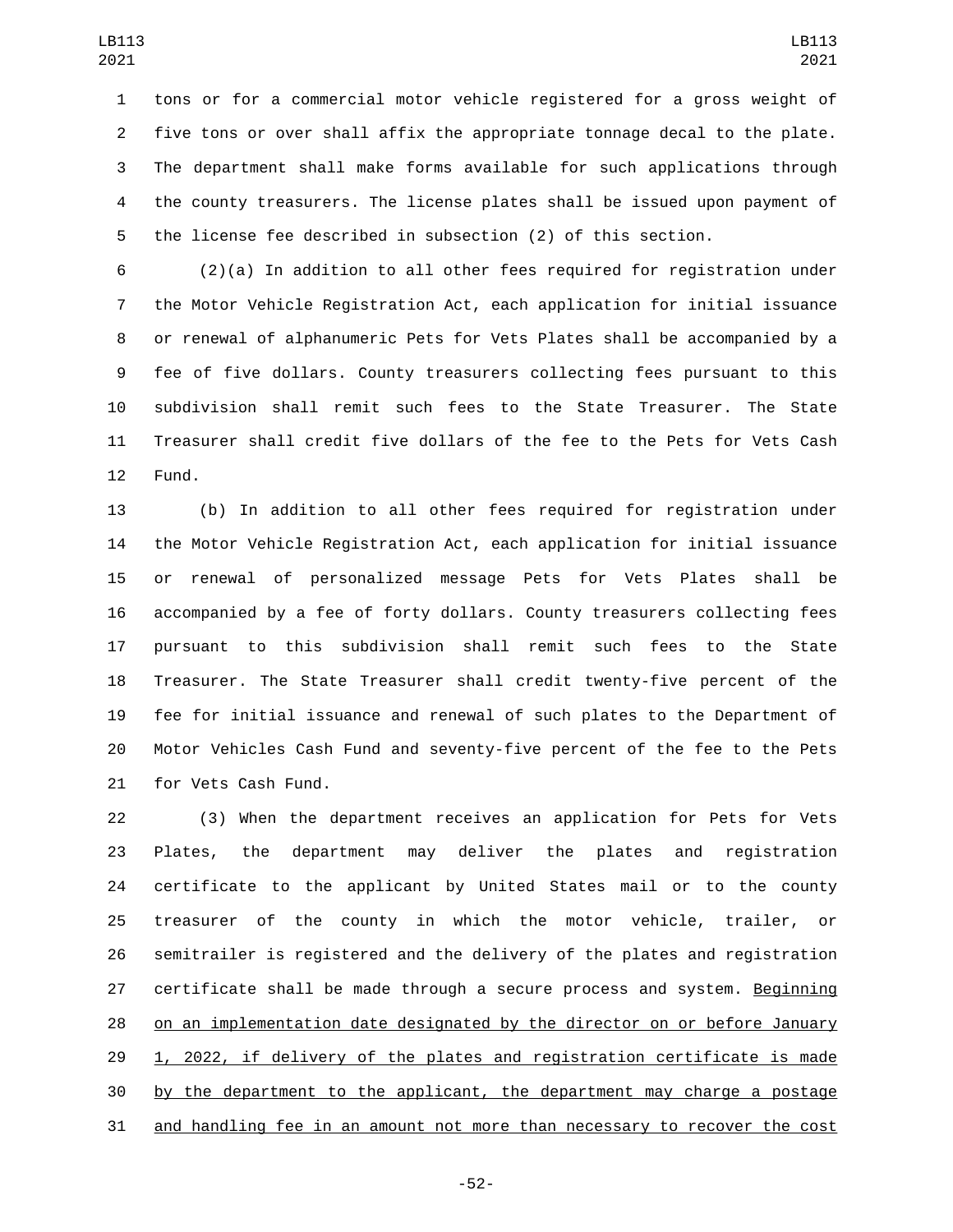of postage and handling for the specific items mailed to the registrant. The county treasurer or the department shall issue Pets for Vets Plates in lieu of regular license plates when the applicant complies with the other provisions of the Motor Vehicle Registration Act for registration of the motor vehicle, trailer, or semitrailer. If Pets for Vets Plates are lost, stolen, or mutilated, the licensee shall be issued replacement license plates upon request pursuant to section 60-3,157.

 (4) The county treasurer or the department may issue temporary license stickers to the applicant under this section for the applicant to lawfully operate the vehicle pending receipt of the license plates. No charge in addition to the registration fee shall be made for the issuance of a temporary license sticker under this subsection. The department shall furnish temporary license stickers for issuance by the county treasurer at no cost to the counties. The department may adopt and promulgate rules and regulations regarding the design and issuance of 16 temporary license stickers.

 (5) The owner of a motor vehicle, trailer, or semitrailer bearing Pets for Vets Plates may apply to the county treasurer to have such plates transferred to a motor vehicle, trailer, or semitrailer other than the motor vehicle, trailer, or semitrailer for which such plates were originally purchased if such motor vehicle, trailer, or semitrailer is owned by the owner of the plates. The owner may have the unused portion of the fee for the plates credited to the other motor vehicle, trailer, or semitrailer that will bear the plates at the rate of eight and one- third percent per month for each full month left in the registration period. Application for such transfer shall be accompanied by a fee of three dollars. Fees collected pursuant to this subsection shall be remitted to the State Treasurer for credit to the Department of Motor 29 Vehicles Cash Fund.

 (6) If the cost of manufacturing Pets for Vets Plates at any time exceeds the amount charged for license plates pursuant to section

-53-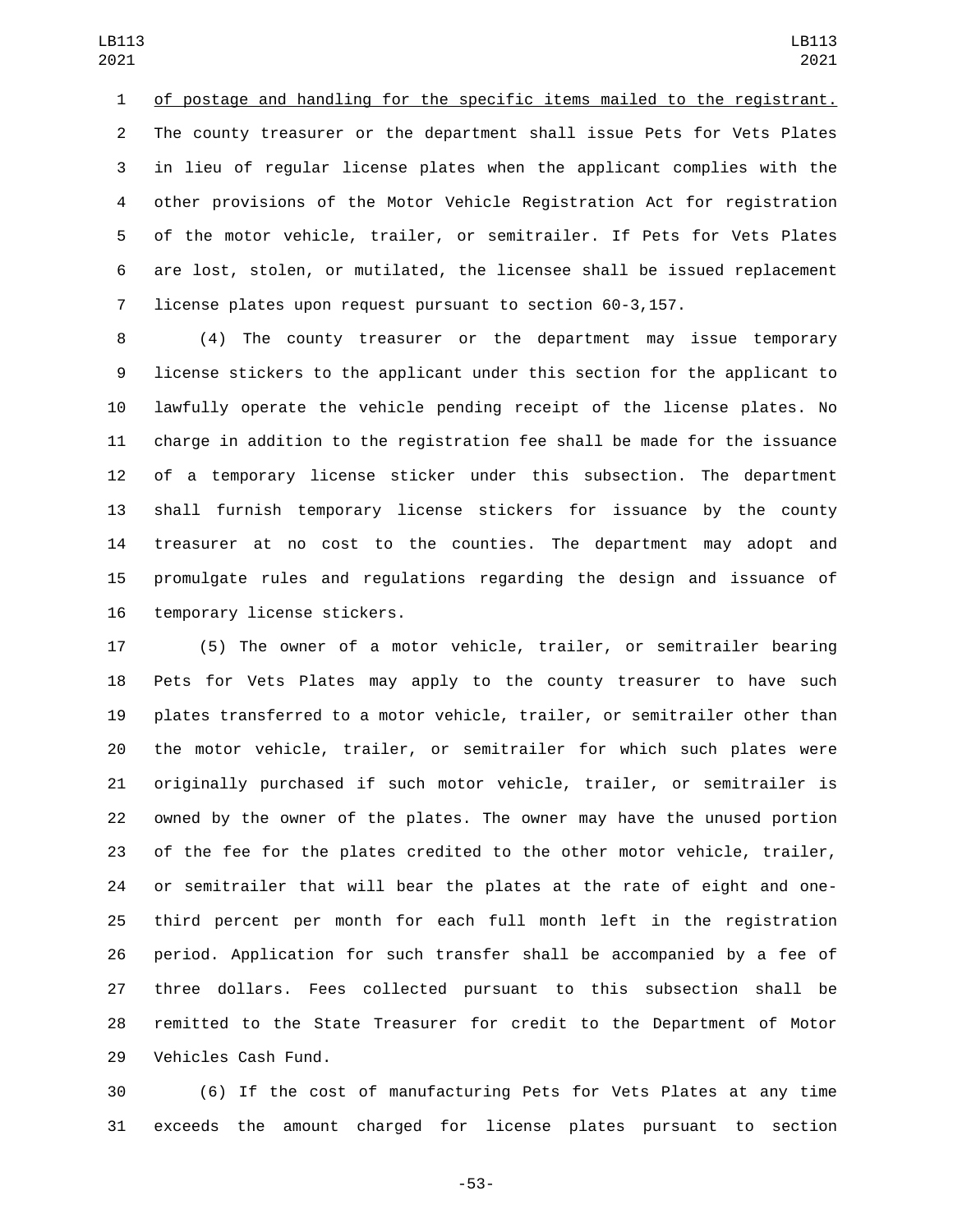60-3,102, any money to be credited to the Pets for Vets Cash Fund shall instead be credited first to the Highway Trust Fund in an amount equal to the difference between the manufacturing costs of Pets for Vets Plates and the amount charged pursuant to section 60-3,102 with respect to such plates and the remainder shall be credited to the Pets for Vets Cash 6 Fund.

 Sec. 24. Section 60-3,252, Revised Statutes Cumulative Supplement, 8 2020, is amended to read:

 60-3,252 (1) A Beginning January 1, 2021, a person may apply to the department for Support the Arts Plates in lieu of regular license plates on an application prescribed and provided by the department for any motor vehicle, trailer, or semitrailer, except for a motor vehicle, trailer, or semitrailer registered under section 60-3,198. An applicant receiving a Support the Arts Plate for a farm truck with a gross weight of over sixteen tons or for a commercial motor vehicle registered for a gross weight of five tons or over shall affix the appropriate tonnage decal to the plate. The department shall make forms available for such applications through the county treasurers. The license plates shall be issued upon payment of the license fee described in subsection (2) of 20 this section.

 (2)(a) In addition to all other fees required for registration under the Motor Vehicle Registration Act, each application for initial issuance or renewal of alphanumeric Support the Arts Plates shall be accompanied by a fee of five dollars. County treasurers collecting fees pursuant to this subdivision shall remit such fees to the State Treasurer. The State Treasurer shall credit five dollars of the fee to the Support the Arts 27 Cash Fund.

 (b) In addition to all other fees required for registration under the Motor Vehicle Registration Act, each application for initial issuance or renewal of personalized message Support the Arts Plates shall be accompanied by a fee of forty dollars. County treasurers collecting fees

-54-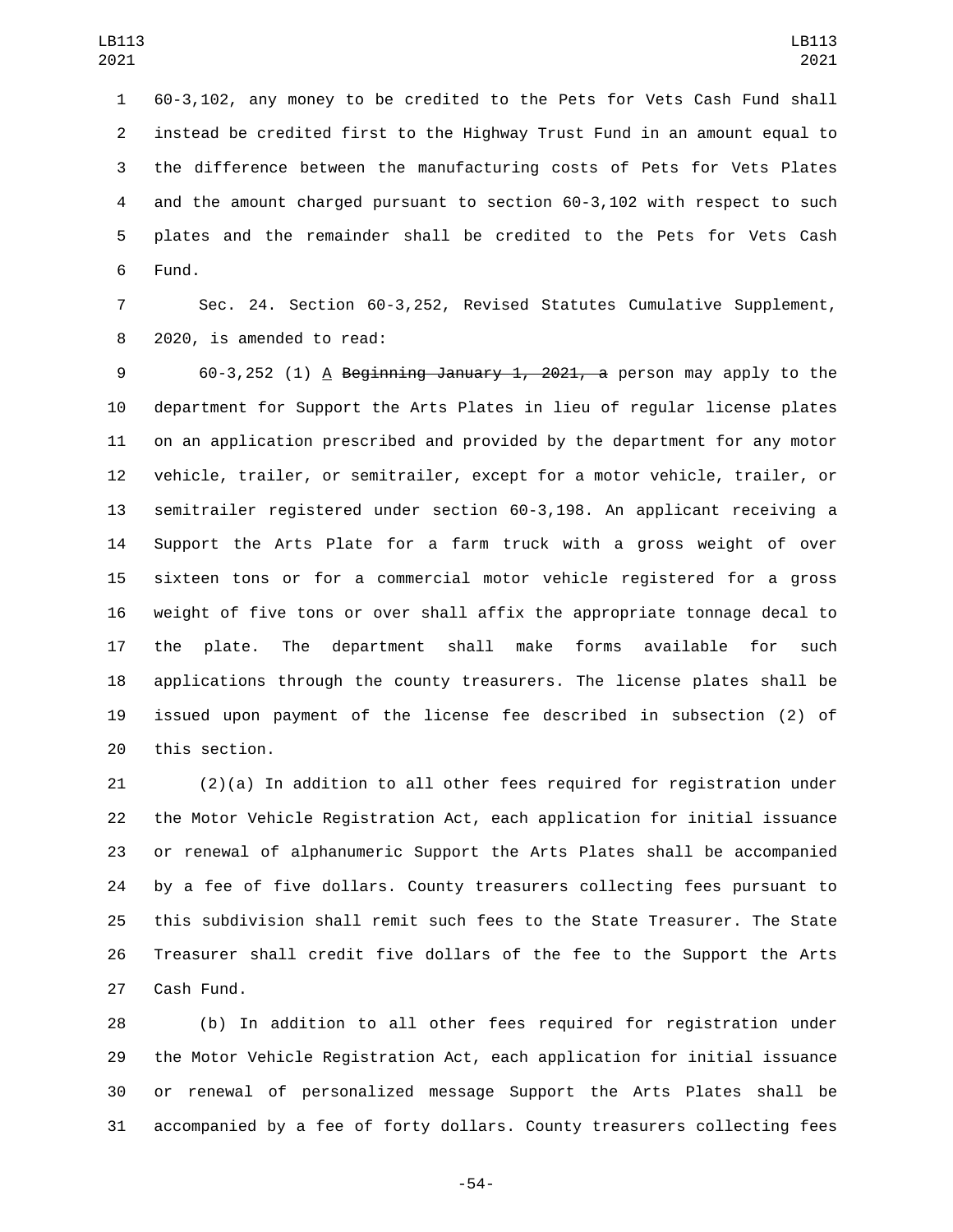pursuant to this subdivision shall remit such fees to the State Treasurer. The State Treasurer shall credit twenty-five percent of the fee for initial issuance and renewal of such plates to the Department of Motor Vehicles Cash Fund and seventy-five percent of the fee to the 5 Support the Arts Cash Fund.

 (3) When the department receives an application for Support the Arts Plates, the department may deliver the plates and registration certificate to the applicant by United States mail or to the county treasurer of the county in which the motor vehicle, trailer, or semitrailer is registered and the delivery of the plates and registration certificate shall be made through a secure process and system. Beginning on an implementation date designated by the director on or before January 1, 2022, if delivery of the plates and registration certificate is made 14 by the department to the applicant, the department may charge a postage and handling fee in an amount not more than necessary to recover the cost of postage and handling for the specific items mailed to the registrant. The county treasurer or the department shall issue Support the Arts Plates in lieu of regular license plates when the applicant complies with the other provisions of the Motor Vehicle Registration Act for registration of the motor vehicle, trailer, or semitrailer. If Support the Arts Plates are lost, stolen, or mutilated, the licensee shall be issued replacement license plates upon request pursuant to section 60-3,157.

 (4) The county treasurer or the department may issue temporary license stickers to the applicant under this section for the applicant to lawfully operate the vehicle pending receipt of the license plates. No charge in addition to the registration fee shall be made for the issuance of a temporary license sticker under this subsection. The department shall furnish temporary license stickers for issuance by the county treasurer at no cost to the counties. The department may adopt and promulgate rules and regulations regarding the design and issuance of

-55-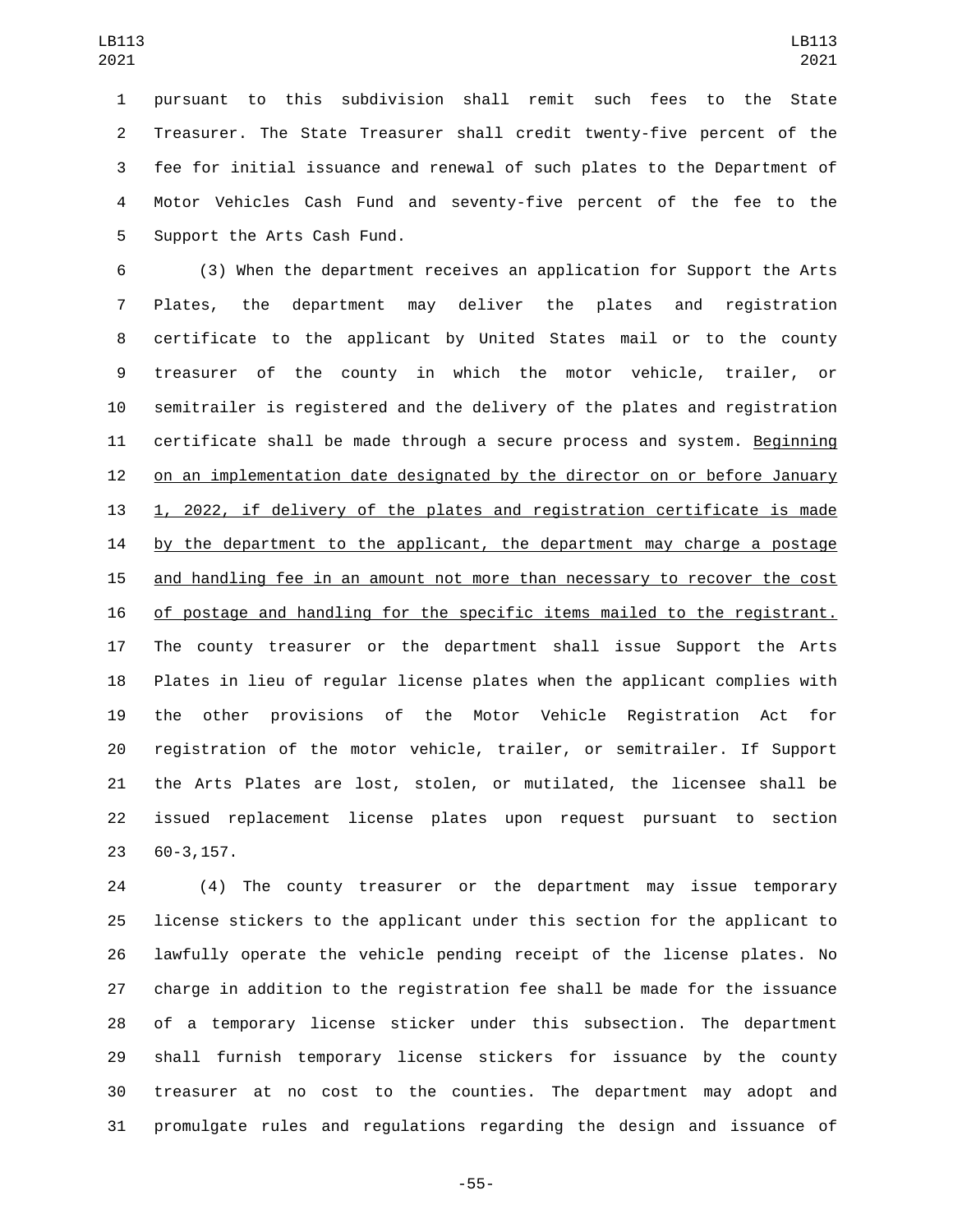1 temporary license stickers.

 (5) The owner of a motor vehicle, trailer, or semitrailer bearing Support the Arts Plates may apply to the county treasurer to have such plates transferred to a motor vehicle, trailer, or semitrailer other than the motor vehicle, trailer, or semitrailer for which such plates were originally purchased if such motor vehicle, trailer, or semitrailer is owned by the owner of the plates. The owner may have the unused portion of the fee for the plates credited to the other motor vehicle, trailer, or semitrailer which will bear the plates at the rate of eight and one- third percent per month for each full month left in the registration period. Application for such transfer shall be accompanied by a fee of three dollars. Fees collected pursuant to this subsection shall be remitted to the State Treasurer for credit to the Department of Motor 14 Vehicles Cash Fund.

 (6) If the cost of manufacturing Support the Arts Plates at any time exceeds the amount charged for license plates pursuant to section 60-3,102, any money to be credited to the Support the Arts Cash Fund shall instead be credited first to the Highway Trust Fund in an amount equal to the difference between the manufacturing costs of Support the Arts Plates and the amount charged pursuant to section 60-3,102 with respect to such plates and the remainder shall be credited to the Support 22 the Arts Cash Fund.

 Sec. 25. Section 60-3,254, Revised Statutes Cumulative Supplement, 24 2020, is amended to read:

 60-3,254 (1) A Beginning January 1, 2021, a person may apply to the department for The Good Life Is Outside Plates in lieu of regular license plates on an application prescribed and provided by the department for any motor vehicle, trailer, or semitrailer, except for a motor vehicle, trailer, or semitrailer registered under section 60-3,198. An applicant receiving a The Good Life Is Outside Plate for a farm truck with a gross weight of over sixteen tons or for a commercial motor vehicle registered

-56-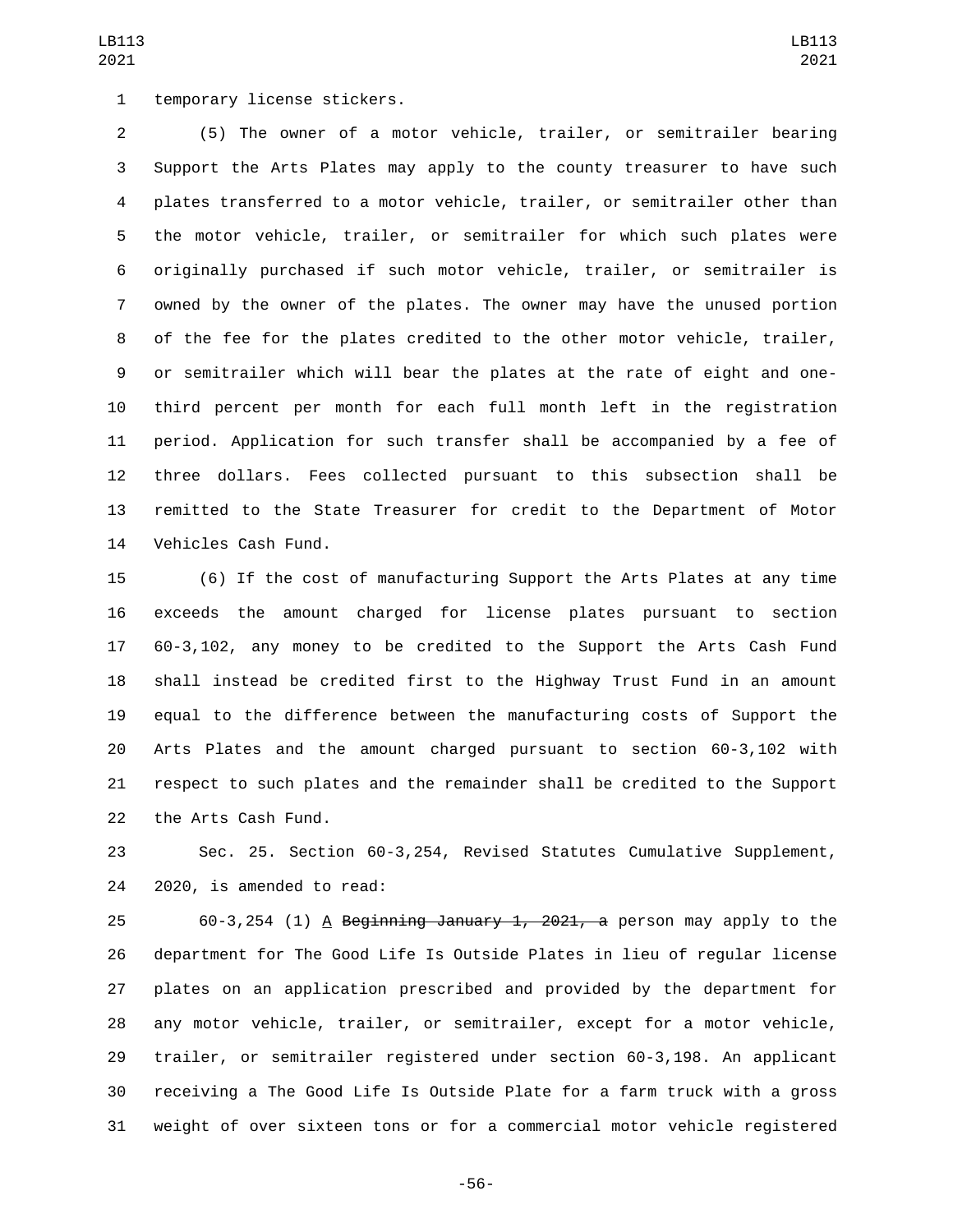for a gross weight of five tons or over shall affix the appropriate tonnage decal to the plate. The department shall make forms available for such applications through the county treasurers. The license plates shall be issued upon payment of the license fee described in subsection (2) of 5 this section.

 (2)(a) In addition to all other fees required for registration under the Motor Vehicle Registration Act, each application for initial issuance or renewal of alphanumeric The Good Life Is Outside Plates shall be accompanied by a fee of five dollars. County treasurers collecting fees pursuant to this subdivision shall remit such fees to the State Treasurer. The State Treasurer shall credit five dollars of the fee to the Game and Parks State Park Improvement and Maintenance Fund for the 13 purpose of trail improvement and maintenance.

 (b) In addition to all other fees required for registration under the Motor Vehicle Registration Act, each application for initial issuance or renewal of personalized message The Good Life Is Outside Plates shall be accompanied by a fee of forty dollars. County treasurers collecting fees pursuant to this subdivision shall remit such fees to the State Treasurer. The State Treasurer shall credit twenty-five percent of the fee for initial issuance and renewal of such plates to the Department of Motor Vehicles Cash Fund and seventy-five percent of the fee to the Game and Parks State Park Improvement and Maintenance Fund for the purpose of 23 trail improvement and maintenance.

 (3) When the department receives an application for The Good Life Is Outside Plates, the department may deliver the plates and registration certificate to the applicant by United States mail or to the county treasurer of the county in which the motor vehicle, trailer, or semitrailer is registered and the delivery of the plates and registration certificate shall be made through a secure process and system. Beginning on an implementation date designated by the director on or before January 1, 2022, if delivery of the plates and registration certificate is made

-57-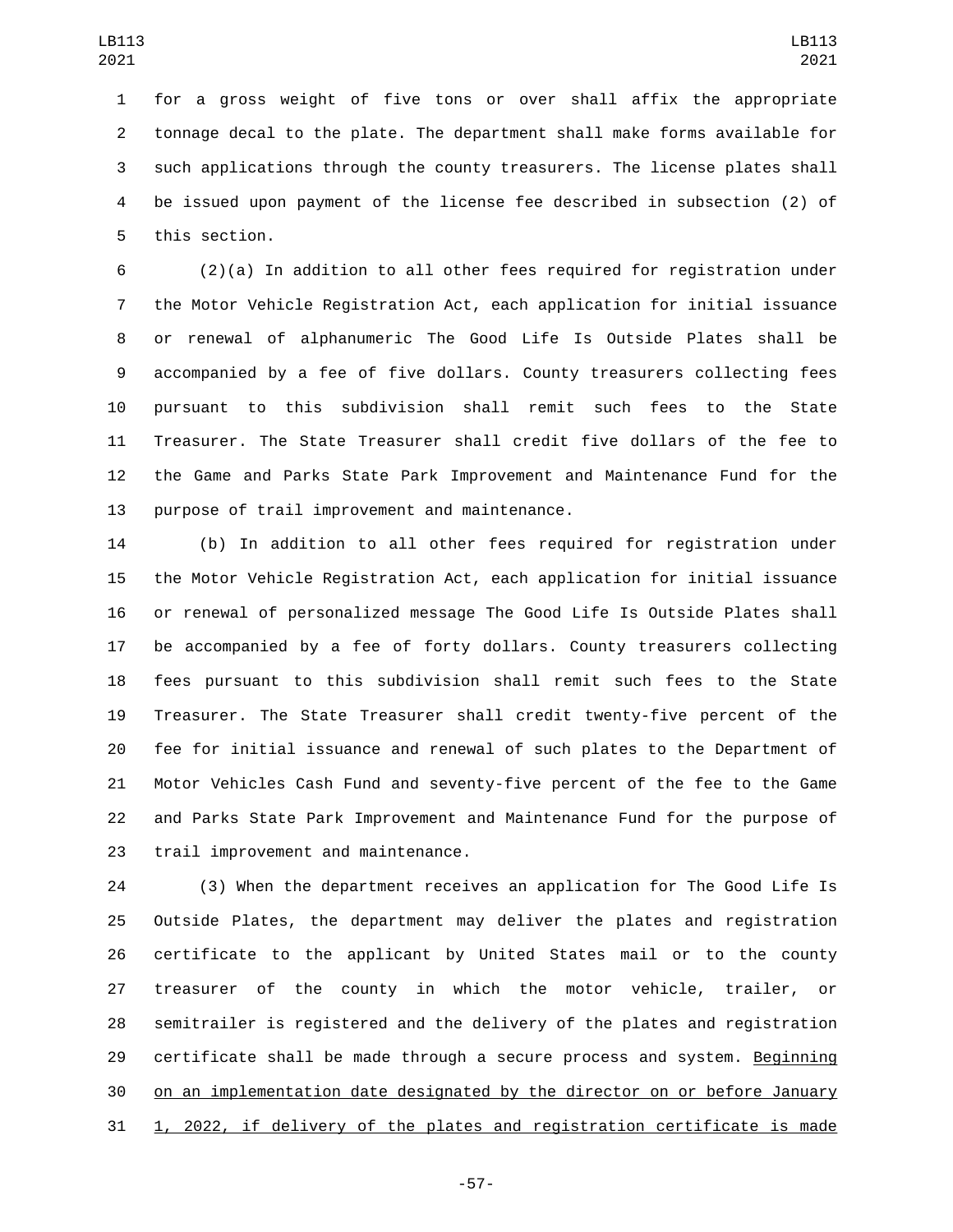by the department to the applicant, the department may charge a postage and handling fee in an amount not more than necessary to recover the cost of postage and handling for the specific items mailed to the registrant. The county treasurer or the department shall issue The Good Life Is Outside Plates in lieu of regular license plates when the applicant complies with the other provisions of the Motor Vehicle Registration Act for registration of the motor vehicle, trailer, or semitrailer. If The Good Life Is Outside Plates are lost, stolen, or mutilated, the licensee shall be issued replacement license plates upon request pursuant to 10 section 60-3,157.

 (4) The county treasurer or the department may issue temporary license stickers to the applicant under this section for the applicant to lawfully operate the vehicle pending receipt of the license plates. No charge in addition to the registration fee shall be made for the issuance of a temporary license sticker under this subsection. The department shall furnish temporary license stickers for issuance by the county treasurer at no cost to the counties. The department may adopt and promulgate rules and regulations regarding the design and issuance of 19 temporary license stickers.

 (5) The owner of a motor vehicle, trailer, or semitrailer bearing The Good Life Is Outside Plates may apply to the county treasurer to have such plates transferred to a motor vehicle, trailer, or semitrailer other than the motor vehicle, trailer, or semitrailer for which such plates were originally purchased if such motor vehicle, trailer, or semitrailer is owned by the owner of the plates. The owner may have the unused portion of the fee for the plates credited to the other motor vehicle, trailer, or semitrailer which will bear the plates at the rate of eight and one-third percent per month for each full month left in the registration period. Application for such transfer shall be accompanied by a fee of three dollars. Fees collected pursuant to this subsection shall be remitted to the State Treasurer for credit to the Department of

-58-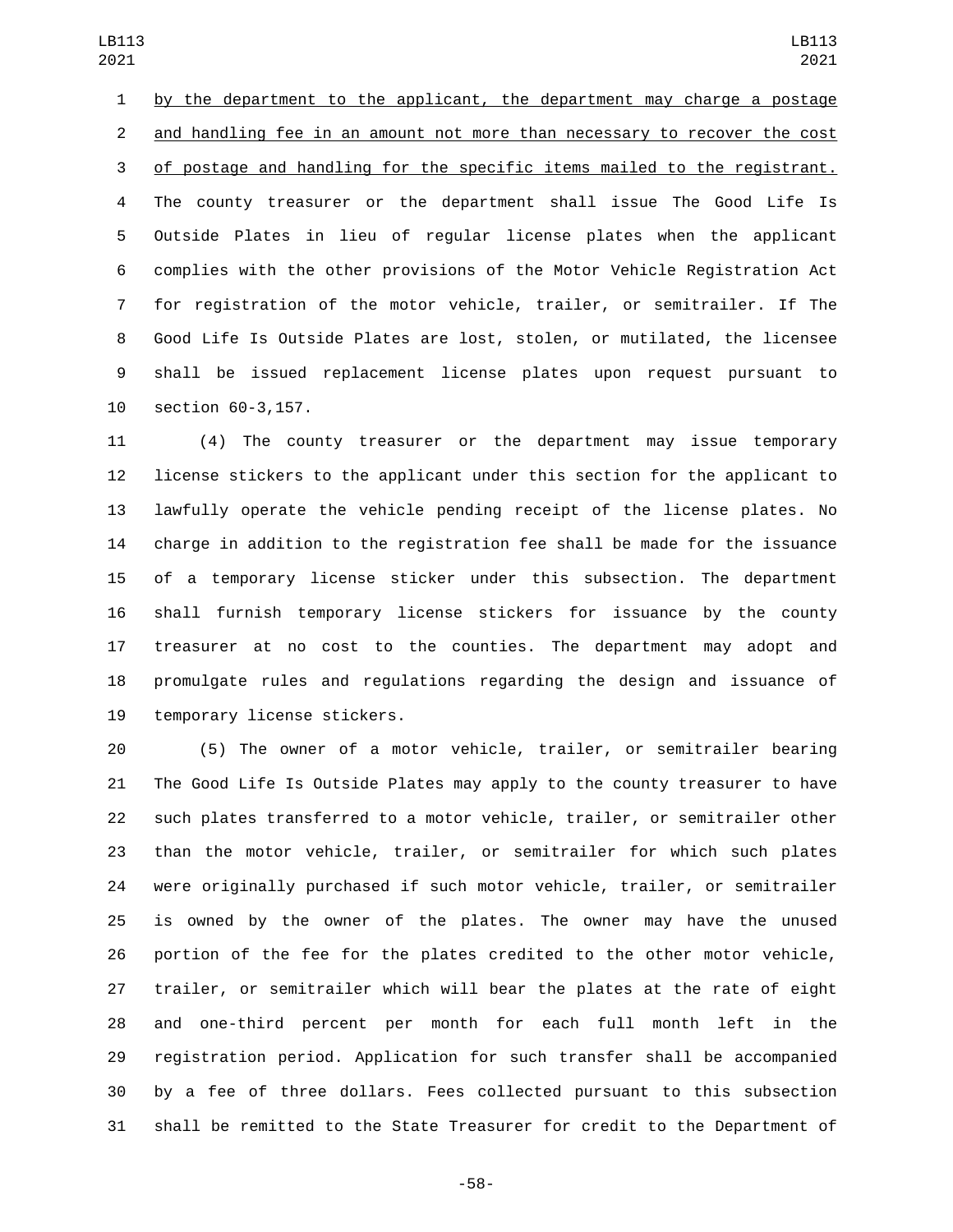1 Motor Vehicles Cash Fund. (6) If the cost of manufacturing The Good Life Is Outside Plates at any time exceeds the amount charged for license plates pursuant to section 60-3,102, any money to be credited to the Game and Parks State Park Improvement and Maintenance Fund shall instead be credited first to the Highway Trust Fund in an amount equal to the difference between the manufacturing costs of The Good Life Is Outside Plates and the amount charged pursuant to section 60-3,102 with respect to such plates and the remainder shall be credited to the Game and Parks State Park Improvement and Maintenance Fund for the purpose of trail improvement and 11 maintenance.

 Sec. 26. Section 60-4,114, Revised Statutes Cumulative Supplement, 13 2020, is amended to read:

 60-4,114 (1) The county treasurer may employ such additional clerical help as may be necessary to assist him or her in the performance of the ministerial duties required of him or her under the Motor Vehicle Operator's License Act and, for such additional expense, shall be 18 reimbursed as set out in section 60-4,115.

 (2) The director may, in his or her discretion, appoint department 20 personnel to examine any applicant who applies all applicants who apply 21 for an initial license or whose license has <del>licenses have</del> been revoked or canceled to ascertain such person's ability to operate a motor vehicle properly and safely. Beginning on an implementation date designated by 24 the director on or before January 1, 2022, the director may, in addition to appointing department personnel, appoint driver safety course instructors to examine any applicant who applies for an initial Class O operator's license or whose Class O operator's license has been revoked or canceled to ascertain such person's ability to operate a motor vehicle 29 properly and safely.

 (3) Except as otherwise provided in section 60-4,122, the application process, in addition to the other requisites of the act,

-59-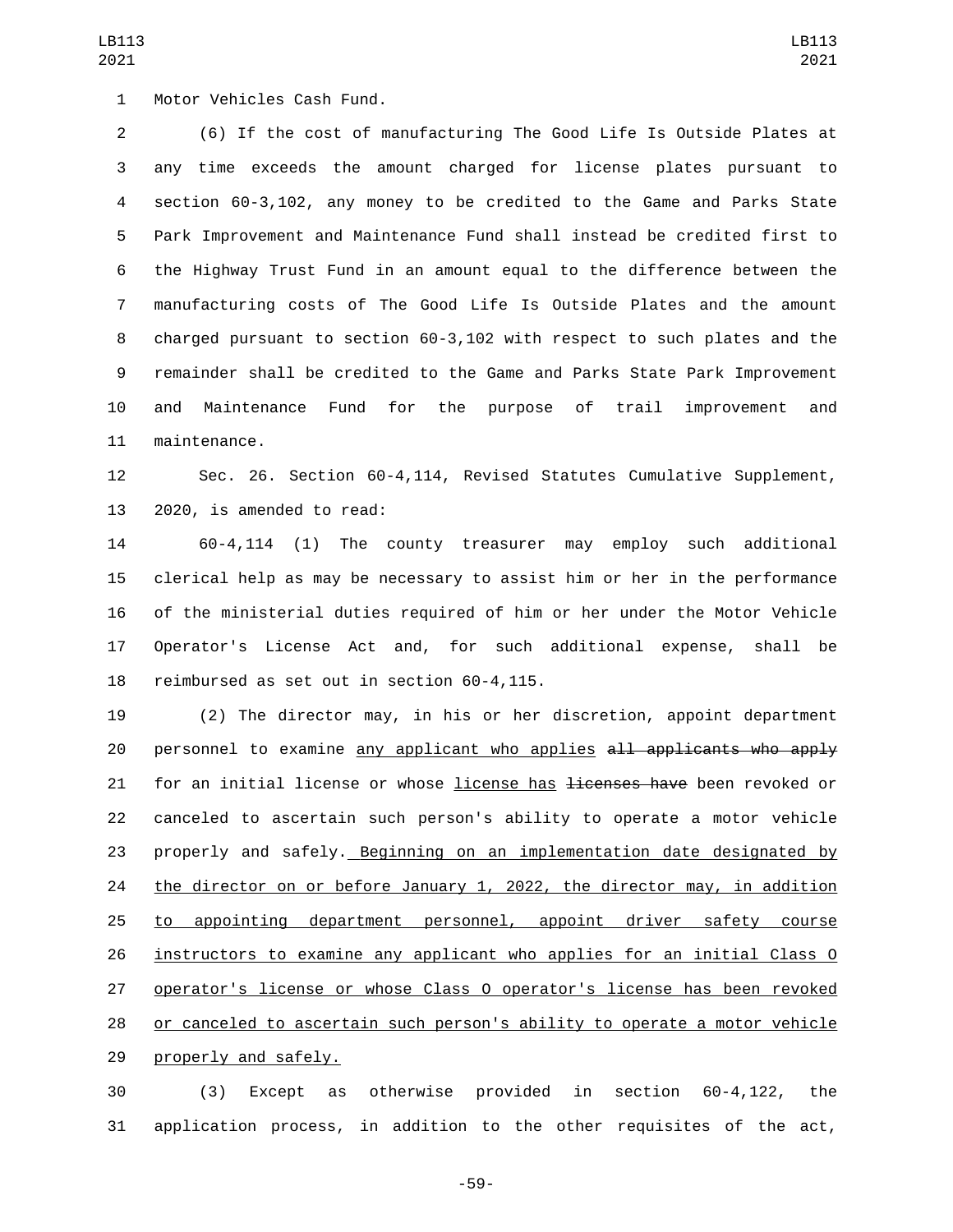1 shall include the following:

 (a) An inquiry into the medical condition and visual ability of the 3 applicant to operate a motor vehicle;

 (b) An inquiry into the applicant's ability to drive and maneuver a motor vehicle, except that no driving skills test shall be conducted using an autocycle; and6

 (c) An inquiry touching upon the applicant's knowledge of the motor vehicle laws of this state, which shall include sufficient questions to indicate familiarity with the provisions thereof. Such knowledge inquiry may be performed remotely if proctored by an agent approved by the 11 director.

 (4) If an applicant is denied or refused a certificate for license or a license is canceled, such applicant or licensee shall have the right to an immediate appeal to the director from the decision. It shall be the duty of the director to review the appeal and issue a final order, to be made not later than ten days after the receipt of the appeal by the director. The director shall issue a final order not later than ten days following receipt of the medical opinion if the applicant or licensee submits reports from a physician of his or her choice for the director's consideration as provided in section 60-4,118.03. The applicant or licensee who files an appeal pursuant to this section shall notify the director in writing if he or she intends to submit records or reports for consideration. Such notice must be received by the director not later than ten days after an appeal is filed pursuant to this section to stay the director's decision until after the consideration of such records or reports as provided in section 60-4,118.03. After consideration of evidence in the records of the applicant or licensee, including any records submitted by the applicant or licensee, the director shall make a determination of the physical or mental ability of the applicant or licensee to operate a motor vehicle and shall issue a final order. The order shall be in writing, shall be accompanied by findings of fact and

-60-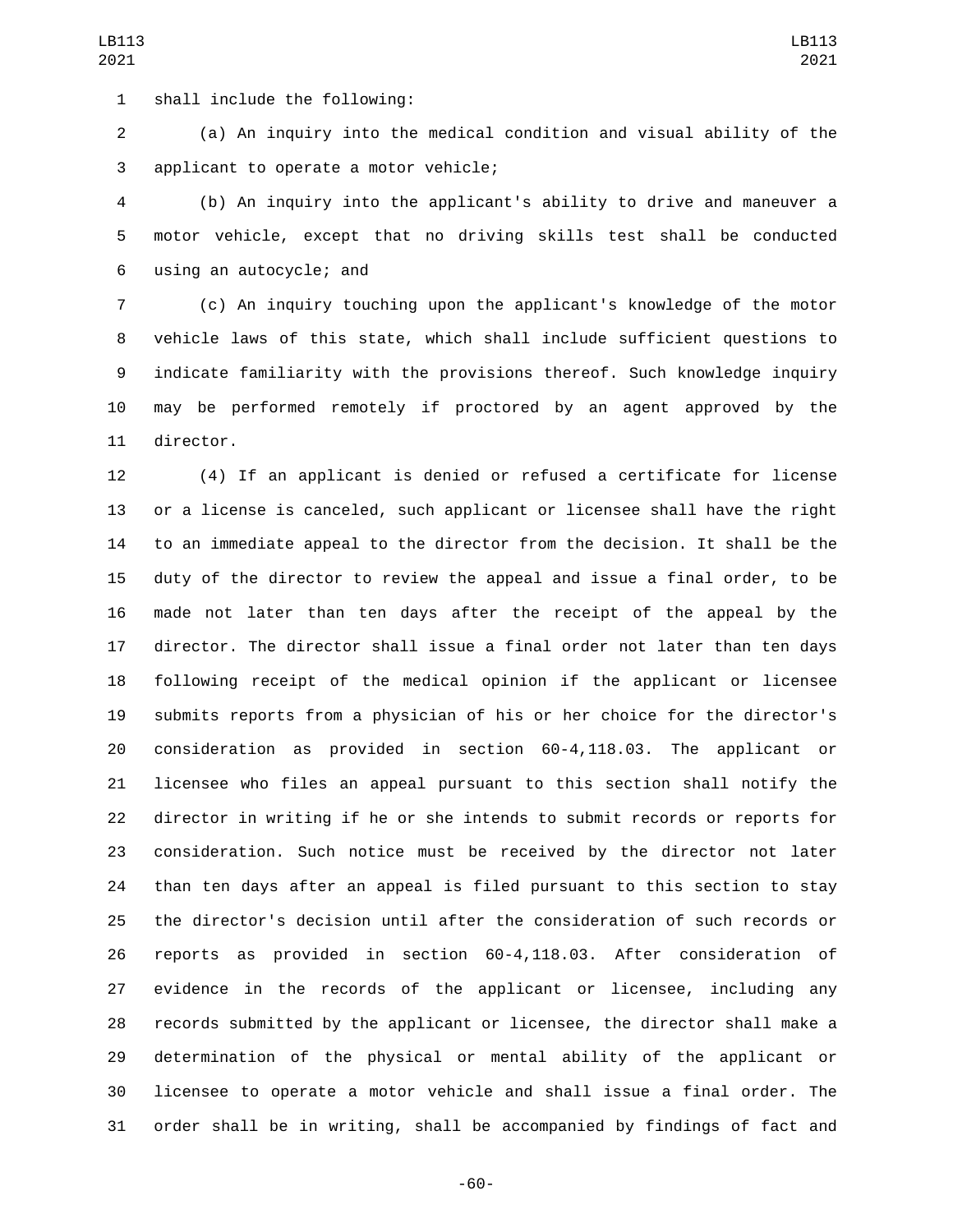1 conclusions of law, and shall be sent by regular United States mail to 2 the last-known address of the applicant or licensee. The order may be 3 appealed as provided in section 60-4,105.

4 Sec. 27. Section 60-4,115, Revised Statutes Cumulative Supplement, 5 2020, is amended to read:

 60-4,115 (1) Fees for operators' licenses and state identification cards shall be collected by department personnel or the county treasurer and distributed according to the table in subsection (2) of this section, except for the ignition interlock permit and associated fees as outlined in subsection (4) of this section. County officials shall remit the county portion of the fees collected to the county treasurer for placement in the county general fund. All other fees collected shall be remitted to the State Treasurer for credit to the appropriate fund.

14 (2) The fees provided in this subsection in the following dollar 15 amounts apply for operators' licenses and state identification cards.

| 16 |                             |       | Department |           |         |  |
|----|-----------------------------|-------|------------|-----------|---------|--|
| 17 |                             |       | County     | of Motor  | State   |  |
| 18 | Document                    | Total | General    | Vehicles  | General |  |
| 19 |                             | Fee   | Fund       | Cash Fund | Fund    |  |
| 20 | State identification card:  |       |            |           |         |  |
| 21 | Valid for 1 year or less    | 5.00  | 2.75       | 1.25      | 1.00    |  |
| 22 | Valid for more than 1 year  |       |            |           |         |  |
| 23 | but not more than 2 years   | 10.00 | 2.75       | 4.00      | 3.25    |  |
| 24 | Valid for more than 2 years |       |            |           |         |  |
| 25 | but not more than 3 years   | 14.00 | 2.75       | 5.25      | 6.00    |  |
| 26 | Valid for more than 3 years |       |            |           |         |  |
| 27 | but not more than 4 years   | 19.00 | 2.75       | 8.00      | 8.25    |  |
| 28 | Valid for more than 4 years |       |            |           |         |  |
| 29 | for person under 21         | 24.00 | 2.75       | 10.25     | 11.00   |  |
| 30 | Valid for 5 years           | 24.00 | 3.50       | 10.25     | 10.25   |  |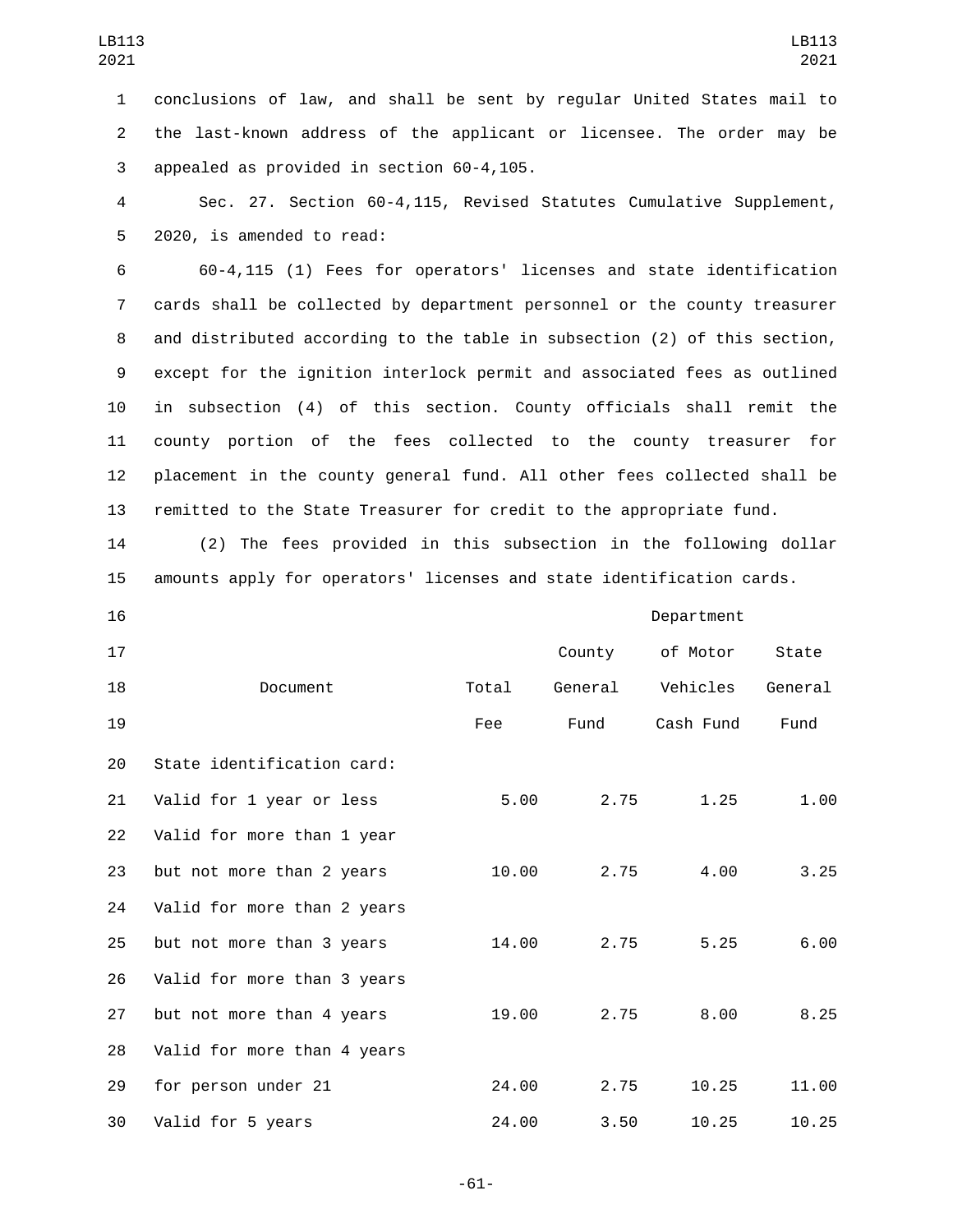| LB113<br>2021  |                                |       |      |       | LB113<br>2021 |
|----------------|--------------------------------|-------|------|-------|---------------|
| $\mathbf{1}$   | Replacement                    | 11.00 | 2.75 | 6.00  | 2.25          |
| $\overline{2}$ | Class 0 or M operator's        |       |      |       |               |
| 3              | license:                       |       |      |       |               |
| 4              | Valid for 1 year or less       | 5.00  | 2.75 | 1.25  | 1.00          |
| 5              | Valid for more than 1 year     |       |      |       |               |
| 6              | but not more than 2 years      | 10.00 | 2.75 | 4.00  | 3.25          |
| $\overline{7}$ | Valid for more than 2 years    |       |      |       |               |
| 8              | but not more than 3 years      | 14.00 | 2.75 | 5.25  | 6.00          |
| 9              | Valid for more than 3 years    |       |      |       |               |
| 10             | but not more than 4 years      | 19.00 | 2.75 | 8.00  | 8.25          |
| 11             | Valid for 5 years              | 24.00 | 3.50 | 10.25 | 10.25         |
| 12             | Bioptic or telescopic lens     |       |      |       |               |
| 13             | restriction:                   |       |      |       |               |
| 14             | Valid for 1 year or less       | 5.00  | 0    | 5.00  | 0             |
| 15             | Valid for more than 1 year     |       |      |       |               |
| 16             | but not more than 2 years      | 10.00 | 2.75 | 4.00  | 3.25          |
| 17             | Replacement                    | 11.00 | 2.75 | 6.00  | 2.25          |
| 18             | Add, change, or remove class,  |       |      |       |               |
| 19             | endorsement, or restriction    | 5.00  | 0    | 5.00  | $\Theta$      |
| 20             | Provisional operator's permit: |       |      |       |               |
| 21             | Original                       | 15.00 | 2.75 | 12.25 | $\Theta$      |
| 22             | Bioptic or telescopic lens     |       |      |       |               |
| 23             | restriction:                   |       |      |       |               |
| 24             | Valid for 1 year or less       | 5.00  | 0    | 5.00  | 0             |
| 25             | Valid for more than 1 year     |       |      |       |               |
| 26             | but not more than 2 years      | 15.00 | 2.75 | 12.25 | 0             |
| 27             | Replacement                    | 11.00 | 2.75 | 6.00  | 2.25          |
| 28             | Add, change, or remove class,  |       |      |       |               |
| 29             | endorsement, or restriction    | 5.00  | 0    | 5.00  | 0             |
| 30             | LPD-learner's permit:          |       |      |       |               |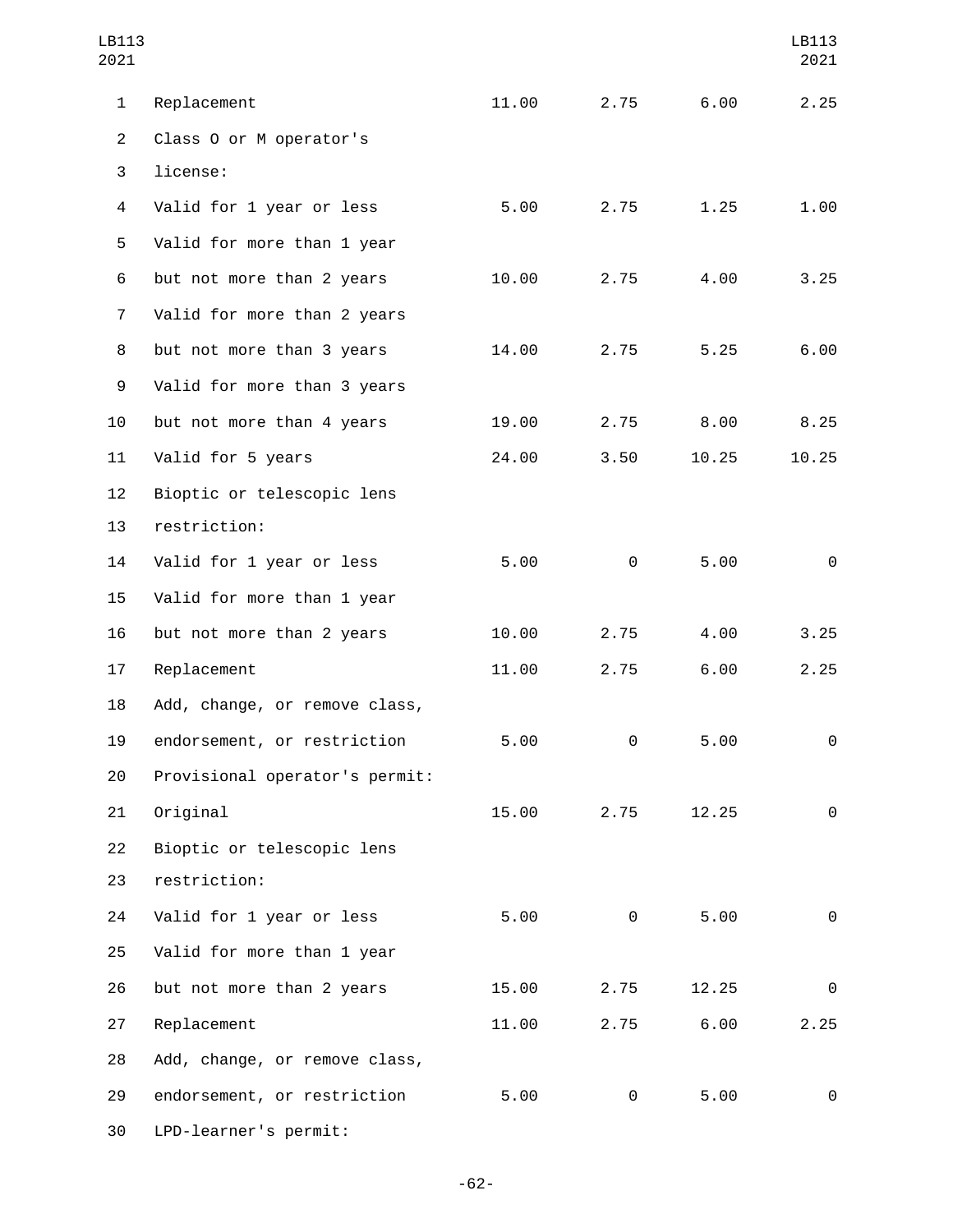| LB113<br>2021    |                               |       |          |      | LB113<br>2021 |
|------------------|-------------------------------|-------|----------|------|---------------|
| 1                | Original                      | 8.00  | .25      | 5.00 | 2.75          |
| $\mathbf{2}$     | Replacement                   | 11.00 | 2.75     | 6.00 | 2.25          |
| 3                | Add, change, or remove class, |       |          |      |               |
| 4                | endorsement, or restriction   | 5.00  | $\Theta$ | 5.00 | $\Theta$      |
| 5                | LPE-learner's permit:         |       |          |      |               |
| 6                | Original                      | 8.00  | .25      | 5.00 | 2.75          |
| $\overline{7}$   | Replacement                   | 11.00 | 2.75     | 6.00 | 2.25          |
| 8                | Add, change, or remove class, |       |          |      |               |
| $\boldsymbol{9}$ | endorsement, or restriction   | 5.00  | 0        | 5.00 | $\Theta$      |
| 10               | School permit:                |       |          |      |               |
| 11               | Original                      | 8.00  | .25      | 5.00 | 2.75          |
| 12               | Replacement                   | 11.00 | 2.75     | 6.00 | 2.25          |
| 13               | Add, change, or remove class, |       |          |      |               |
| 14               | endorsement, or restriction   | 5.00  | $\Theta$ | 5.00 | $\Theta$      |
| 15               | Farm permit:                  |       |          |      |               |
| 16               | Original or renewal           | 5.00  | .25      | 0    | 4.75          |
| 17               | Replacement                   | 5.00  | .25      | 0    | 4.75          |
| 18               | Temporary                     | 5.00  | $-25$    | θ    | 4.75          |
| 19               | Add, change, or remove class, |       |          |      |               |
| 20               | endorsement, or restriction   | 5.00  | $\Theta$ | 5.00 | $\Theta$      |
| 21               | Driving permits:              |       |          |      |               |
| 22               | Employment                    | 45.00 | 0        | 5.00 | 40.00         |
| 23               | Medical hardship              | 45.00 | 0        | 5.00 | 40.00         |
| 24               | Replacement                   | 10.00 | .25      | 5.00 | 4.75          |
| 25               | Add, change, or remove class, |       |          |      |               |
| 26               | endorsement, or restriction   | 5.00  | 0        | 5.00 | $\Theta$      |
| 27               | Commercial driver's license:  |       |          |      |               |
| 28               | Valid for 1 year or less      | 11.00 | 1.75     | 5.00 | 4.25          |
| 29               | Valid for more than 1 year    |       |          |      |               |
| 30               | but not more than 2 years     | 22.00 | 1.75     | 5.00 | 15.25         |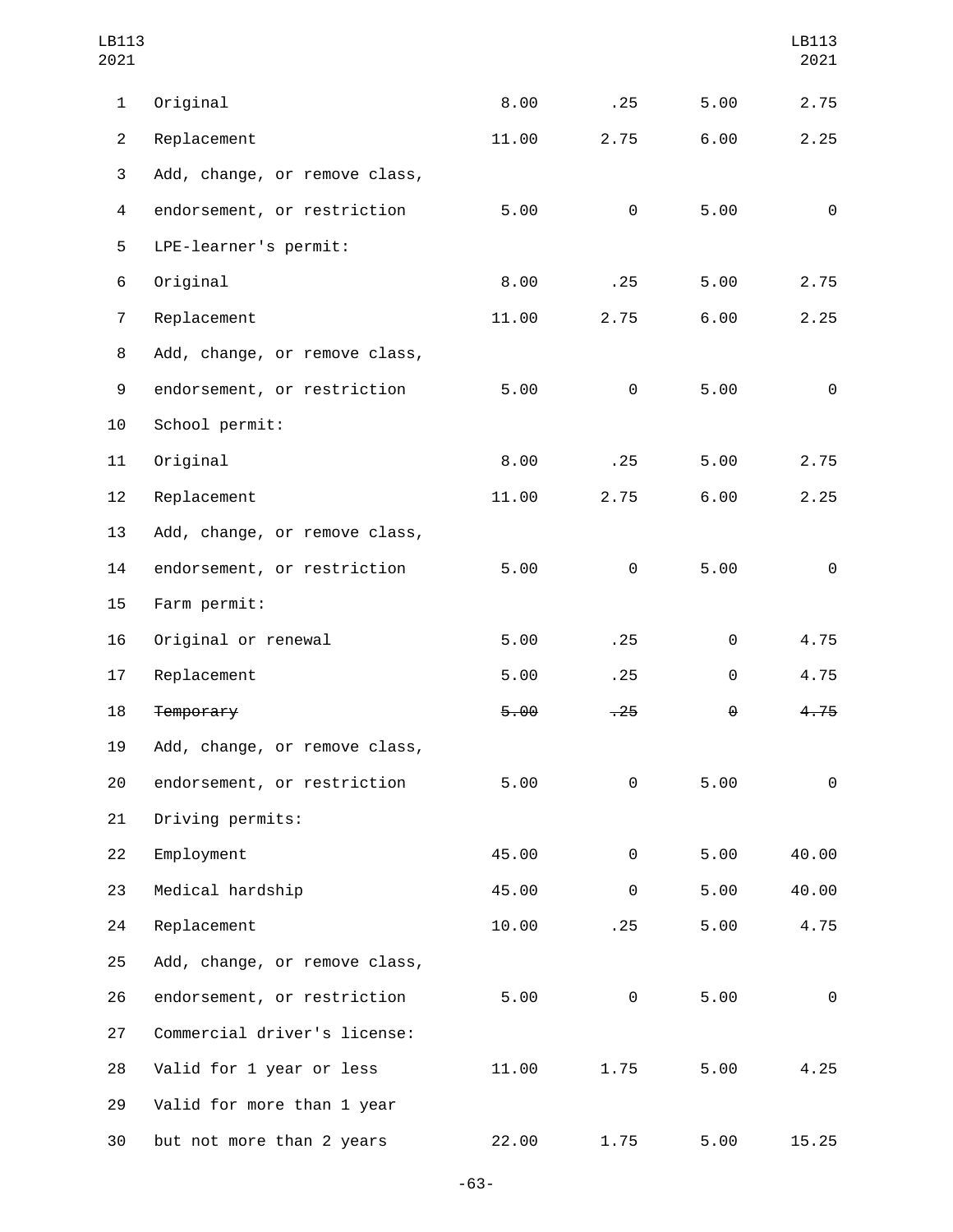| LB113<br>2021  |                                                                           |       |      |      | LB113<br>2021 |
|----------------|---------------------------------------------------------------------------|-------|------|------|---------------|
| $\mathbf{1}$   | Valid for more than 2 years                                               |       |      |      |               |
| $\overline{2}$ | but not more than 3 years                                                 | 33.00 | 1.75 | 5.00 | 26.25         |
| 3              | Valid for more than 3 years                                               |       |      |      |               |
| 4              | but not more than 4 years                                                 | 44.00 | 1.75 | 5.00 | 37.25         |
| 5              | Valid for 5 years                                                         | 55.00 | 1.75 | 5.00 | 48.25         |
| 6              | Bioptic or telescopic lens                                                |       |      |      |               |
| $\overline{7}$ | restriction:                                                              |       |      |      |               |
| 8              | Valid for one year or less                                                | 11.00 | 1.75 | 5.00 | 4.25          |
| 9              | Valid for more than 1 year                                                |       |      |      |               |
| 10             | but not more than 2 years                                                 | 22.00 | 1.75 | 5.00 | 15.25         |
| 11             | Replacement                                                               | 11.00 | 2.75 | 6.00 | 2.25          |
| 12             | Add, change, or remove class,                                             |       |      |      |               |
| 13             | endorsement, or restriction                                               | 10.00 | 1.75 | 5.00 | 3.25          |
| 14             | CLP-commercial learner's                                                  |       |      |      |               |
| 15             | permit:                                                                   |       |      |      |               |
| 16             | Original or renewal                                                       | 10.00 | .25  | 5.00 | 4.75          |
| 17             | Replacement                                                               | 10.00 | .25  | 5.00 | 4.75          |
| 18             | Add, change, or remove class,                                             |       |      |      |               |
| 19             | endorsement, or restriction                                               | 10.00 | .25  | 5.00 | 4.75          |
| 20             | Seasonal permit:                                                          |       |      |      |               |
| 21             | Original or renewal                                                       | 10.00 | .25  | 5.00 | 4.75          |
| 22             | Replacement                                                               | 10.00 | .25  | 5.00 | 4.75          |
| 23             | Add, change, or remove class,                                             |       |      |      |               |
| 24             | endorsement, or restriction                                               | 10.00 | .25  | 5.00 | 4.75          |
| 25             | (3) If the department issues an operator's license or a state             |       |      |      |               |
| 26             | identification card and collects the fees, the department shall remit the |       |      |      |               |
| 27             | county portion of the fees to the State Treasurer for credit to the       |       |      |      |               |

28 Department of Motor Vehicles Cash Fund.

29 (4)(a) The fee for an ignition interlock permit shall be forty-five 30 dollars. Five dollars of the fee shall be remitted to the State Treasurer

-64-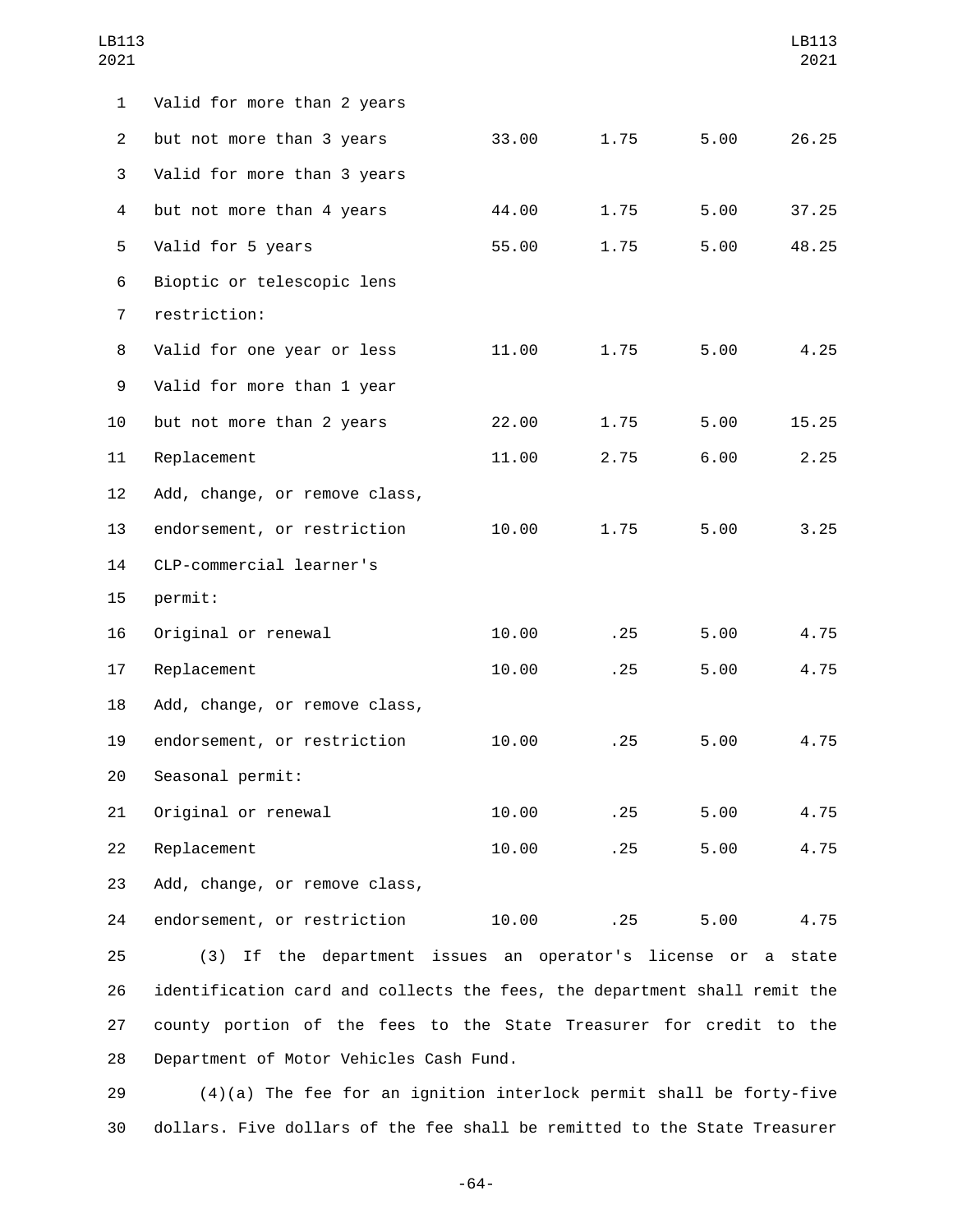for credit to the Department of Motor Vehicles Cash Fund. Forty dollars of the fee shall be remitted to the State Treasurer for credit to the Department of Motor Vehicles Ignition Interlock Fund.

 (b) The fee for a replacement ignition interlock permit shall be eleven dollars. Two dollars and seventy-five cents of the fee shall be remitted to the county treasurer for credit to the county general fund. Six dollars of the fee shall be remitted to the State Treasurer for credit to the Department of Motor Vehicles Cash Fund. Two dollars and twenty-five cents of the fee shall be remitted to the State Treasurer for 10 credit to the General Fund.

 (c) The fee for adding, changing, or removing a class, endorsement, or restriction on an ignition interlock permit shall be five dollars. The fee shall be remitted to the State Treasurer for credit to the Department 14 of Motor Vehicles Cash Fund.

 (5) The department and its agents may collect an identity security surcharge to cover the cost of security and technology practices used to protect the identity of applicants for and holders of operators' licenses and state identification cards and to reduce identity theft, fraud, and forgery and counterfeiting of such licenses and cards to the maximum extent possible. The surcharge shall be in addition to all other required fees for operators' licenses and state identification cards. The amount of the surcharge shall be determined by the department. The surcharge shall not exceed eight dollars. The surcharge shall be remitted to the State Treasurer for credit to the Department of Motor Vehicles Cash Fund.

 Sec. 28. Section 60-4,126, Revised Statutes Cumulative Supplement, 26 2020, is amended to read:

 60-4,126 (1) Any person who is younger than sixteen years of age but is over thirteen years of age and resides upon a farm in this state or is fourteen years of age or older and is employed for compensation upon a farm in this state may obtain a farm permit authorizing the operation of farm tractors, minitrucks, and other motorized implements of farm

-65-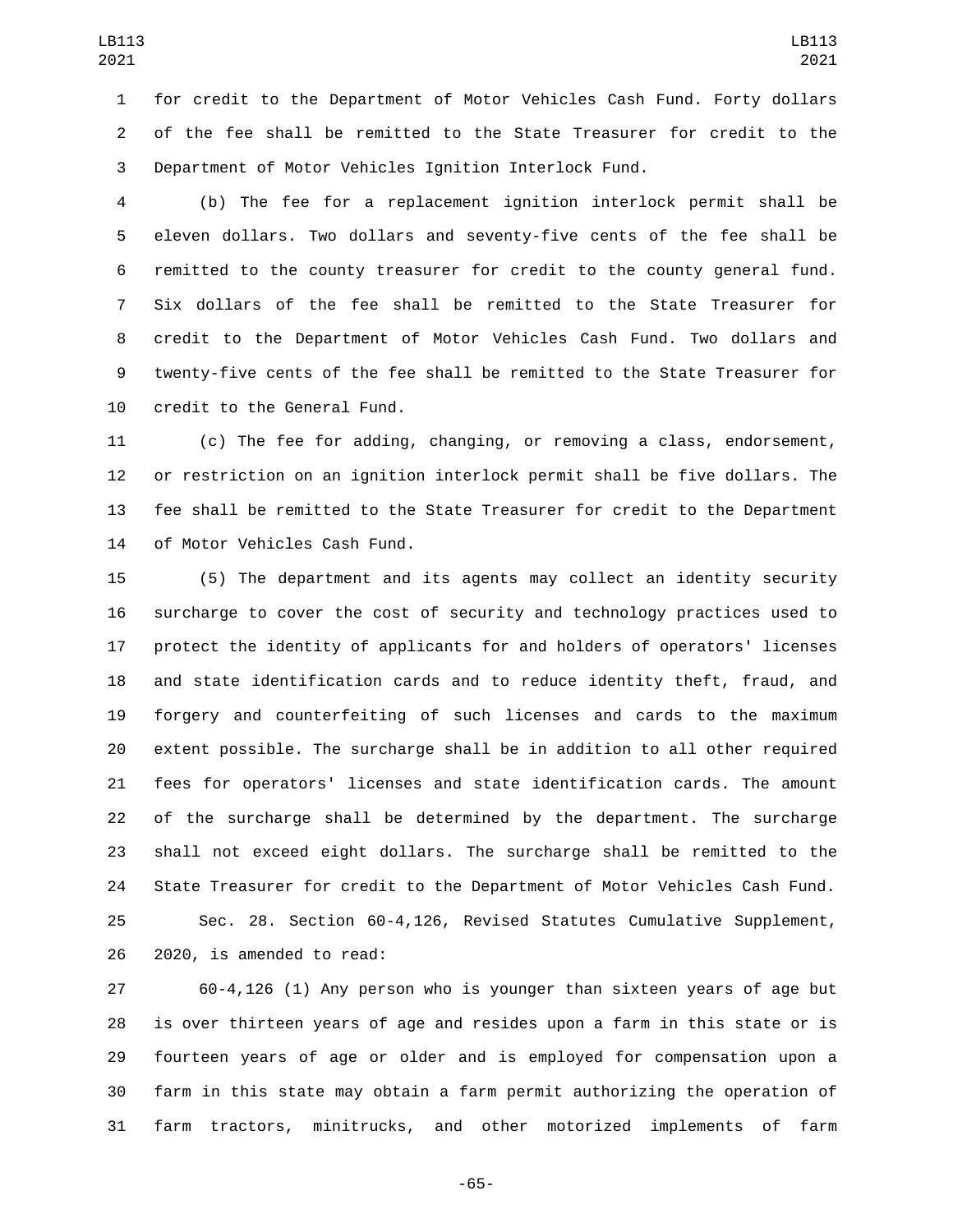husbandry upon the highways of this state if the applicant for such farm permit furnishes satisfactory proof of age and satisfactorily demonstrates that he or she has knowledge of the operation of such equipment and of the rules of the road and laws respecting the operation 5 of motor vehicles upon the highways of this state. Any person under sixteen years of age but not less than thirteen years of age may obtain a temporary permit to operate such equipment for a six-month period after presentation to the department of a request for the temporary permit signed by the person's parent or guardian and payment of the fee and surcharge prescribed in section 60-4,115. After the expiration of the six-month period, it shall be unlawful for such person to operate such equipment upon the highways of this state unless he or she has been 13 issued a farm permit under this section. The fee for an original, renewal, or replacement farm permit shall be the fee and surcharge prescribed in section 60-4,115. All farm permits shall be subject to revocation under the terms of section 60-496. Any person who violates the terms of a farm permit shall be guilty of an infraction and shall not be eligible for another school, farm, LPD-learner's, or LPE-learner's permit until he or she has attained the age of sixteen years.

 (2) Any person who holds a permit issued under this section and has violated subdivision (3)(b) or (c) of section 28-306, subdivision (3)(b) or (c) of section 28-394, or section 28-1254, 60-6,196, 60-6,197, 60-6,197.06, or 60-6,198 shall not be eligible for an ignition interlock 24 permit.

 Sec. 29. Section 60-4,146.01, Revised Statutes Cumulative 26 Supplement, 2020, is amended to read:

 60-4,146.01 (1) Any resident of this state who is a seasonal commercial motor vehicle operator for a farm-related or ranch-related service industry may apply for a restricted commercial driver's license. If the applicant is an individual, the application or examiner's certificate shall include the applicant's social security number. A

-66-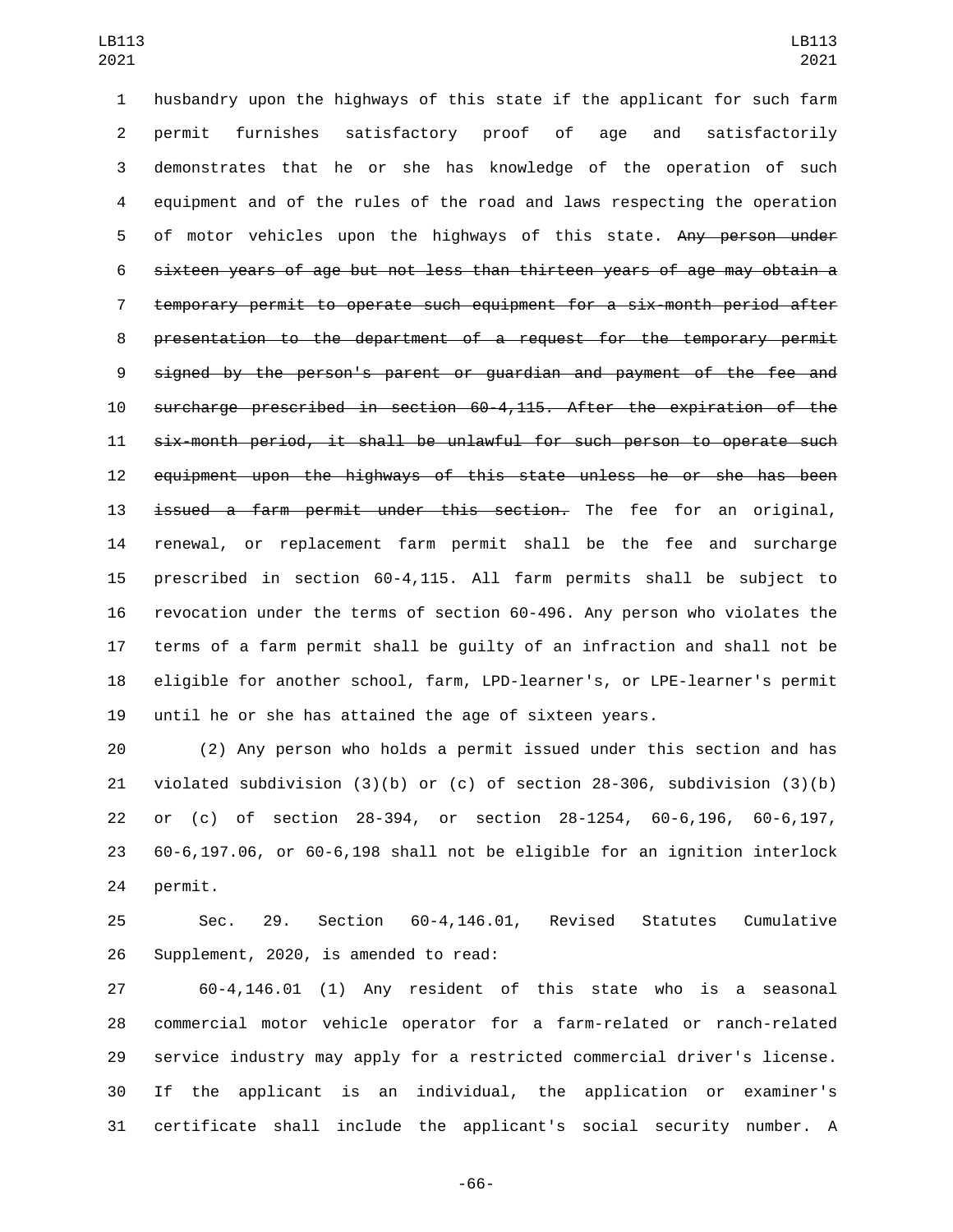restricted commercial driver's license shall authorize the holder to operate any Class B Heavy Straight Vehicle commercial motor vehicle or any Class B Heavy Straight Vehicle or Class C Small Vehicle commercial motor vehicle required to be placarded pursuant to section 75-364 when the hazardous material being transported is (a) diesel fuel in quantities of one thousand gallons or less, (b) liquid fertilizers in vehicles or implements of husbandry with total capacities of three thousand gallons or less, or (c) solid fertilizers that are not transported or mixed with any organic substance within one hundred fifty miles of the employer's place of business or the farm or ranch being served.

 (2) Any applicant for a restricted commercial driver's license or seasonal permit shall be eighteen years of age or older, shall have possessed a valid operator's license during the twelve-month period immediately preceding application, and shall demonstrate, in a manner to 15 be prescribed by the director, that:

 (a) If the applicant has possessed a valid operator's license for two or more years, that in the two-year period immediately preceding 18 application the applicant:

(i) Has not possessed more than one operator's license at one time;

 (ii) Has not been subject to any order of suspension, revocation, or 21 cancellation of any type;

 (iii) Has no convictions involving any type or classification of motor vehicle of the disqualification offenses enumerated in sections 60-4,168 and 60-4,168.01; and24

 (iv) Has no convictions for traffic law violations that are accident-connected and no record of at-fault accidents; and

 (b) If the applicant has possessed a valid operator's license for more than one but less than two years, the applicant shall demonstrate that he or she meets the requirements prescribed in subdivision (a) of this subsection for the entire period of his or her driving record 31 history.

-67-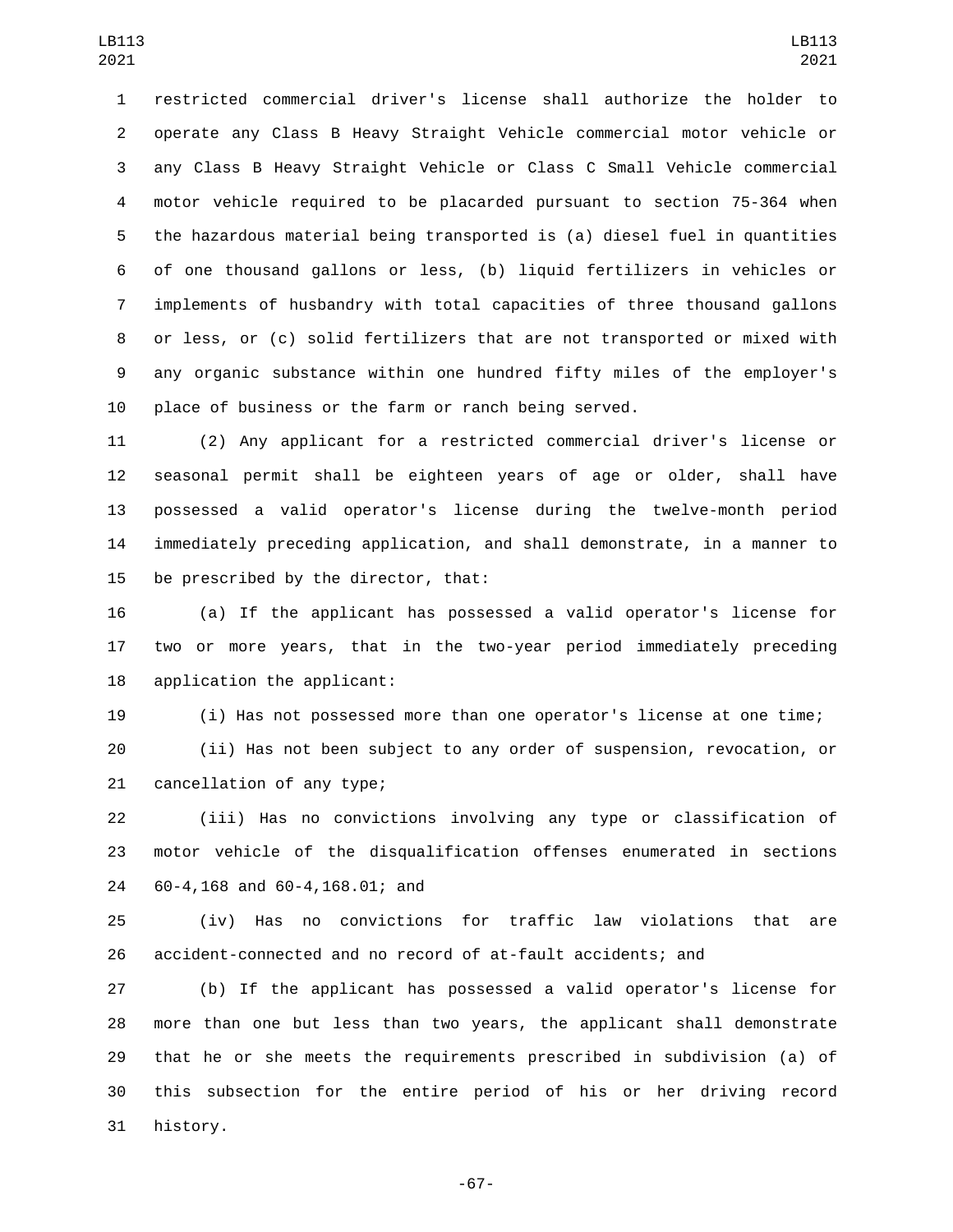(3)(a) Until January 1, 2022, the (3) The commercial motor vehicle operating privilege as conferred by the restricted commercial driver's license shall be valid for five years if annually revalidated by the seasonal permit which shall be valid for no more than one hundred eighty consecutive days in any twelve-month period. To revalidate the restricted commercial driver's license, the applicant shall meet the requirements of subsection (2) of this section and shall designate a time period he or she desires the commercial motor vehicle operating privilege to be valid. The time period designated by the applicant shall appear and be clearly indicated on the seasonal permit. A seasonal permit shall not be issued to any person more than once in any twelve-month period. The holder of a restricted commercial driver's license shall operate commercial motor vehicles in the course or scope of his or her employment within one hundred fifty miles of the employer's place of business or the farm or 15 ranch currently being served.

 (b) Beginning January 1, 2022, the restricted commercial driver's license shall be valid for five years and shall clearly indicate the commercial motor vehicle operating privilege for the seasonal period of validity on the back of the restricted commercial driver's license. The seasonal period of validity shall be valid for no more than one hundred eighty consecutive days in any twelve-month period. The applicant shall designate the seasonal period of validity when making application for the restricted commercial driver's license. The holder of the restricted commercial driver's license may change the seasonal period of validity by renewing or obtaining a replacement of the restricted commercial driver's license. The holder of a restricted commercial driver's license shall operate commercial motor vehicles in the course or scope of his or her employment within one hundred fifty miles of the employer's place of business or the farm or ranch currently being served. The department shall annually revalidate the restricted commercial driver's license to confirm that the holder of the restricted commercial driver's license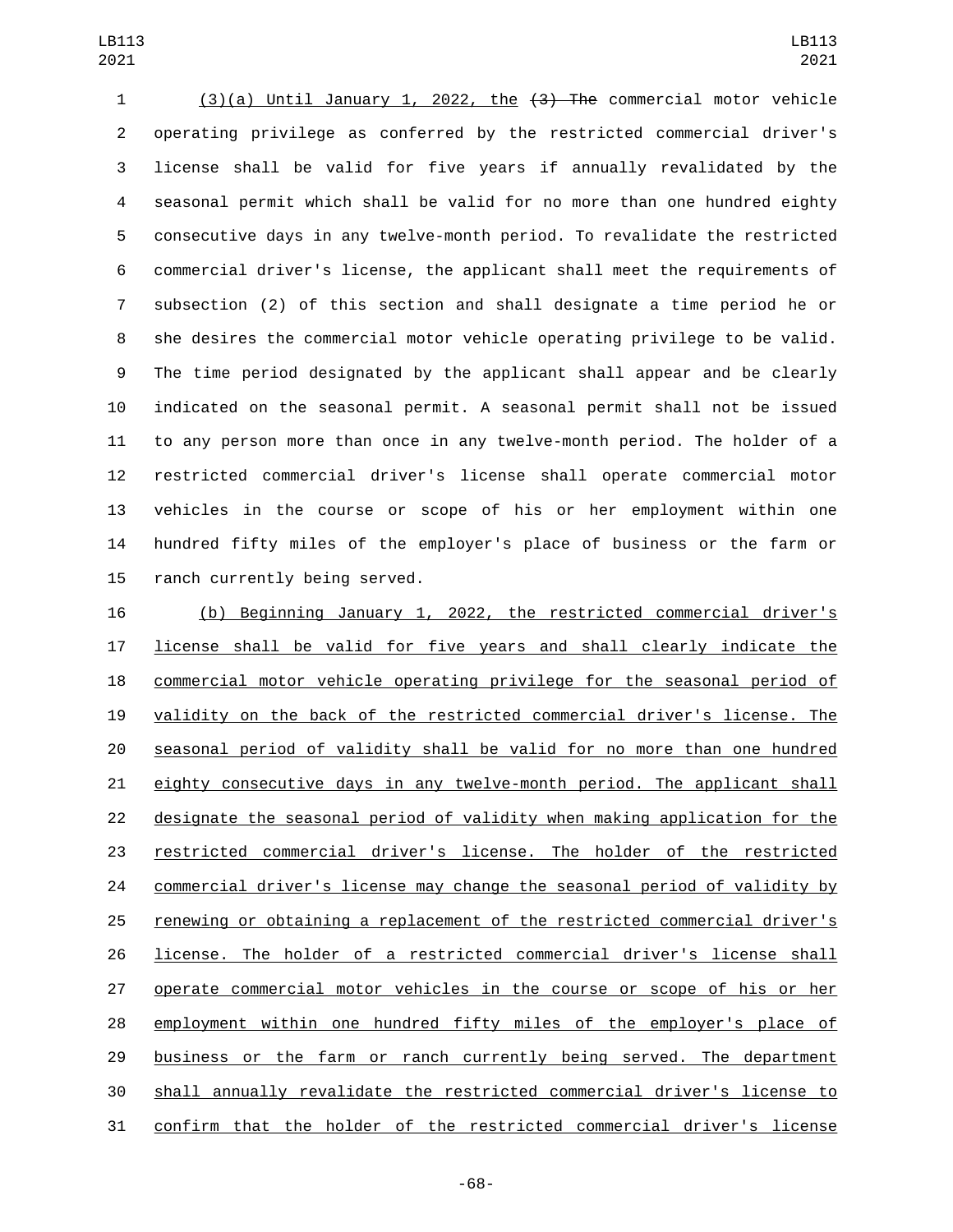meets the requirements of subsection (2) of this section. If the holder of the restricted commercial driver's license does not meet the requirements of subsection (2) of this section upon revalidation, the department shall provide notice to the holder that the restricted commercial driver's license is canceled and the holder must apply for a Class O operator's license within thirty calendar days after the date 7 notice was sent.

 (4) Any person who violates any provision of this section shall, upon conviction, be guilty of a Class III misdemeanor. In addition to any penalty imposed by the court, the director shall also revoke such person's restricted commercial driver's license and shall disqualify such person from operating any commercial motor vehicle in Nebraska for a 13 period of five years.

 (5) The Department of Motor Vehicles may adopt and promulgate rules and regulations to carry out the requirements of this section.

16 (6) For purposes of this section:

 (a) Agricultural chemical business means any business that transports agricultural chemicals predominately to or from a farm or 19 ranch;

 (b) Farm-related or ranch-related service industry means any custom harvester, retail agricultural outlet or supplier, agricultural chemical business, or livestock feeder which operates commercial motor vehicles for the purpose of transporting agricultural products, livestock, farm machinery and equipment, or farm supplies to or from a farm or ranch;

 (c) Retail agricultural outlet or supplier means any retail outlet or supplier that transports either agricultural products, farm machinery, farm supplies, or both, predominately to or from a farm or ranch; and

 (d) Seasonal commercial motor vehicle operator means any person who, exclusively on a seasonal basis, operates a commercial motor vehicle for 30 a farm-related or ranch-related service industry.

Sec. 30. Section 60-4,157, Revised Statutes Cumulative Supplement,

-69-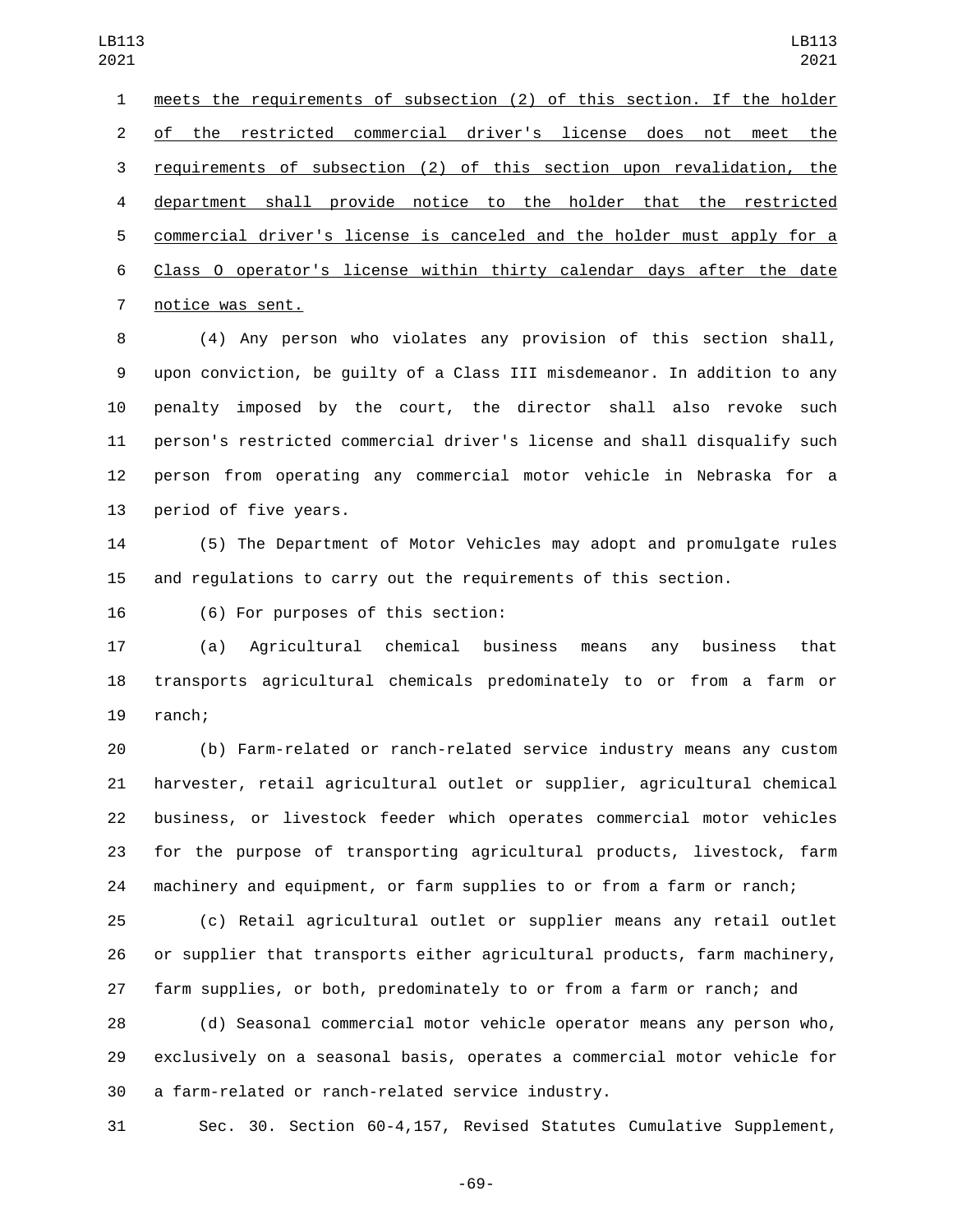1 2020, is amended to read:

 60-4,157 (1) A commercial driver's license examiner may waive the driving skills examination when an applicant presents evidence, on a form to be prescribed by the director, that he or she has successfully passed a driving skills examination administered by a third-party tester.

 (2) A third-party skills test examiner may administer a driving skills examination to an applicant who has taken training in this state but is to be licensed in another state. The driving skills examination results shall be reported by the third-party skills test examiner to the department. The department shall transmit electronically the driving skills examination results directly from this state to the licensing state in an efficient and secure manner to be determined by the director.

 (3) A third-party skills test examiner who is also a skills instructor either as part of a school, training program, or otherwise is prohibited from administering a skills test to an applicant who received 16 skills training by that skills test examiner.

 Sec. 31. Section 60-4,183, Reissue Revised Statutes of Nebraska, is 18 amended to read:

 60-4,183 Whenever it comes to the attention of the director that any person has, as disclosed by the records of the director, accumulated a total of twelve or more points within any period of two years, as set out in section 60-4,182, the director shall (1) summarily revoke the operator's license of such person and (2) require such person to attend and successfully complete a driver's education and training course 25 consisting of at least four eight hours of instruction approved by the 26 Department of Motor Vehicles.

 Such instruction shall be successfully completed before the operator's license may be reinstated. Each person who attends such 29 instruction shall pay the cost of such course.

 Such revocation shall be for a period of six months from the date of the signing of the order of revocation or six months from the date of the

-70-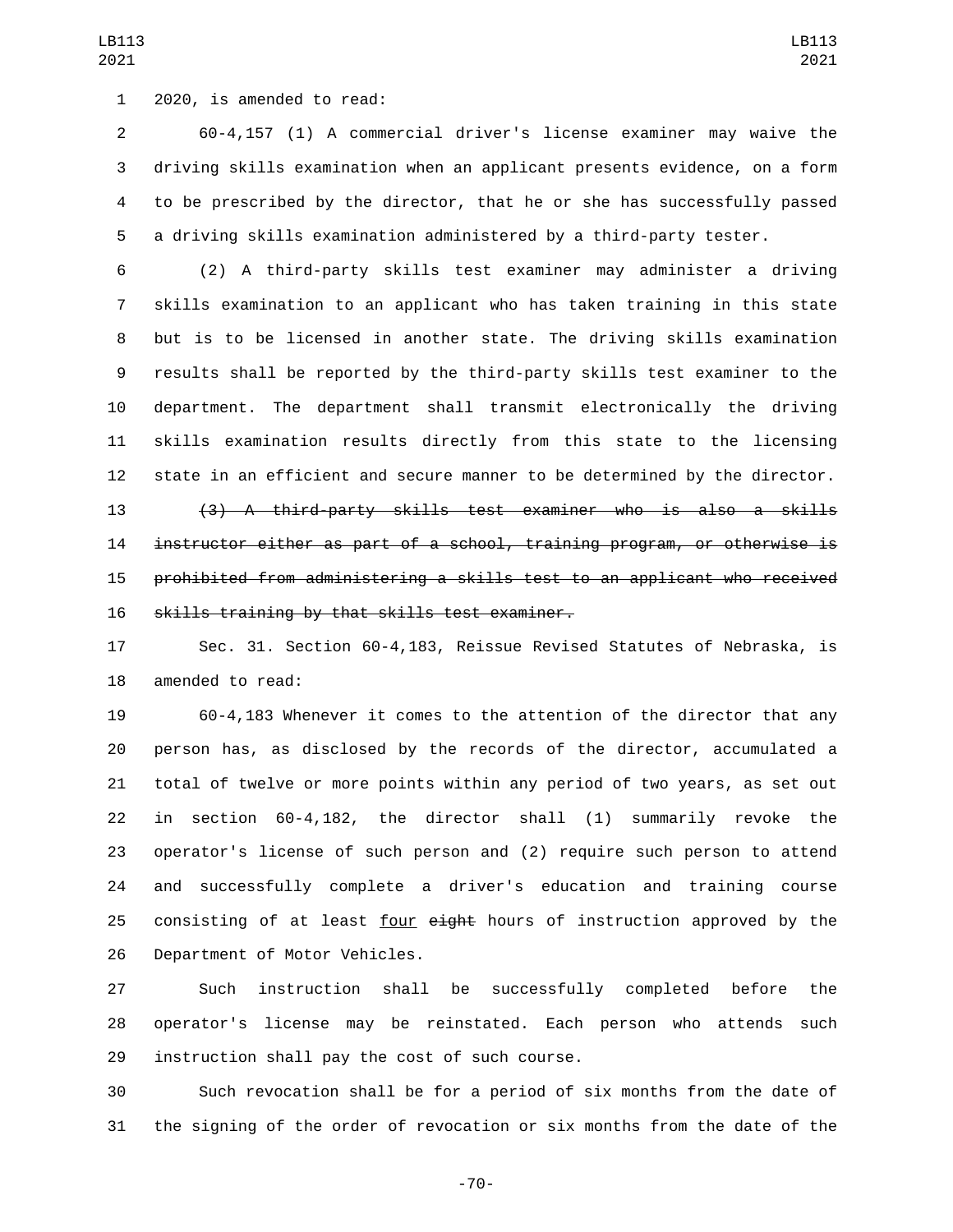release of such person from the jail or a Department of Correctional Services adult correctional facility, whichever is the later, unless a longer period of revocation was directed by the terms of the abstract of the judgment of conviction transmitted to the director by the trial 5 court.

 Any motor vehicle except a commercial motor vehicle may be operated under an employment driving permit as provided by section 60-4,129 or a medical hardship driving permit as provided by section 60-4,130.01.

 Sec. 32. Section 60-4,188, Reissue Revised Statutes of Nebraska, is 10 amended to read:

 60-4,188 Any person who has fewer than twelve points assessed against his or her driving record under section 60-4,182 may voluntarily 13 enroll in a driver's education and training driver improvement course approved by the Department of Motor Vehicles. Upon notification of successful completion of such a course by the conducting organization, the department shall reduce by two the number of points assessed against such person's driving record within the previous two years. This section shall only apply to persons who have successfully completed such driver's 19 education and training driver improvement course prior to committing any traffic offense for which a conviction and point assessment against their driving record would otherwise result in a total of twelve or more points assessed against their record. No person required to enroll in a driver's 23 education and training driver improvement course pursuant to section 60-4,130, 60-4,130.03, or 60-4,183 shall be eligible for a reduction in points assessed against his or her driving record upon the successful completion of such course. If a person has only one point assessed against his or her record within the previous two years, upon notification of successful completion of such a course by the conducting organization, the department shall reduce one point from such person's driving record. Such reduction shall be allowed only once within a five-year period. Notification of completion of an approved driver's education

-71-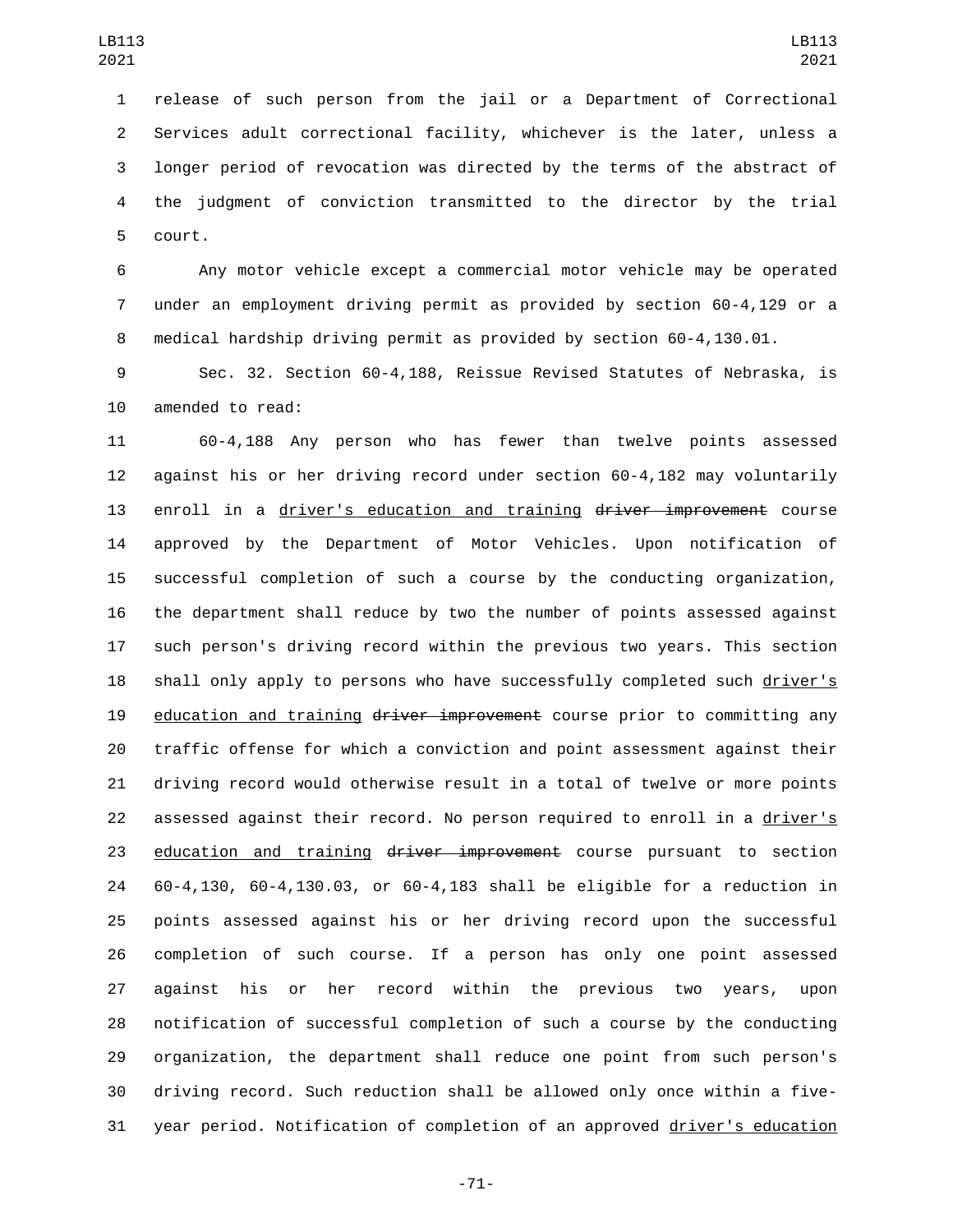and training course shall be sent to the department, upon successful 2 completion thereof, by the conducting organization. Such An approved 3 course shall consist of at least four  $e^{\frac{i}{2}}$  hours of instruction and shall follow such other guidelines as are established by the department.

 Sec. 33. Section 75-3,100, Revised Statutes Cumulative Supplement, 2020, is amended to read:6

 75-3,100 (1) The director may suspend, revoke, cancel, or refuse to issue or renew a registration pursuant to the unified carrier 9 registration plan and agreement:

 (a) If the applicant or registrant has had his or her license issued under the International Fuel Tax Agreement Act revoked or the director refused to issue or refused to renew such license;

 (b) If the applicant's or registrant's registration certificate issued pursuant to the International Registration Plan Act has been suspended, revoked, or canceled or the director refused to issue or renew 16 such certificate; or

 (c) If the applicant or registrant is in violation of sections 18 75-392 to 75-3,100.

 (2) Prior to taking any action pursuant to subsection (1) of this section, the director shall notify and advise the applicant or registrant of the proposed action and the reasons for such action in writing, by regular United States mail, to the last-known business address as shown on the application for the registration or renewal. The notice shall also include an advisement of the procedures in subsection (3) of this 25 section.

 (3) The applicant or registrant may, within thirty days after the mailing of the notice, petition the director in writing for a hearing to contest the proposed action. The hearing shall be commenced in accordance with the Administrative Procedure Act. If a petition is filed, the director shall, within twenty days after receipt of the petition, set a hearing date at which the applicant or registrant may show cause why the

-72-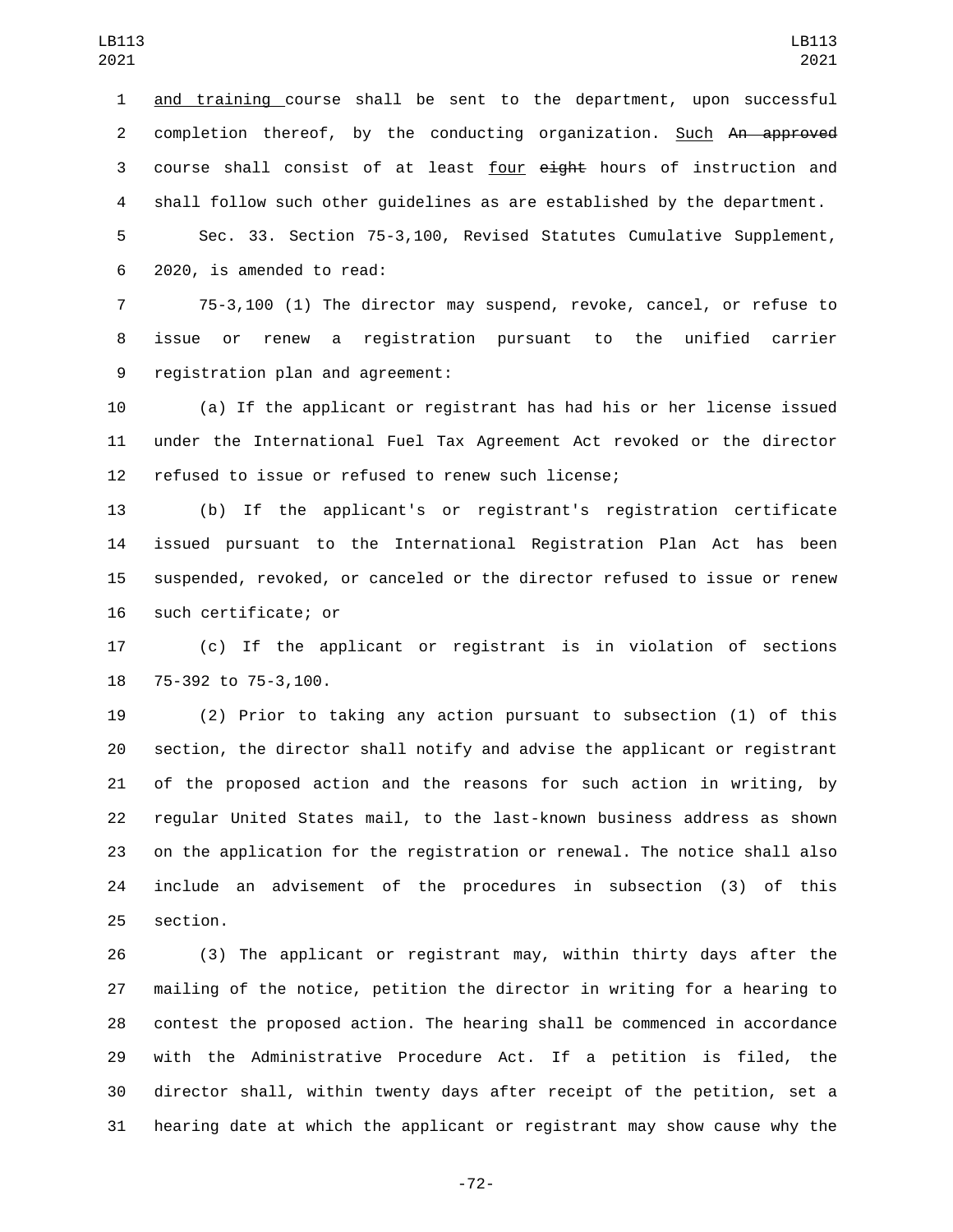proposed action should not be taken. The director shall give the applicant or registrant reasonable notice of the time and place of the hearing. If the director's decision is adverse to the applicant or registrant, such person may appeal the decision in accordance with the 5 Administrative Procedure Act.

 (4) The filing of the petition shall stay any action by the director until a hearing is held and a final decision and order is issued.

 (5) If no petition is filed at the expiration of thirty days after the date on which the notification was mailed, the director may take the 10 proposed action described in the notice.

 (6) If, in the judgment of the director, the applicant or registrant has complied with or is no longer in violation of the provisions for which the director took action under this section, the director may 14 reinstate the registration without delay. An applicant for reinstatement, issuance, or renewal of a registration within three years after the date of suspension, revocation, cancellation, or refusal to issue or renew shall submit a fee of one hundred dollars to the director. The director shall remit the fee to the State Treasurer for credit to the Highway Cash Fund.

 Sec. 34. Sections 1, 2, 4, 5, 6, 7, 8, 9, 13, 14, 15, 16, 17, 18, 19, 20, 21, 22, 23, 24, 25, 26, 27, 28, 29, 30, 31, 32, 33, and 35 of this act become operative three calendar months after the adjournment of this legislative session. The other sections of this act become operative 24 on their effective date.

 Sec. 35. Original sections 60-4,183 and 60-4,188, Reissue Revised Statutes of Nebraska, and sections 37-1285.01, 60-164.01, 60-3,104.01, 60-3,120, 60-3,122.02, 60-3,122.04, 60-3,128, 60-3,135.01, 60-3,224, 60-3,227, 60-3,231, 60-3,235, 60-3,238, 60-3,240, 60-3,242, 60-3,244, 60-3,246, 60-3,248, 60-3,250, 60-3,252, 60-3,254, 60-4,114, 60-4,115, 60-4,126, 60-4,146.01, 60-4,157, and 75-3,100, Revised Statutes 31 Cumulative Supplement, 2020, are repealed.

-73-